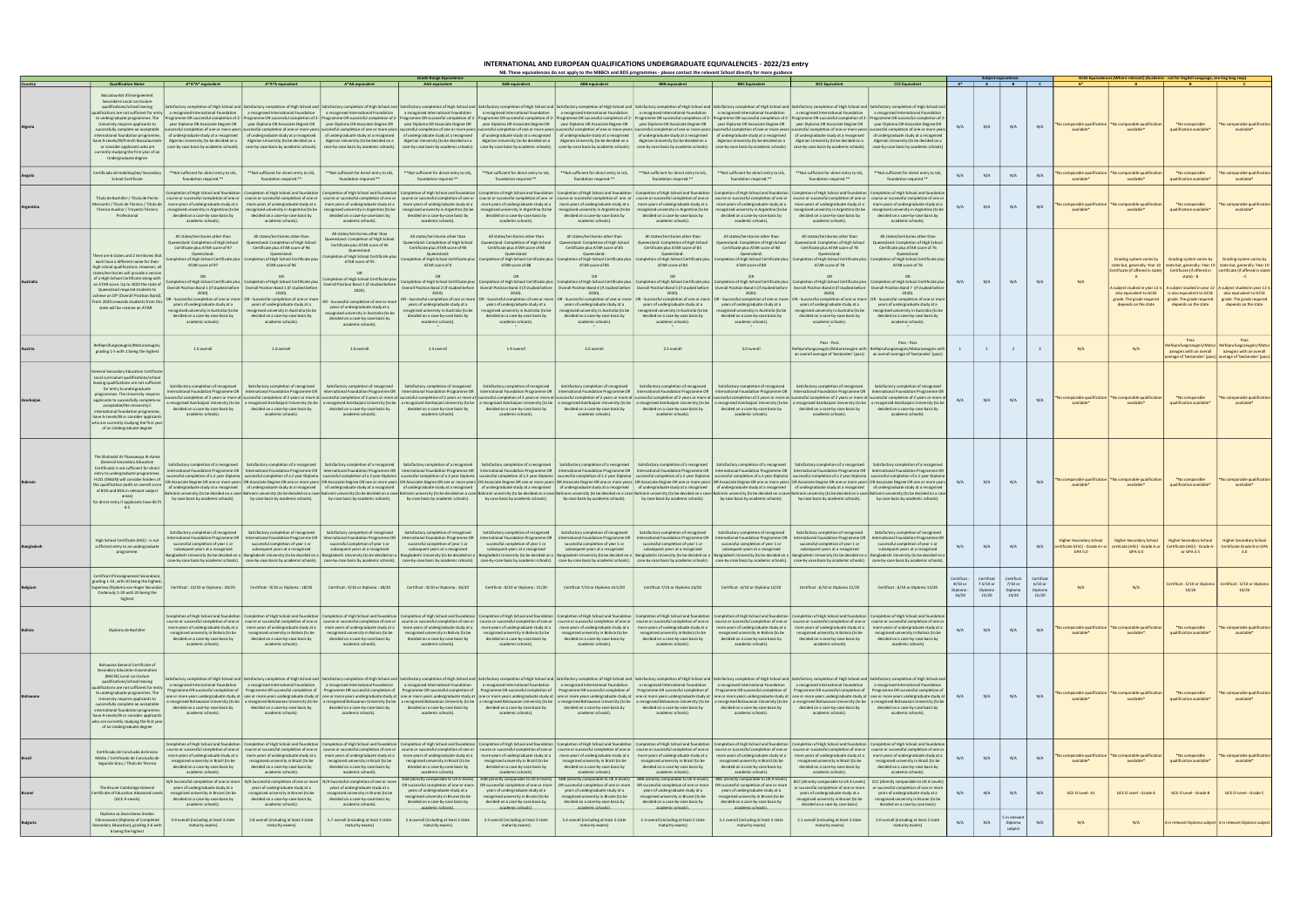|                                                                        |                                                                                   |                                                                                                                                                                                                                                                                                                                     |                                                                                       |                                                                                                                                                                                                                                                                                                                       | Grade Range Equivalence                                                               |                                                                                                                                                                                                                                |                                                                                                                                 |                                                                                                                                                                       |                                                                                         |                                                                                                                                                                                                                                                                                                                                                                                                                                                                  |                                                                                                                             |                       |                       |                                                                                 |                         |                                                           | GCSE Equivalences (Where relevant) (Academic - not for English Language, see Eng lang reqs                                                                                               |                                                                       |                                                            |
|------------------------------------------------------------------------|-----------------------------------------------------------------------------------|---------------------------------------------------------------------------------------------------------------------------------------------------------------------------------------------------------------------------------------------------------------------------------------------------------------------|---------------------------------------------------------------------------------------|-----------------------------------------------------------------------------------------------------------------------------------------------------------------------------------------------------------------------------------------------------------------------------------------------------------------------|---------------------------------------------------------------------------------------|--------------------------------------------------------------------------------------------------------------------------------------------------------------------------------------------------------------------------------|---------------------------------------------------------------------------------------------------------------------------------|-----------------------------------------------------------------------------------------------------------------------------------------------------------------------|-----------------------------------------------------------------------------------------|------------------------------------------------------------------------------------------------------------------------------------------------------------------------------------------------------------------------------------------------------------------------------------------------------------------------------------------------------------------------------------------------------------------------------------------------------------------|-----------------------------------------------------------------------------------------------------------------------------|-----------------------|-----------------------|---------------------------------------------------------------------------------|-------------------------|-----------------------------------------------------------|------------------------------------------------------------------------------------------------------------------------------------------------------------------------------------------|-----------------------------------------------------------------------|------------------------------------------------------------|
|                                                                        | <b>Qualification Name</b>                                                         | A*A*A* equivalent                                                                                                                                                                                                                                                                                                   | A*A*A equivalent                                                                      | A*AA equivalent                                                                                                                                                                                                                                                                                                       | <b>AAA</b> equivalent                                                                 | <b>AAB</b> equivalent                                                                                                                                                                                                          | <b>ABB</b> equivalent                                                                                                           | <b>BBB</b> equivalent                                                                                                                                                 | <b>BBC Equivalent</b>                                                                   | <b>BCC Equivalent</b>                                                                                                                                                                                                                                                                                                                                                                                                                                            | <b>CCC Equivalen</b>                                                                                                        |                       |                       | $A^*$ $A$ $B$                                                                   |                         |                                                           |                                                                                                                                                                                          |                                                                       |                                                            |
|                                                                        |                                                                                   | Satisfactory completion of recognised                                                                                                                                                                                                                                                                               | Satisfactory completion of recognised                                                 | Satisfactory completion of recognised                                                                                                                                                                                                                                                                                 | Satisfactory completion of recognised                                                 | Satisfactory completion of recognised                                                                                                                                                                                          | Satisfactory completion of recognised                                                                                           | Satisfactory completion of recognised                                                                                                                                 | Satisfactory completion of recognised                                                   | Satisfactory completion of recognised                                                                                                                                                                                                                                                                                                                                                                                                                            | Satisfactory completion of recognised                                                                                       |                       |                       |                                                                                 |                         |                                                           |                                                                                                                                                                                          |                                                                       |                                                            |
|                                                                        |                                                                                   | nternational Foundation Programme OR                                                                                                                                                                                                                                                                                | International Foundation Programme OR                                                 |                                                                                                                                                                                                                                                                                                                       | International Foundation Programme OR   International Foundation Programme OR         |                                                                                                                                                                                                                                |                                                                                                                                 | International Foundation Programme OR   International Foundation Programme OR   International Foundation Programme OR                                                 | International Foundation Programme OR                                                   |                                                                                                                                                                                                                                                                                                                                                                                                                                                                  | International Foundation Programme OR   International Foundation Programme OR                                               |                       |                       |                                                                                 |                         |                                                           |                                                                                                                                                                                          |                                                                       |                                                            |
|                                                                        | Diploma of Upper Secondary                                                        | successful completion of an Associate                                                                                                                                                                                                                                                                               | successful completion of an Associate                                                 | successful completion of an Associate                                                                                                                                                                                                                                                                                 | successful completion of an Associate                                                 | successful completion of an Associate                                                                                                                                                                                          | successful completion of an Associate                                                                                           | successful completion of an Associate                                                                                                                                 | successful completion of an Associate                                                   | successful completion of an Associate                                                                                                                                                                                                                                                                                                                                                                                                                            | successful completion of an Associate                                                                                       |                       |                       |                                                                                 |                         |                                                           |                                                                                                                                                                                          |                                                                       |                                                            |
|                                                                        | Education/Baccalaureat - is not                                                   |                                                                                                                                                                                                                                                                                                                     |                                                                                       |                                                                                                                                                                                                                                                                                                                       |                                                                                       |                                                                                                                                                                                                                                |                                                                                                                                 |                                                                                                                                                                       |                                                                                         | Degree OR successful completion of one or   Degree OR successful completion of one or   Degree OR successful completion of one or   Degree OR successful completion of one or   Degree OR successful completion of one or   De                                                                                                                                                                                                                                   |                                                                                                                             | N/A                   | N/A                   | N/A                                                                             | N/A                     | lo comparable qualificatio                                | lo comparable qualificatio                                                                                                                                                               | *No comparable                                                        | No comparable qualification                                |
|                                                                        | sufficient entry to an undergraduate                                              |                                                                                                                                                                                                                                                                                                                     | more vears of undergraduate study at a l more years of undergraduate study at a l     |                                                                                                                                                                                                                                                                                                                       |                                                                                       | more years of undergraduate study at a   more years of undergraduate study at a   more years of undergraduate study at a   more years of undergraduate study at a   more years of undergraduate study at a   more years of und |                                                                                                                                 |                                                                                                                                                                       |                                                                                         |                                                                                                                                                                                                                                                                                                                                                                                                                                                                  | more vears of undergraduate study at a   more years of undergraduate study at a                                             |                       |                       |                                                                                 |                         | available*                                                | available*                                                                                                                                                                               | qualification available*                                              | available*                                                 |
|                                                                        | programme                                                                         | ecognised university in Cambodia (to be<br>decided on a case-by-case basis by                                                                                                                                                                                                                                       | ecognised university in Cambodia (to be                                               | ecognised university in Cambodia (to be<br>decided on a case-by-case basis by                                                                                                                                                                                                                                         | recognised university in Cambodia (to be                                              | ecognised university in Cambodia (to be                                                                                                                                                                                        | recognised university in Cambodia (to be<br>decided on a case-by-case basis by                                                  | recognised university in Cambodia (to be                                                                                                                              | ecognised university in Cambodia (to be                                                 | ecognised university in Cambodia (to be<br>decided on a case-by-case basis by                                                                                                                                                                                                                                                                                                                                                                                    | cognised university in Cambodia (to b<br>decided on a case-by-case basis by                                                 |                       |                       |                                                                                 |                         |                                                           |                                                                                                                                                                                          |                                                                       |                                                            |
|                                                                        |                                                                                   | academic schools).                                                                                                                                                                                                                                                                                                  | decided on a case-by-case basis by<br>academic schools).                              | academic schools).                                                                                                                                                                                                                                                                                                    | decided on a case-by-case basis by<br>academic schools).                              | decided on a case-by-case basis by<br>academic schools).                                                                                                                                                                       | academic schools).                                                                                                              | decided on a case-by-case basis by<br>academic schools).                                                                                                              | decided on a case-by-case basis by<br>academic schools).                                | academic schools).                                                                                                                                                                                                                                                                                                                                                                                                                                               | academic schools).                                                                                                          |                       |                       |                                                                                 |                         |                                                           |                                                                                                                                                                                          |                                                                       |                                                            |
|                                                                        |                                                                                   |                                                                                                                                                                                                                                                                                                                     |                                                                                       |                                                                                                                                                                                                                                                                                                                       |                                                                                       |                                                                                                                                                                                                                                |                                                                                                                                 |                                                                                                                                                                       |                                                                                         |                                                                                                                                                                                                                                                                                                                                                                                                                                                                  |                                                                                                                             |                       |                       |                                                                                 |                         |                                                           |                                                                                                                                                                                          |                                                                       |                                                            |
|                                                                        |                                                                                   |                                                                                                                                                                                                                                                                                                                     |                                                                                       |                                                                                                                                                                                                                                                                                                                       |                                                                                       |                                                                                                                                                                                                                                |                                                                                                                                 |                                                                                                                                                                       |                                                                                         | *Equivalent to AS-level - Not sufficient for   **Equivalent to AS-level - Not sufficient for   **Equivalent to AS-level - Not sufficient for   **Equivalent to AS-level - Not sufficient for   **Equivalent to AS-level - Not                                                                                                                                                                                                                                    |                                                                                                                             |                       |                       |                                                                                 |                         | omparable qualification                                   | lo comparable qualification                                                                                                                                                              | *No comparable                                                        | omparable qualification                                    |
|                                                                        | Baccalauréa                                                                       |                                                                                                                                                                                                                                                                                                                     |                                                                                       |                                                                                                                                                                                                                                                                                                                       |                                                                                       |                                                                                                                                                                                                                                |                                                                                                                                 |                                                                                                                                                                       |                                                                                         | direct entry to UG, foundation required.**   direct entry to UG, foundation required.**   direct entry to UG, foundation required.**   direct entry to UG, foundation required.**   direct entry to UG, foundation required.**                                                                                                                                                                                                                                   |                                                                                                                             | N/A                   | N/A                   | N/A                                                                             | N/A                     | available*                                                | available*                                                                                                                                                                               | qualification available                                               | available*                                                 |
|                                                                        |                                                                                   |                                                                                                                                                                                                                                                                                                                     |                                                                                       |                                                                                                                                                                                                                                                                                                                       |                                                                                       |                                                                                                                                                                                                                                |                                                                                                                                 |                                                                                                                                                                       |                                                                                         |                                                                                                                                                                                                                                                                                                                                                                                                                                                                  |                                                                                                                             |                       |                       |                                                                                 |                         |                                                           |                                                                                                                                                                                          |                                                                       |                                                            |
|                                                                        | Cameroon GCE Advanced Level                                                       | *Acceptable like-for-like with A-levels.**                                                                                                                                                                                                                                                                          | ** Acceptable like-for-like with A-levels.**                                          |                                                                                                                                                                                                                                                                                                                       |                                                                                       | **Acceptable like-for-like with A-levels.**  **Acceptable like-for-like with A-levels.**  **Acceptable like-for-like with A-levels.**  **Acceptable like-for-like with A-levels.**  **Acceptable like-for-like with A-levels.* |                                                                                                                                 |                                                                                                                                                                       |                                                                                         | **Acceptable like-for-like with A-levels.**   **Acceptable like-for-like with A-levels.*                                                                                                                                                                                                                                                                                                                                                                         |                                                                                                                             | $A^*$                 | A                     | B                                                                               | $\mathsf{C}$            | N/A                                                       | <b>GCE O Level - Grade A</b>                                                                                                                                                             | <b>GCE O Level - Grade B</b>                                          | GCE O Level - Grade C                                      |
|                                                                        |                                                                                   |                                                                                                                                                                                                                                                                                                                     |                                                                                       |                                                                                                                                                                                                                                                                                                                       |                                                                                       |                                                                                                                                                                                                                                |                                                                                                                                 |                                                                                                                                                                       |                                                                                         |                                                                                                                                                                                                                                                                                                                                                                                                                                                                  |                                                                                                                             |                       |                       |                                                                                 |                         |                                                           |                                                                                                                                                                                          |                                                                       |                                                            |
|                                                                        |                                                                                   |                                                                                                                                                                                                                                                                                                                     |                                                                                       |                                                                                                                                                                                                                                                                                                                       |                                                                                       |                                                                                                                                                                                                                                |                                                                                                                                 |                                                                                                                                                                       |                                                                                         |                                                                                                                                                                                                                                                                                                                                                                                                                                                                  |                                                                                                                             | 90%                   | 85%                   | 75%                                                                             | 70%                     |                                                           |                                                                                                                                                                                          |                                                                       |                                                            |
|                                                                        |                                                                                   | EITHER: Alberta, British Columbia, New                                                                                                                                                                                                                                                                              |                                                                                       |                                                                                                                                                                                                                                                                                                                       |                                                                                       |                                                                                                                                                                                                                                |                                                                                                                                 |                                                                                                                                                                       |                                                                                         |                                                                                                                                                                                                                                                                                                                                                                                                                                                                  |                                                                                                                             |                       |                       |                                                                                 |                         |                                                           |                                                                                                                                                                                          |                                                                       |                                                            |
|                                                                        |                                                                                   | Brunswick, North West Territories, Nova                                                                                                                                                                                                                                                                             |                                                                                       |                                                                                                                                                                                                                                                                                                                       |                                                                                       |                                                                                                                                                                                                                                |                                                                                                                                 |                                                                                                                                                                       |                                                                                         |                                                                                                                                                                                                                                                                                                                                                                                                                                                                  |                                                                                                                             |                       |                       | or Maths A-   For Maths A-   For Maths A-   For Maths A                         |                         |                                                           |                                                                                                                                                                                          |                                                                       |                                                            |
|                                                                        |                                                                                   | Scotia, Nunavut, Prince Edward Island,<br>Yukon Territory, Saskatchewan: 95%                                                                                                                                                                                                                                        | EITHER: Alberta, British Columbia, New                                                | EITHER: Alberta, British Columbia, New<br>Brunswick, North West Territories, Nova Brunswick, North West Territories, Nova Brunswick, North West Territories, Nova                                                                                                                                                     | EITHER: Alberta, British Columbia, New                                                | EITHER: Alberta, British Columbia, New                                                                                                                                                                                         | EITHER: Alberta, British Columbia, New                                                                                          | EITHER: Alberta, British Columbia, New<br>Brunswick, North West Territories, Nova   Brunswick, North West Territories, Nova   Brunswick, North West Territories, Nova | EITHER: Alberta, British Columbia, New<br>Brunswick, North West Territories, Nova       | EITHER: Alberta, British Columbia, New                                                                                                                                                                                                                                                                                                                                                                                                                           | EITHER: Alberta, British Columbia, New<br>Brunswick, North West Territories, Nova   Brunswick, North West Territories, Nova | Level                 | Level                 | Level                                                                           | Level                   |                                                           |                                                                                                                                                                                          |                                                                       |                                                            |
|                                                                        |                                                                                   | average in 5 subjects at Year 12. Ontario:                                                                                                                                                                                                                                                                          | Scotia, Nunavut, Prince Edward Island,                                                | Scotia, Nunavut, Prince Edward Island,                                                                                                                                                                                                                                                                                | Scotia, Nunavut, Prince Edward Island,                                                | Scotia, Nunavut, Prince Edward Island,                                                                                                                                                                                         | Scotia, Nunavut, Prince Edward Island,                                                                                          | Scotia, Nunavut, Prince Edward Island,                                                                                                                                | Scotia, Nunavut, Prince Edward Island,                                                  | Scotia, Nunavut, Prince Edward Island,                                                                                                                                                                                                                                                                                                                                                                                                                           | Scotia, Nunavut, Prince Edward Island,                                                                                      |                       |                       | any module   , any module   , any module   , any modul                          |                         |                                                           |                                                                                                                                                                                          |                                                                       |                                                            |
|                                                                        |                                                                                   | 95% average in six 4U / 4M subjects at                                                                                                                                                                                                                                                                              | Yukon Territory, Saskatchewan: 90%                                                    | Yukon Territory, Saskatchewan: 90%                                                                                                                                                                                                                                                                                    | Yukon Territory, Saskatchewan: 85%                                                    | Yukon Territory, Saskatchewan: 80%                                                                                                                                                                                             | Yukon Territory, Saskatchewan: 80%                                                                                              | Yukon Territory, Saskatchewan: 75%                                                                                                                                    | Yukon Territory, Saskatchewan: 70%                                                      | Yukon Territory, Saskatchewan: 65%                                                                                                                                                                                                                                                                                                                                                                                                                               | Yukon Territory, Saskatchewan: 60%                                                                                          | with                  | with                  | with                                                                            | with                    |                                                           |                                                                                                                                                                                          |                                                                       |                                                            |
|                                                                        |                                                                                   | Year 12.                                                                                                                                                                                                                                                                                                            |                                                                                       | verage in 5 subjects at Year 12. Ontario:   average in 5 subjects at Year 12. Ontario:   average in 5 subjects at Year 12. Ontario:                                                                                                                                                                                   |                                                                                       | average in 5 subjects at Year 12. Ontario.                                                                                                                                                                                     |                                                                                                                                 | average in 5 subjects at Year 12. Ontario. Average in 5 subjects at Year 12. Ontario.                                                                                 | average in 5 subjects at Year 12. Ontario:                                              |                                                                                                                                                                                                                                                                                                                                                                                                                                                                  | average in 5 subjects at Year 12. Ontario:   average in 5 subjects at Year 12. Ontario:                                     |                       |                       | Mathematics   'Mathematics   'Mathematics   'Mathema                            |                         | % in the relevant subject at<br>year 12 will meet GCSE    | 70% in the relevant subject at<br>year 12 will meet GCSE                                                                                                                                 | 70% in the relevant subject<br>at year 12 will meet GCSE              | 70% in the relevant subject at<br>year 12 will meet GCSE   |
|                                                                        |                                                                                   | Quebec: 95% average in DEC/DCS.                                                                                                                                                                                                                                                                                     | 90% average in six 4U / 4M subjects at                                                |                                                                                                                                                                                                                                                                                                                       | 90% average in six 4U/4M subjects at Year   85% average in six 4U/4M subjects at Year | 80% average in six 4U / 4M subjects at                                                                                                                                                                                         | 80% average in six 4U / 4M subjects at                                                                                          |                                                                                                                                                                       | 75% average in six 4U / 4M subjects at Year   70% average in six 4U/4M subjects at Year |                                                                                                                                                                                                                                                                                                                                                                                                                                                                  | 55% average in six 4U/4M subjects at Year   60% average in six 4U/4M subjects at Year                                       |                       |                       | in the title is  'in the title is  'in the title is  'in the title              |                         | equirements, For Maths                                    | requirements. For Maths                                                                                                                                                                  | requiremnts, For Maths                                                | requirements, For Maths                                    |
|                                                                        |                                                                                   | Manitoba: High School Graduation<br>Diploma if five credits have been awarded                                                                                                                                                                                                                                       | Year 12. Quebec: 90% average in DEC/DCS.<br>Manitoba: High School Graduation          | 12. Quebec: 90% average in DEC/DCS.<br>Manitoba: High School Graduation                                                                                                                                                                                                                                               | 12. Quebec: 85% average in DEC/DCS.<br>Manitoba: High School Graduation               | Year 12. Quebec. 80% average in DEC/DCS. Year 12. Quebec .80% average in DEC/DCS. 12. Quebec. 75% average in DEC/DCS.<br>Manitoba: High School Graduation                                                                      | Manitoba: High School Graduation                                                                                                | Manitoba: Manitoba: High School                                                                                                                                       | 12. Quebec: 70% average in DEC/DCS.<br>Manitoba: High School Graduation                 | Manitoba: High School Graduation                                                                                                                                                                                                                                                                                                                                                                                                                                 | 12. Quebec: 65% average in DEC/DCS.   12. Quebec: 60% average in DEC/DCS.<br>Manitoba: High School Graduation               | as are                | as are                | acceptable, acceptable, acceptable, acceptable<br>as are                        | as are                  | <b>GCSE</b> requirements, any                             | GCSE requirements, any                                                                                                                                                                   | GCSE requirements, any                                                | GCSE requirements, any                                     |
|                                                                        |                                                                                   | at 300 level with a mark of 95% in four                                                                                                                                                                                                                                                                             |                                                                                       | Diploma if five credits have been awarded   Diploma if five credits have been awarded   Diploma if five credits have been awarded                                                                                                                                                                                     |                                                                                       |                                                                                                                                                                                                                                | Diploma if five credits have been awarded   Diploma if five credits have been awarded   Graduation Diploma if five credits have |                                                                                                                                                                       | Diploma if five credits have been awarded                                               |                                                                                                                                                                                                                                                                                                                                                                                                                                                                  | Diploma if five credits have been awarded Diploma if five credits have been awarded                                         |                       |                       | Calculus and   Calculus and   Calculus and   Calculus and                       |                         |                                                           | dule with 'Mathematics in   module with 'Mathematics in                                                                                                                                  | module with 'Mathematics in module with 'Mathematics in               |                                                            |
|                                                                        |                                                                                   | subject areas                                                                                                                                                                                                                                                                                                       | at 300 level with a mark of 90% in four                                               | at 300 level with a mark of 90% in four                                                                                                                                                                                                                                                                               | at 300 level with a mark of 85% in four                                               | at 300 level with a mark of 80% in four                                                                                                                                                                                        | at 300 level with a mark of 80% in four                                                                                         | been awarded at 300 level with a mark of                                                                                                                              | at 300 level with a mark of 70% in four                                                 | at 300 level with a mark of 65% in four                                                                                                                                                                                                                                                                                                                                                                                                                          | at 300 level with a mark of 60% in four                                                                                     |                       |                       | Calculus &   Calculus &   Calculus &   Calculus &                               |                         |                                                           | title is acceptablem as are the title is acceptablem as are the title is acceptablem as the title is acceptablem as are<br>e following are acceptable: I the following are acceptable: I | are the following are                                                 | the following are acceptable:                              |
|                                                                        | High School Diploma. Wide variances                                               | Newfoundland & Labrador: High School                                                                                                                                                                                                                                                                                | subject areas Newfoundland &                                                          | subject areas Newfoundland &                                                                                                                                                                                                                                                                                          | subject areas Newfoundland & Labrador:                                                | subject areas. Newfoundland & Labrador:                                                                                                                                                                                        |                                                                                                                                 | subject areas. Newfoundland & Labrador: 75% in four subject areas. Newfoundland &                                                                                     | subject areas Newfoundland &                                                            | subiect areas Newfoundland & Labrador:                                                                                                                                                                                                                                                                                                                                                                                                                           | subject areas Newfoundland & Labrador:                                                                                      |                       |                       | Vectors, but   Vectors, but   Vectors, but   Vectors, but                       |                         | Pre-Calculus, Calculus,                                   | Pre-Calculus, Calculus &                                                                                                                                                                 | acceptable: Pre-Caclulus,                                             | Pre-Calculus, Calculus &                                   |
|                                                                        | according to province/territory                                                   |                                                                                                                                                                                                                                                                                                                     |                                                                                       | Graduation Diploma (36 credits including   Labrador: High School Graduation Diploma   Labrador: High School Graduation Diploma  <br>21 core credits) with an average of 95% in   (36 credits including 21 core credits) with   (36 credits including 21 core credits) with credits including 21 core credits) with an | High School Graduation Diploma (36                                                    | High School Graduation Diploma (36<br>credits including 21 core credits) with an                                                                                                                                               | High School Graduation Diploma (36                                                                                              | credits including 21 core credits) with an   (36 credits including 21 core credits) with   (36 credits including 21 core credits) with                                | Labrador: High School Graduation Diploma   Labrador: High School Graduation Diploma     | High School Graduation Diploma (36<br>credits including 21 core credits) with an                                                                                                                                                                                                                                                                                                                                                                                 | High School Graduation Diploma (36<br>credits including 21 core credits) with an                                            | not Pre-<br>Calculus, | not Pre-<br>Calculus, | not Pre-<br>Calculus,                                                           | not Pre-<br>Calculus    | Calculus & Vectors, Data                                  | Vectors, Data Management.                                                                                                                                                                | Calculus & Vectors, Data                                              | <b>Vectors, Data Management</b>                            |
|                                                                        |                                                                                   |                                                                                                                                                                                                                                                                                                                     | five subjects at university preparatory level   an average of 90% in five subjects at | an average of 90% in five subjects at                                                                                                                                                                                                                                                                                 | average of 85% in five subjects at                                                    | average of 80% in five subjects at                                                                                                                                                                                             | average of 80% in five subjects at                                                                                              |                                                                                                                                                                       | an average of 75% in five subjects at an average of 70% in five subjects at             | average of 65% in five subjects at                                                                                                                                                                                                                                                                                                                                                                                                                               | average of 60% in five subjects at                                                                                          | Functions,            | Functions.            | Functions,                                                                      | Function                | lanagement, Functions,                                    | <b>Functions, Functions &amp;</b>                                                                                                                                                        | Management, Functions,                                                | <b>Functions, Functions &amp;</b>                          |
|                                                                        |                                                                                   | $(grade 12)$                                                                                                                                                                                                                                                                                                        |                                                                                       |                                                                                                                                                                                                                                                                                                                       |                                                                                       |                                                                                                                                                                                                                                |                                                                                                                                 |                                                                                                                                                                       |                                                                                         | niversity preparatory level (grade 12) OR: - university preparatory level (grade 12) OR: - university preparatory level (grade 12) OR: - university preparatory level (grade 12) OR: - university preparatory level (grade 12)                                                                                                                                                                                                                                   |                                                                                                                             |                       |                       | Functions & Functions & Functions &                                             | Functions               | unctions & Applications,<br><b>Advanced Functions. If</b> | Applications, Advanced<br>Functions. If unclear on                                                                                                                                       | <b>Functions &amp; Applications,</b><br><b>Advanced Functions. If</b> | Applications, Advanced<br>Functions. If unclear on         |
|                                                                        |                                                                                   |                                                                                                                                                                                                                                                                                                                     | Successful completion of an Associate                                                 | Successful completion of an Associate                                                                                                                                                                                                                                                                                 | Successful completion of an Associate                                                 | Successful completion of an Associate                                                                                                                                                                                          | Successful completion of an Associate                                                                                           |                                                                                                                                                                       | Successful completion of an Associate   Successful completion of an Associate           | Successful completion of an Associate                                                                                                                                                                                                                                                                                                                                                                                                                            | Successful completion of an Associate                                                                                       |                       |                       | Applications   Applications   Applications   Applicatio                         |                         | clear on whether specific                                 | whether specific modules are                                                                                                                                                             |                                                                       | unclear on whether specific   whether specific modules are |
|                                                                        |                                                                                   |                                                                                                                                                                                                                                                                                                                     |                                                                                       |                                                                                                                                                                                                                                                                                                                       |                                                                                       |                                                                                                                                                                                                                                |                                                                                                                                 |                                                                                                                                                                       |                                                                                         | OR: - Successful completion of an Associate   Degree at a recognised Community College   Degree at a recognised Community College   Degree at a recognised Community College   Degree at a recognised Community College   Degr<br>Degree at a recognised Community College   OR: - Successful completion of one or more  OR: - Successful completion of one or more  OR: - Successful completion of one or more   OR: - Successful completion of one or more  OR |                                                                                                                             |                       |                       | or Advanced   or Advanced   or Advanced   or Advance                            |                         | odules are Maths-related,                                 | ths-related, please refer to                                                                                                                                                             |                                                                       | modules are Maths-related,   Maths-related, please refer   |
|                                                                        |                                                                                   |                                                                                                                                                                                                                                                                                                                     | years of undergraduate study at a                                                     | years of undergraduate study at a                                                                                                                                                                                                                                                                                     | years of undergraduate study at a                                                     | years of undergraduate study at a                                                                                                                                                                                              | years of undergraduate study at a                                                                                               | years of undergraduate study at a                                                                                                                                     | years of undergraduate study at a                                                       | years of undergraduate study at a                                                                                                                                                                                                                                                                                                                                                                                                                                | years of undergraduate study at a                                                                                           |                       |                       | unclear on   unclear on   unclear on   unclear or                               |                         | please refer to IO.                                       |                                                                                                                                                                                          | please refer to IO.                                                   |                                                            |
|                                                                        |                                                                                   | OR: - Successful completion of one or more                                                                                                                                                                                                                                                                          | recognised university in Canada (to be                                                | recognised university in Canada (to be                                                                                                                                                                                                                                                                                | recognised university in Canada (to be                                                | recognised university in Canada (to be                                                                                                                                                                                         | recognised university in Canada (to be                                                                                          | recognised university in Canada (to be                                                                                                                                | recognised university in Canada (to be                                                  | recognised university in Canada (to be                                                                                                                                                                                                                                                                                                                                                                                                                           | recognised university in Canada (to be                                                                                      | whether               | whether               | whether                                                                         | whether                 |                                                           |                                                                                                                                                                                          |                                                                       |                                                            |
|                                                                        |                                                                                   | years of undergraduate study at a                                                                                                                                                                                                                                                                                   | decided on a case-by-case basis by                                                    | decided on a case-by-case basis by                                                                                                                                                                                                                                                                                    | decided on a case-by-case basis by                                                    | decided on a case-by-case basis by                                                                                                                                                                                             | decided on a case-by-case basis by                                                                                              | decided on a case-by-case basis by                                                                                                                                    | decided on a case-by-case basis by                                                      | decided on a case-by-case basis by                                                                                                                                                                                                                                                                                                                                                                                                                               | decided on a case-by-case basis by                                                                                          | specific              | specific              | specific                                                                        | specific                |                                                           |                                                                                                                                                                                          |                                                                       |                                                            |
|                                                                        |                                                                                   | recognised university in Canada (to be<br>decided on a case-by-case basis by                                                                                                                                                                                                                                        | academic schools).                                                                    | academic schools).                                                                                                                                                                                                                                                                                                    | academic schools).                                                                    | academic schools).                                                                                                                                                                                                             | academic schools).                                                                                                              | academic schools).                                                                                                                                                    | academic schools).                                                                      | academic schools).                                                                                                                                                                                                                                                                                                                                                                                                                                               | academic schools)                                                                                                           | Maths-                | Maths-                | modules are   modules are   modules are   modules are<br>Maths-                 | Maths-                  |                                                           |                                                                                                                                                                                          |                                                                       |                                                            |
|                                                                        |                                                                                   | academic schools).                                                                                                                                                                                                                                                                                                  |                                                                                       |                                                                                                                                                                                                                                                                                                                       |                                                                                       |                                                                                                                                                                                                                                |                                                                                                                                 |                                                                                                                                                                       |                                                                                         |                                                                                                                                                                                                                                                                                                                                                                                                                                                                  |                                                                                                                             | related,              | related,              | related,                                                                        | related,                |                                                           |                                                                                                                                                                                          |                                                                       |                                                            |
|                                                                        |                                                                                   |                                                                                                                                                                                                                                                                                                                     |                                                                                       |                                                                                                                                                                                                                                                                                                                       |                                                                                       |                                                                                                                                                                                                                                |                                                                                                                                 |                                                                                                                                                                       |                                                                                         |                                                                                                                                                                                                                                                                                                                                                                                                                                                                  |                                                                                                                             |                       |                       | please refer   please refer   please refer   please refer                       |                         |                                                           |                                                                                                                                                                                          |                                                                       |                                                            |
|                                                                        |                                                                                   |                                                                                                                                                                                                                                                                                                                     |                                                                                       |                                                                                                                                                                                                                                                                                                                       |                                                                                       |                                                                                                                                                                                                                                |                                                                                                                                 |                                                                                                                                                                       |                                                                                         |                                                                                                                                                                                                                                                                                                                                                                                                                                                                  |                                                                                                                             | to IO.                | to IO                 | to IO.                                                                          | to IO.                  |                                                           |                                                                                                                                                                                          |                                                                       |                                                            |
|                                                                        |                                                                                   |                                                                                                                                                                                                                                                                                                                     |                                                                                       |                                                                                                                                                                                                                                                                                                                       |                                                                                       |                                                                                                                                                                                                                                |                                                                                                                                 |                                                                                                                                                                       |                                                                                         |                                                                                                                                                                                                                                                                                                                                                                                                                                                                  |                                                                                                                             |                       |                       |                                                                                 |                         |                                                           |                                                                                                                                                                                          |                                                                       |                                                            |
|                                                                        |                                                                                   |                                                                                                                                                                                                                                                                                                                     |                                                                                       |                                                                                                                                                                                                                                                                                                                       |                                                                                       |                                                                                                                                                                                                                                |                                                                                                                                 |                                                                                                                                                                       |                                                                                         |                                                                                                                                                                                                                                                                                                                                                                                                                                                                  |                                                                                                                             |                       |                       |                                                                                 |                         |                                                           |                                                                                                                                                                                          |                                                                       |                                                            |
|                                                                        | Caribbean Advanced Proficiency                                                    |                                                                                                                                                                                                                                                                                                                     |                                                                                       |                                                                                                                                                                                                                                                                                                                       |                                                                                       |                                                                                                                                                                                                                                |                                                                                                                                 |                                                                                                                                                                       |                                                                                         |                                                                                                                                                                                                                                                                                                                                                                                                                                                                  |                                                                                                                             |                       |                       |                                                                                 |                         |                                                           |                                                                                                                                                                                          |                                                                       |                                                            |
| Caribbean/West Indies (Antigua &                                       | Examination (CAPE) Diploma (six CAPE                                              |                                                                                                                                                                                                                                                                                                                     |                                                                                       |                                                                                                                                                                                                                                                                                                                       |                                                                                       |                                                                                                                                                                                                                                |                                                                                                                                 |                                                                                                                                                                       |                                                                                         |                                                                                                                                                                                                                                                                                                                                                                                                                                                                  |                                                                                                                             |                       |                       |                                                                                 |                         |                                                           |                                                                                                                                                                                          |                                                                       |                                                            |
| Barbuda, Barbados, Bahamas, British<br>Virgin Islands, Cayman Islands, | ts needed). NB. CAPE results can be<br>made up of single unit or doub-unit        | N/A (cannot score higher than Grade 1 in   N/A (cannot score higher than Grade 1 in                                                                                                                                                                                                                                 |                                                                                       | Grade 1 in all units                                                                                                                                                                                                                                                                                                  | Grades 1, 1, 1, 1, 1, 2                                                               | Grades 1, 1, 1, 1, 2, 2                                                                                                                                                                                                        | Grades 1,1,1,2,2,2                                                                                                              | Grades 1,1,2,2,2,2                                                                                                                                                    | Grades 1.2.2.2.2.3                                                                      | Grades 2.2.2.2.2.3                                                                                                                                                                                                                                                                                                                                                                                                                                               | Grades 2.2.2.2.3.3                                                                                                          |                       |                       |                                                                                 |                         |                                                           |                                                                                                                                                                                          |                                                                       |                                                            |
| Dominica, Grenada, Guyana,                                             | courses, as long as there are 6 in total.                                         | all units)                                                                                                                                                                                                                                                                                                          | all units)                                                                            |                                                                                                                                                                                                                                                                                                                       |                                                                                       |                                                                                                                                                                                                                                |                                                                                                                                 |                                                                                                                                                                       |                                                                                         |                                                                                                                                                                                                                                                                                                                                                                                                                                                                  |                                                                                                                             |                       |                       |                                                                                 |                         |                                                           |                                                                                                                                                                                          |                                                                       |                                                            |
| Jamaica, Montserrat, St. Kitts &                                       |                                                                                   |                                                                                                                                                                                                                                                                                                                     | ciate degree from Community College: Associate degree from Community College          |                                                                                                                                                                                                                                                                                                                       | e degree from Community College: Associate degree from Community College: Associate   |                                                                                                                                                                                                                                |                                                                                                                                 | degree from Community College: Associate degree from Community College: Associate degree from Community College: Associ                                               | degree from Community College                                                           |                                                                                                                                                                                                                                                                                                                                                                                                                                                                  | Associate degree from Community College: Associate degree from Community College:                                           |                       | <sup>1</sup>          | $\overline{2}$                                                                  | $\overline{\mathbf{3}}$ | <b>CSEC Grade:</b>                                        | <b>CSEC Grade 1</b>                                                                                                                                                                      | <b>CSEC Grade 2</b>                                                   | CSEC Grade 3                                               |
| Nevis, St Lucia, St Vincent, and the                                   | Associate degre from Community                                                    | GPA 40 or A+                                                                                                                                                                                                                                                                                                        | GPA 3.8 or A.                                                                         | GPA 3.6 or A-                                                                                                                                                                                                                                                                                                         | GPA 3.3 or B+                                                                         | GPA 3.2 or B                                                                                                                                                                                                                   | GPA 3.0 or B                                                                                                                    | GPA 2.75 or B-                                                                                                                                                        | GPA 2.5 or C+                                                                           | GPA 2.3 or C                                                                                                                                                                                                                                                                                                                                                                                                                                                     | GPA 2.2 or C-                                                                                                               |                       |                       |                                                                                 |                         |                                                           |                                                                                                                                                                                          |                                                                       |                                                            |
| Grenadines, Trinidad and Tobago,<br><b>Turks and Caicos Islands)</b>   | College. For programmes with subject-<br>specific requirements at A-Level, please |                                                                                                                                                                                                                                                                                                                     |                                                                                       |                                                                                                                                                                                                                                                                                                                       |                                                                                       |                                                                                                                                                                                                                                |                                                                                                                                 |                                                                                                                                                                       |                                                                                         |                                                                                                                                                                                                                                                                                                                                                                                                                                                                  |                                                                                                                             |                       |                       |                                                                                 |                         |                                                           |                                                                                                                                                                                          |                                                                       |                                                            |
|                                                                        | refer to schools.                                                                 |                                                                                                                                                                                                                                                                                                                     |                                                                                       |                                                                                                                                                                                                                                                                                                                       |                                                                                       |                                                                                                                                                                                                                                |                                                                                                                                 |                                                                                                                                                                       |                                                                                         |                                                                                                                                                                                                                                                                                                                                                                                                                                                                  |                                                                                                                             |                       |                       |                                                                                 |                         |                                                           |                                                                                                                                                                                          |                                                                       |                                                            |
|                                                                        |                                                                                   |                                                                                                                                                                                                                                                                                                                     |                                                                                       |                                                                                                                                                                                                                                                                                                                       |                                                                                       |                                                                                                                                                                                                                                |                                                                                                                                 |                                                                                                                                                                       |                                                                                         |                                                                                                                                                                                                                                                                                                                                                                                                                                                                  |                                                                                                                             |                       |                       |                                                                                 |                         |                                                           |                                                                                                                                                                                          |                                                                       |                                                            |
|                                                                        |                                                                                   |                                                                                                                                                                                                                                                                                                                     |                                                                                       |                                                                                                                                                                                                                                                                                                                       |                                                                                       |                                                                                                                                                                                                                                |                                                                                                                                 |                                                                                                                                                                       |                                                                                         |                                                                                                                                                                                                                                                                                                                                                                                                                                                                  |                                                                                                                             |                       |                       |                                                                                 |                         |                                                           |                                                                                                                                                                                          |                                                                       |                                                            |
|                                                                        |                                                                                   |                                                                                                                                                                                                                                                                                                                     |                                                                                       |                                                                                                                                                                                                                                                                                                                       |                                                                                       |                                                                                                                                                                                                                                |                                                                                                                                 |                                                                                                                                                                       |                                                                                         |                                                                                                                                                                                                                                                                                                                                                                                                                                                                  |                                                                                                                             |                       |                       |                                                                                 |                         |                                                           |                                                                                                                                                                                          |                                                                       |                                                            |
|                                                                        |                                                                                   |                                                                                                                                                                                                                                                                                                                     |                                                                                       |                                                                                                                                                                                                                                                                                                                       |                                                                                       |                                                                                                                                                                                                                                |                                                                                                                                 |                                                                                                                                                                       |                                                                                         | ompletion of High School and foundation   Completion of High School and foundation   Completion of High School and foundation   Completion of High School and foundation   Completion of High School and foundation   Completi<br>course OR successful completion of one or   course OR successful completion of one or   course OR successful completion of one or   course OR successful completion of one or   course OR successful completion of one or   co |                                                                                                                             |                       |                       |                                                                                 |                         |                                                           |                                                                                                                                                                                          |                                                                       |                                                            |
|                                                                        | Licencia de Educación / Ensenanza                                                 | more years of undergraduate study at a                                                                                                                                                                                                                                                                              | more years of undergraduate study at a                                                |                                                                                                                                                                                                                                                                                                                       | more vears of undergraduate study at a nore vears of undergraduate study at a         | more years of undergraduate study at a                                                                                                                                                                                         |                                                                                                                                 | more years of undergraduate study at a   more years of undergraduate study at a                                                                                       | more years of undergraduate study at a                                                  |                                                                                                                                                                                                                                                                                                                                                                                                                                                                  | more vears of undergraduate study at a   more years of undergraduate study at a                                             |                       |                       |                                                                                 |                         | comparable qualificatio                                   | omparable qualificatio                                                                                                                                                                   | *No comparable                                                        | lo comparable qualification                                |
|                                                                        | Media / Técnico de Nivel Medio                                                    | recognised university in Chile (to be                                                                                                                                                                                                                                                                               | recognised university in Chile (to be                                                 | recognised university in Chile (to be                                                                                                                                                                                                                                                                                 | recognised university in Chile (to be                                                 | recognised university in Chile (to be                                                                                                                                                                                          | recognised university in Chile (to be                                                                                           | recognised university in Chile (to be                                                                                                                                 | recognised university in Chile (to be                                                   | recognised university in Chile (to be                                                                                                                                                                                                                                                                                                                                                                                                                            | recognised university in Chile (to be                                                                                       | N/A                   | N/A                   | N/A                                                                             | N/A                     | available*                                                | available*                                                                                                                                                                               | qualification available'                                              | available*                                                 |
|                                                                        |                                                                                   | decided on a case-by-case basis by                                                                                                                                                                                                                                                                                  | decided on a case-by-case basis by                                                    | decided on a case-by-case basis by                                                                                                                                                                                                                                                                                    | decided on a case-by-case basis by                                                    | decided on a case-by-case basis by                                                                                                                                                                                             | decided on a case-by-case basis by                                                                                              | decided on a case-by-case basis by                                                                                                                                    | decided on a case-by-case basis by                                                      | decided on a case-by-case basis by                                                                                                                                                                                                                                                                                                                                                                                                                               | decided on a case-by-case basis by                                                                                          |                       |                       |                                                                                 |                         |                                                           |                                                                                                                                                                                          |                                                                       |                                                            |
|                                                                        |                                                                                   | academic schools).                                                                                                                                                                                                                                                                                                  | academic schools).                                                                    | academic schools).                                                                                                                                                                                                                                                                                                    | academic schools).                                                                    | academic schools).                                                                                                                                                                                                             | academic schools).                                                                                                              | academic schools).                                                                                                                                                    | academic schools).                                                                      | academic schools).                                                                                                                                                                                                                                                                                                                                                                                                                                               | academic schools).                                                                                                          |                       |                       |                                                                                 |                         |                                                           |                                                                                                                                                                                          |                                                                       |                                                            |
|                                                                        |                                                                                   |                                                                                                                                                                                                                                                                                                                     |                                                                                       |                                                                                                                                                                                                                                                                                                                       |                                                                                       |                                                                                                                                                                                                                                |                                                                                                                                 |                                                                                                                                                                       |                                                                                         |                                                                                                                                                                                                                                                                                                                                                                                                                                                                  |                                                                                                                             |                       |                       |                                                                                 |                         |                                                           |                                                                                                                                                                                          |                                                                       |                                                            |
|                                                                        |                                                                                   |                                                                                                                                                                                                                                                                                                                     |                                                                                       |                                                                                                                                                                                                                                                                                                                       |                                                                                       |                                                                                                                                                                                                                                |                                                                                                                                 |                                                                                                                                                                       |                                                                                         |                                                                                                                                                                                                                                                                                                                                                                                                                                                                  |                                                                                                                             |                       |                       |                                                                                 |                         |                                                           |                                                                                                                                                                                          |                                                                       |                                                            |
|                                                                        |                                                                                   |                                                                                                                                                                                                                                                                                                                     |                                                                                       |                                                                                                                                                                                                                                                                                                                       |                                                                                       |                                                                                                                                                                                                                                |                                                                                                                                 |                                                                                                                                                                       |                                                                                         | GAOKAO with minimum 73% overall                                                                                                                                                                                                                                                                                                                                                                                                                                  | GAOKAO with minimum 73% overall                                                                                             |                       |                       |                                                                                 |                         |                                                           |                                                                                                                                                                                          |                                                                       |                                                            |
|                                                                        | <b>GAOKAO Cardiff University will accent</b><br>the 'GAOKAO' exam from Chinese    | GAOKAO with minimum 80% overall<br>average score - including 80% in                                                                                                                                                                                                                                                 | GAOKAO with minimum 80% overall<br>average score - including 80% in                   | GAOKAO with minimum 80% overall<br>average score - including 80% in                                                                                                                                                                                                                                                   | GAOKAO with minimum 80% overall<br>average score - including 80% in                   | GAOKAO with minimum 78% overall<br>average score - including 80% in                                                                                                                                                            | GAOKAO with minimum 78% overall<br>average score - including 80% in                                                             | GAOKAO with minimum 75% overall<br>average score - including 80% in                                                                                                   | GAOKAO with minimum 75% overall<br>average score - including 80% in                     | average score - including 80% in<br>Mathematics if required at A-level AND                                                                                                                                                                                                                                                                                                                                                                                       | average score - including 80% in<br>Mathematics if required at A-level AND                                                  |                       |                       |                                                                                 |                         |                                                           |                                                                                                                                                                                          |                                                                       |                                                            |
|                                                                        | students wishing to join our                                                      | Aathematics if required at A-level AND                                                                                                                                                                                                                                                                              | Mathematics if required at A-level AND                                                | Mathematics if required at A-level AND                                                                                                                                                                                                                                                                                | Mathematics if required at A-level AND                                                | Mathematics if required at A-level AND                                                                                                                                                                                         | Mathematics if required at A-level AND                                                                                          | Mathematics if required at A-level AND                                                                                                                                | Mathematics if required at A-level AND                                                  | Completed Senior Secondary School                                                                                                                                                                                                                                                                                                                                                                                                                                | Completed Senior Secondary School                                                                                           |                       |                       |                                                                                 |                         |                                                           |                                                                                                                                                                                          |                                                                       |                                                            |
|                                                                        | undergraduate courses. The following                                              | Completed Senior Secondary School                                                                                                                                                                                                                                                                                   | Completed Senior Secondary School                                                     | Completed Senior Secondary School                                                                                                                                                                                                                                                                                     | Completed Senior Secondary School                                                     | Completed Senior Secondary School                                                                                                                                                                                              | Completed Senior Secondary School                                                                                               | Completed Senior Secondary School                                                                                                                                     | Completed Senior Secondary School                                                       |                                                                                                                                                                                                                                                                                                                                                                                                                                                                  | Fraduation Certificate with minimum 85% Graduation Certificate with minimum 85%                                             |                       |                       |                                                                                 |                         |                                                           |                                                                                                                                                                                          |                                                                       |                                                            |
|                                                                        | Schools will accept this qualification                                            |                                                                                                                                                                                                                                                                                                                     | overall (in both year 11 and year 12) -                                               | Graduation Certificate with minimum 85% Graduation Certificate with minimum 85% Graduation Certificate with minimum 85% Graduation Certificate with minimum 85% Graduation Certificate with minimum 85% Graduation Certificate                                                                                        |                                                                                       |                                                                                                                                                                                                                                |                                                                                                                                 |                                                                                                                                                                       |                                                                                         |                                                                                                                                                                                                                                                                                                                                                                                                                                                                  | overall (in both year 11 and year 12) -   overall (in both year 11 and year 12) -                                           |                       |                       |                                                                                 |                         |                                                           |                                                                                                                                                                                          |                                                                       |                                                            |
|                                                                        | currently CARBS, CHEMY, COMSC.                                                    | overall (in both year 11 and year 12) -<br>EARTH, ENGIN, GEOPL, MATHS, MLANG,   including 85% in relevant subjects where                                                                                                                                                                                            | including 85% in relevant subjects where                                              | overall (in both year 11 and year 12) -<br>including 85% in relevant subjects where                                                                                                                                                                                                                                   | overall (in both year 11 and year 12) -<br>including 85% in relevant subjects where   | overall (in both year 11 and year 12) -<br>including 85% in relevant subjects where                                                                                                                                            | overall (in both year 11 and year 12) -<br>including 85% in relevant subjects where                                             | overall (in both year 11 and year $12$ ) - coverall (in both year 11 and year $12$ ) -                                                                                | including 85% in relevant subjects where   including 85% in relevant subjects where     | we require a specific subject at A-Level or yve require a specific subject at A-Level of                                                                                                                                                                                                                                                                                                                                                                         | including 85% in relevant subjects where   including 85% in relevant subjects where                                         |                       |                       |                                                                                 |                         |                                                           |                                                                                                                                                                                          |                                                                       |                                                            |
|                                                                        |                                                                                   |                                                                                                                                                                                                                                                                                                                     |                                                                                       |                                                                                                                                                                                                                                                                                                                       |                                                                                       |                                                                                                                                                                                                                                |                                                                                                                                 |                                                                                                                                                                       |                                                                                         | MUSIC. PHYSX. PSYCH. SOCSI Ameson we require a specific subject at A-Level or we require a specific subject at A-Level or werequire a specific subject at A-Level or werequire a specific subject at A-Level or werequire a sp                                                                                                                                                                                                                                   |                                                                                                                             |                       |                       |                                                                                 |                         |                                                           |                                                                                                                                                                                          |                                                                       |                                                            |
|                                                                        |                                                                                   |                                                                                                                                                                                                                                                                                                                     |                                                                                       |                                                                                                                                                                                                                                                                                                                       |                                                                                       |                                                                                                                                                                                                                                |                                                                                                                                 |                                                                                                                                                                       |                                                                                         | Scholastic Test (AST) The following  GCSE. If the academic programme requires  GCSE. If the academic programme requires  GCSE. If the academic programme requires  GCSE. If the academic programme requires  GCSE. If the acad                                                                                                                                                                                                                                   |                                                                                                                             |                       |                       |                                                                                 |                         |                                                           |                                                                                                                                                                                          |                                                                       |                                                            |
|                                                                        | Schools will accept this qualification                                            |                                                                                                                                                                                                                                                                                                                     |                                                                                       | Maths at A-Level, we only need to consider   Maths at A-Level, we only need to consider   Maths at A-Level, we only need to consider   Maths at A-Level, we only need to consider   Maths at A-Level, we only need to consider                                                                                        |                                                                                       |                                                                                                                                                                                                                                |                                                                                                                                 |                                                                                                                                                                       |                                                                                         | the GAOKAO Mathematics grade.                                                                                                                                                                                                                                                                                                                                                                                                                                    | the GAOKAO Mathematics grade.                                                                                               |                       |                       |                                                                                 |                         |                                                           |                                                                                                                                                                                          |                                                                       |                                                            |
|                                                                        | currently CARBS, COMSC, ENGIN,                                                    | the GAOKAO Mathematics grade.                                                                                                                                                                                                                                                                                       | the GAOKAO Mathematics grade.                                                         | the GAOKAO Mathematics grade.                                                                                                                                                                                                                                                                                         | the GAOKAO Mathematics grade.                                                         | the GAOKAO Mathematics grade.                                                                                                                                                                                                  | the GAOKAO Mathematics grade.                                                                                                   | the GAOKAO Mathematics grade.                                                                                                                                         | the GAOKAO Mathematics grade.                                                           | EARTH, ENCAP, GEOPL, MATHS, MUSIC, AST English 200+ Maths 200+ Physics (if AST English 200+ Maths 200+ Physics (if AST English 200+ Maths 200+ Physics (if AST English 200+ Maths 200+ Physics (if AST English 200+ Maths 200+                                                                                                                                                                                                                                   |                                                                                                                             | N/A                   | N/A                   | N/A                                                                             | N/A                     | comparable qualificatio<br>available*                     | comparable qualificatio<br>available*                                                                                                                                                    | *No comparable<br>qualification available*                            | Vo comparable qualification<br>available*                  |
|                                                                        | ARCHL PSYCH, PHYSC, OPTOM, SOCSL                                                  |                                                                                                                                                                                                                                                                                                                     |                                                                                       | taken) 200+ AND Completed Senior   taken) 200+ AND Completed Senior   taken) 200+ AND Completed Senior   taken) 200+ AND Completed Senior   taken) 200+ AND Completed Senior   taken) 200+ AND Completed Senior   taken) 200+                                                                                         |                                                                                       |                                                                                                                                                                                                                                |                                                                                                                                 |                                                                                                                                                                       |                                                                                         |                                                                                                                                                                                                                                                                                                                                                                                                                                                                  | taken) 200+ AND Completed Senior                                                                                            |                       |                       |                                                                                 |                         |                                                           |                                                                                                                                                                                          |                                                                       |                                                            |
|                                                                        |                                                                                   |                                                                                                                                                                                                                                                                                                                     |                                                                                       |                                                                                                                                                                                                                                                                                                                       |                                                                                       |                                                                                                                                                                                                                                |                                                                                                                                 |                                                                                                                                                                       |                                                                                         | All other Schools require applicants to   Secondary School Graduation Certificate   Secondary School Graduation Certificate   Secondary School Graduation Certificate   Secondary School Graduation Certificate   Secondary Sc                                                                                                                                                                                                                                   |                                                                                                                             |                       |                       |                                                                                 |                         |                                                           |                                                                                                                                                                                          |                                                                       |                                                            |
|                                                                        |                                                                                   |                                                                                                                                                                                                                                                                                                                     |                                                                                       |                                                                                                                                                                                                                                                                                                                       |                                                                                       |                                                                                                                                                                                                                                |                                                                                                                                 |                                                                                                                                                                       |                                                                                         | successfully complete an acceptable/our   with minimum 75% overall. Plus interview   with minimum 75% overall. Plus interview   with minimum 75% overall. Plus interview   with minimum 75% overall. Plus interview   with min                                                                                                                                                                                                                                   |                                                                                                                             |                       |                       |                                                                                 |                         |                                                           |                                                                                                                                                                                          |                                                                       |                                                            |
|                                                                        | international foundation programme,                                               | Schools not accepting the GAOKAO                                                                                                                                                                                                                                                                                    | Schools not accepting the GAOKAO                                                      | Schools not accepting the GAOKAO<br>Satisfactory completion of a recognised   Satisfactory completion of a recognised   Satisfactory completion of a recognised                                                                                                                                                       | Schools not accepting the GAOKAO                                                      | Schools not accepting the GAOKAO                                                                                                                                                                                               | Schools not accepting the GAOKAO                                                                                                | Schools not accepting the GAOKAO<br>Satisfactory completion of a recognised   Satisfactory completion of a recognised   Satisfactory completion of a recognised       | Schools not accepting the GAOKAO                                                        | Schools not accepting the GAOKAO                                                                                                                                                                                                                                                                                                                                                                                                                                 | Schools not accenting the GAOKAO                                                                                            |                       |                       |                                                                                 |                         |                                                           |                                                                                                                                                                                          |                                                                       |                                                            |
|                                                                        |                                                                                   | have A-Levels/IB or consider applicants   Satisfactory completion of a recognised<br>who are currently studying the first year   International Foundation Programme OR   International Foundation Programme OR   International Foundation Programme OR   International Foundation Programme OR   International Foun |                                                                                       |                                                                                                                                                                                                                                                                                                                       |                                                                                       |                                                                                                                                                                                                                                |                                                                                                                                 |                                                                                                                                                                       | Satisfactory completion of a recognised                                                 | Satisfactory completion of a recognised   Satisfactory completion of a recognised                                                                                                                                                                                                                                                                                                                                                                                |                                                                                                                             |                       |                       |                                                                                 |                         |                                                           |                                                                                                                                                                                          |                                                                       |                                                            |
|                                                                        |                                                                                   |                                                                                                                                                                                                                                                                                                                     |                                                                                       |                                                                                                                                                                                                                                                                                                                       |                                                                                       |                                                                                                                                                                                                                                |                                                                                                                                 |                                                                                                                                                                       |                                                                                         | of an Undergraduate degree Students  successful completion of more years successful completion of one of more years successful completion of one of more years successful completion of one of more years successful completio                                                                                                                                                                                                                                   |                                                                                                                             |                       |                       |                                                                                 |                         |                                                           |                                                                                                                                                                                          |                                                                       |                                                            |
|                                                                        |                                                                                   |                                                                                                                                                                                                                                                                                                                     |                                                                                       |                                                                                                                                                                                                                                                                                                                       |                                                                                       |                                                                                                                                                                                                                                |                                                                                                                                 |                                                                                                                                                                       |                                                                                         | who only study the Senior Secondary   undergraduate study at a recognised   undergraduate study at a recognised   undergraduate study at a recognised   undergraduate study at a recognised   undergraduate study at a recogni                                                                                                                                                                                                                                   |                                                                                                                             |                       |                       |                                                                                 |                         |                                                           |                                                                                                                                                                                          |                                                                       |                                                            |
|                                                                        |                                                                                   |                                                                                                                                                                                                                                                                                                                     |                                                                                       |                                                                                                                                                                                                                                                                                                                       |                                                                                       |                                                                                                                                                                                                                                |                                                                                                                                 |                                                                                                                                                                       |                                                                                         | School Graduation Certificate should be University in China (to be decided on a case University in China (to be decided on a case University in China (to be decided on a case University in China (to be decided on a case Un                                                                                                                                                                                                                                   | undergraduate study at a recognised                                                                                         |                       |                       |                                                                                 |                         |                                                           |                                                                                                                                                                                          |                                                                       |                                                            |
|                                                                        | cross-sold our IFP programmes                                                     |                                                                                                                                                                                                                                                                                                                     | by-case basis by academic schools).   by-case basis by academic schools).             |                                                                                                                                                                                                                                                                                                                       | by-case basis by academic schools). by-case basis by academic schools).               |                                                                                                                                                                                                                                |                                                                                                                                 | by-case basis by academic schools).   by-case basis by academic schools).   by-case basis by academic schools).   by-case basis by academic schools).                 |                                                                                         | University in China (to be decided on a case-University in China (to be decided on a cas<br>by-case basis by academic schools).<br>by-case basis by academic schools by-case basis by academic schools).                                                                                                                                                                                                                                                         |                                                                                                                             |                       |                       |                                                                                 |                         |                                                           |                                                                                                                                                                                          |                                                                       |                                                            |
|                                                                        |                                                                                   |                                                                                                                                                                                                                                                                                                                     |                                                                                       |                                                                                                                                                                                                                                                                                                                       |                                                                                       |                                                                                                                                                                                                                                |                                                                                                                                 |                                                                                                                                                                       |                                                                                         |                                                                                                                                                                                                                                                                                                                                                                                                                                                                  |                                                                                                                             |                       |                       |                                                                                 |                         |                                                           |                                                                                                                                                                                          |                                                                       |                                                            |
|                                                                        |                                                                                   |                                                                                                                                                                                                                                                                                                                     |                                                                                       |                                                                                                                                                                                                                                                                                                                       |                                                                                       |                                                                                                                                                                                                                                |                                                                                                                                 |                                                                                                                                                                       |                                                                                         |                                                                                                                                                                                                                                                                                                                                                                                                                                                                  |                                                                                                                             |                       |                       |                                                                                 |                         |                                                           |                                                                                                                                                                                          |                                                                       |                                                            |
|                                                                        |                                                                                   |                                                                                                                                                                                                                                                                                                                     |                                                                                       |                                                                                                                                                                                                                                                                                                                       |                                                                                       |                                                                                                                                                                                                                                |                                                                                                                                 |                                                                                                                                                                       |                                                                                         | Completion of High School and foundation   Completion of High School and foundation   Completion of High School and foundation   Completion of High School and foundation   Completion of High School and foundation   Complet                                                                                                                                                                                                                                   |                                                                                                                             |                       |                       |                                                                                 |                         |                                                           |                                                                                                                                                                                          |                                                                       |                                                            |
|                                                                        |                                                                                   |                                                                                                                                                                                                                                                                                                                     |                                                                                       |                                                                                                                                                                                                                                                                                                                       |                                                                                       |                                                                                                                                                                                                                                |                                                                                                                                 |                                                                                                                                                                       |                                                                                         | course or successful completion of one or   course or successful completion of one or   course or successful completion of one or   course or successful completion of one or   course or successful completion of one or   co                                                                                                                                                                                                                                   |                                                                                                                             |                       |                       |                                                                                 |                         |                                                           |                                                                                                                                                                                          |                                                                       |                                                            |
|                                                                        |                                                                                   |                                                                                                                                                                                                                                                                                                                     |                                                                                       | more years of undergraduate study at a   more years of undergraduate study at a   more years of undergraduate study at a   more years of undergraduate study at a   more years of undergraduate study at a   more years of und                                                                                        |                                                                                       |                                                                                                                                                                                                                                |                                                                                                                                 |                                                                                                                                                                       |                                                                                         |                                                                                                                                                                                                                                                                                                                                                                                                                                                                  | more years of undergraduate study at a   more years of undergraduate study at a                                             |                       |                       |                                                                                 |                         | No comparable qualification                               | No comparable qualification                                                                                                                                                              | *No comparable                                                        | No comparable qualification                                |
|                                                                        | Título de Bachiller Académico                                                     | cognised university in Colombia (to be                                                                                                                                                                                                                                                                              | ecognised university in Colombia (to be                                               | ecognised university in Colombia (to be                                                                                                                                                                                                                                                                               | recognised university in Colombia (to be                                              | recognised university in Colombia (to be                                                                                                                                                                                       | recognised university in Colombia (to be                                                                                        | recognised university in Colombia (to be                                                                                                                              | recognised university in Colombia (to be                                                | ecognised university in Colombia (to be                                                                                                                                                                                                                                                                                                                                                                                                                          | ecognised university in Colombia (to be                                                                                     | N/A                   | N/A                   | N/A                                                                             | N/A                     | available*                                                | available*                                                                                                                                                                               | qualification available <sup>®</sup>                                  | available*                                                 |
|                                                                        |                                                                                   | decided on a case-by-case basis by                                                                                                                                                                                                                                                                                  | decided on a case-by-case basis by                                                    | decided on a case-by-case basis by                                                                                                                                                                                                                                                                                    | decided on a case-by-case basis by                                                    | decided on a case-by-case basis by                                                                                                                                                                                             | decided on a case-by-case basis by                                                                                              | decided on a case-by-case basis by                                                                                                                                    | decided on a case-by-case basis by                                                      | decided on a case-by-case basis by                                                                                                                                                                                                                                                                                                                                                                                                                               | decided on a case-by-case basis by                                                                                          |                       |                       |                                                                                 |                         |                                                           |                                                                                                                                                                                          |                                                                       |                                                            |
|                                                                        |                                                                                   | academic schools).                                                                                                                                                                                                                                                                                                  | academic schools).                                                                    | academic schools).                                                                                                                                                                                                                                                                                                    | academic schools).                                                                    | academic schools).                                                                                                                                                                                                             | academic schools).                                                                                                              | academic schools).                                                                                                                                                    | academic schools).                                                                      | academic schools).                                                                                                                                                                                                                                                                                                                                                                                                                                               | academic schools).                                                                                                          |                       |                       |                                                                                 |                         |                                                           |                                                                                                                                                                                          |                                                                       |                                                            |
|                                                                        |                                                                                   |                                                                                                                                                                                                                                                                                                                     |                                                                                       |                                                                                                                                                                                                                                                                                                                       |                                                                                       |                                                                                                                                                                                                                                |                                                                                                                                 |                                                                                                                                                                       |                                                                                         |                                                                                                                                                                                                                                                                                                                                                                                                                                                                  |                                                                                                                             |                       |                       |                                                                                 |                         |                                                           |                                                                                                                                                                                          |                                                                       |                                                            |
|                                                                        | Sviedodzba o Maturi (Matura                                                       |                                                                                                                                                                                                                                                                                                                     |                                                                                       |                                                                                                                                                                                                                                                                                                                       |                                                                                       |                                                                                                                                                                                                                                |                                                                                                                                 |                                                                                                                                                                       |                                                                                         |                                                                                                                                                                                                                                                                                                                                                                                                                                                                  |                                                                                                                             | 5 at                  | 5 at                  | 4 at advanced 4 at advance                                                      |                         |                                                           |                                                                                                                                                                                          |                                                                       |                                                            |
|                                                                        | Certificate), grading 1-5 with 5 being the                                        | 5 overall                                                                                                                                                                                                                                                                                                           | 5 overall                                                                             | 5 overall                                                                                                                                                                                                                                                                                                             | 5 overall                                                                             | 4.5 overall                                                                                                                                                                                                                    | 4.5 overall                                                                                                                     | 4 overall                                                                                                                                                             | 4 overall                                                                               | 3.5 overall                                                                                                                                                                                                                                                                                                                                                                                                                                                      | 3.5 overall                                                                                                                 | Advanced              | Advanced              | level                                                                           | level                   | N/A                                                       | N/A                                                                                                                                                                                      | 3 or above                                                            | 3 or above                                                 |
|                                                                        | highest                                                                           |                                                                                                                                                                                                                                                                                                                     |                                                                                       |                                                                                                                                                                                                                                                                                                                       |                                                                                       |                                                                                                                                                                                                                                |                                                                                                                                 |                                                                                                                                                                       |                                                                                         |                                                                                                                                                                                                                                                                                                                                                                                                                                                                  |                                                                                                                             | Level                 | Level                 |                                                                                 |                         |                                                           |                                                                                                                                                                                          |                                                                       |                                                            |
|                                                                        | Apolytirion + 2 A-levels (Public                                                  |                                                                                                                                                                                                                                                                                                                     |                                                                                       |                                                                                                                                                                                                                                                                                                                       |                                                                                       |                                                                                                                                                                                                                                |                                                                                                                                 |                                                                                                                                                                       |                                                                                         |                                                                                                                                                                                                                                                                                                                                                                                                                                                                  |                                                                                                                             |                       |                       | chieve from LAchieve from LAchieve from LAchieve                                |                         |                                                           |                                                                                                                                                                                          |                                                                       |                                                            |
|                                                                        | School) - Already set by the                                                      | $19/20 + A^*A^*$                                                                                                                                                                                                                                                                                                    | $19/20 + A^*A$                                                                        | $18.5/20 + A^*A$                                                                                                                                                                                                                                                                                                      | $18/20 + AA$                                                                          | $17.5/20 + AB$                                                                                                                                                                                                                 | $17.5/20 + BB$                                                                                                                  | $17.5/20 + BB$                                                                                                                                                        | $17/20 + BB$                                                                            | $16.5/20 + BC$                                                                                                                                                                                                                                                                                                                                                                                                                                                   | $16.5/20 + BC$                                                                                                              |                       |                       | GCE A-levels   GCE A-levels   GCE A-levels   GCE A-leve                         |                         | N/A                                                       | N/A                                                                                                                                                                                      | 16/20 or 75/100                                                       | 14/20 or 65/100                                            |
|                                                                        | University                                                                        |                                                                                                                                                                                                                                                                                                                     |                                                                                       |                                                                                                                                                                                                                                                                                                                       |                                                                                       |                                                                                                                                                                                                                                |                                                                                                                                 |                                                                                                                                                                       |                                                                                         |                                                                                                                                                                                                                                                                                                                                                                                                                                                                  |                                                                                                                             | offer                 |                       | within overall within overall within overall within overal<br>offer offer offer |                         |                                                           |                                                                                                                                                                                          |                                                                       |                                                            |
|                                                                        | Apolytirion + 2 A-levels (Private                                                 |                                                                                                                                                                                                                                                                                                                     |                                                                                       |                                                                                                                                                                                                                                                                                                                       |                                                                                       |                                                                                                                                                                                                                                |                                                                                                                                 |                                                                                                                                                                       |                                                                                         |                                                                                                                                                                                                                                                                                                                                                                                                                                                                  |                                                                                                                             |                       |                       |                                                                                 |                         |                                                           |                                                                                                                                                                                          |                                                                       |                                                            |
|                                                                        | School) - NEW                                                                     | $90/100 + A^*A^*$                                                                                                                                                                                                                                                                                                   | $90/100 + A^*A$                                                                       | $87/100 + A^*A$                                                                                                                                                                                                                                                                                                       | 85/100 + AA                                                                           | 85/100 + AB                                                                                                                                                                                                                    | $85/100 + BB$                                                                                                                   | $83/100 + BB$                                                                                                                                                         | $80/100 + BB$                                                                           | 77/100 +BC                                                                                                                                                                                                                                                                                                                                                                                                                                                       | $77/100 + BC$                                                                                                               | $A^*$                 | A                     | B                                                                               | $\mathsf{C}$            | N/A                                                       | N/A                                                                                                                                                                                      | 16/20 or 75/100                                                       | 14/20 or 65/100                                            |
|                                                                        |                                                                                   |                                                                                                                                                                                                                                                                                                                     |                                                                                       |                                                                                                                                                                                                                                                                                                                       |                                                                                       |                                                                                                                                                                                                                                |                                                                                                                                 |                                                                                                                                                                       |                                                                                         |                                                                                                                                                                                                                                                                                                                                                                                                                                                                  |                                                                                                                             |                       |                       |                                                                                 |                         |                                                           |                                                                                                                                                                                          |                                                                       |                                                            |
| Cyprus (for applications from Northern                                 | Apolytirion + 1 A-level (Public                                                   | $19.5/20 + A^*$                                                                                                                                                                                                                                                                                                     | $19.5/20 + A*$                                                                        | $19/20 + A^*$                                                                                                                                                                                                                                                                                                         | $18.5/20+A$                                                                           | $18/20 + A$                                                                                                                                                                                                                    | $18/20 + B$                                                                                                                     | $18/20 + B$                                                                                                                                                           | $17.5/20 + B$                                                                           | $17.5/20 + C$                                                                                                                                                                                                                                                                                                                                                                                                                                                    | $17.5/20 + C$                                                                                                               | $A^*$                 | A                     | B                                                                               | $\mathsf{C}$            | N/A                                                       | N/A                                                                                                                                                                                      | 16/20 or 75/100                                                       | 14/20 or 65/100                                            |
| Cyprus, please refer to the equivalencies for                          | School) - NEW                                                                     |                                                                                                                                                                                                                                                                                                                     |                                                                                       |                                                                                                                                                                                                                                                                                                                       |                                                                                       |                                                                                                                                                                                                                                |                                                                                                                                 |                                                                                                                                                                       |                                                                                         |                                                                                                                                                                                                                                                                                                                                                                                                                                                                  |                                                                                                                             |                       |                       |                                                                                 |                         |                                                           |                                                                                                                                                                                          |                                                                       |                                                            |
|                                                                        | Apolytirion + 1 A-level (Private                                                  | $95/100+A*$                                                                                                                                                                                                                                                                                                         | $95/100+A*$                                                                           | $90/100+A*$                                                                                                                                                                                                                                                                                                           | $88/100+A$                                                                            | $88/100 + A$                                                                                                                                                                                                                   | $88/100 + B$                                                                                                                    | $85/100 + B$                                                                                                                                                          | $83/100 + B$                                                                            | $83/100 + C$                                                                                                                                                                                                                                                                                                                                                                                                                                                     | $83/100 + C$                                                                                                                | $A^*$                 | A.                    | B                                                                               | $\mathsf{C}$            | N/A                                                       | N/A                                                                                                                                                                                      | 16/20 or 75/100                                                       | 14/20 or 65/100                                            |
|                                                                        | School) - NEW                                                                     |                                                                                                                                                                                                                                                                                                                     |                                                                                       |                                                                                                                                                                                                                                                                                                                       |                                                                                       |                                                                                                                                                                                                                                |                                                                                                                                 |                                                                                                                                                                       |                                                                                         |                                                                                                                                                                                                                                                                                                                                                                                                                                                                  |                                                                                                                             |                       |                       |                                                                                 |                         |                                                           |                                                                                                                                                                                          |                                                                       |                                                            |
|                                                                        | Apolytirion only (Public School) -                                                | 20/20                                                                                                                                                                                                                                                                                                               | 20/20                                                                                 | 19.5/20                                                                                                                                                                                                                                                                                                               | 19/20                                                                                 | 18.5/20                                                                                                                                                                                                                        | 18.5/20                                                                                                                         | 18.5/20                                                                                                                                                               | 18/20                                                                                   | 17.5/20                                                                                                                                                                                                                                                                                                                                                                                                                                                          | 17.5/20                                                                                                                     | N/A                   | 19/20                 | 18/20                                                                           | 17/20                   | N/A                                                       | N/A                                                                                                                                                                                      | 16/20 or 75/100                                                       | 14/20 or 65/100                                            |
|                                                                        | <b>NEW</b>                                                                        |                                                                                                                                                                                                                                                                                                                     |                                                                                       |                                                                                                                                                                                                                                                                                                                       |                                                                                       |                                                                                                                                                                                                                                |                                                                                                                                 |                                                                                                                                                                       |                                                                                         |                                                                                                                                                                                                                                                                                                                                                                                                                                                                  |                                                                                                                             |                       |                       |                                                                                 |                         |                                                           |                                                                                                                                                                                          |                                                                       |                                                            |
|                                                                        | Apolytirion only (Private School)<br><b>NEW</b>                                   | 97/100                                                                                                                                                                                                                                                                                                              | 97/100                                                                                | 95/100                                                                                                                                                                                                                                                                                                                | 90/100                                                                                | 90/100                                                                                                                                                                                                                         | 90/100                                                                                                                          | 87/100                                                                                                                                                                | 85/100                                                                                  | 80/100                                                                                                                                                                                                                                                                                                                                                                                                                                                           | 80/100                                                                                                                      | N/A                   | 90/100                | 87/100                                                                          | 85/100                  | N/A                                                       | N/A                                                                                                                                                                                      | 16/20 or 75/100                                                       | 14/20 or 65/100                                            |
|                                                                        | Maturitní Zkouška, grading 1-5 with 1                                             |                                                                                                                                                                                                                                                                                                                     |                                                                                       |                                                                                                                                                                                                                                                                                                                       |                                                                                       |                                                                                                                                                                                                                                |                                                                                                                                 |                                                                                                                                                                       |                                                                                         |                                                                                                                                                                                                                                                                                                                                                                                                                                                                  |                                                                                                                             |                       |                       |                                                                                 |                         |                                                           |                                                                                                                                                                                          |                                                                       |                                                            |
|                                                                        | being the highest                                                                 |                                                                                                                                                                                                                                                                                                                     |                                                                                       |                                                                                                                                                                                                                                                                                                                       |                                                                                       |                                                                                                                                                                                                                                |                                                                                                                                 |                                                                                                                                                                       |                                                                                         |                                                                                                                                                                                                                                                                                                                                                                                                                                                                  |                                                                                                                             |                       |                       |                                                                                 |                         |                                                           |                                                                                                                                                                                          |                                                                       |                                                            |
| <b>Czech Republic</b>                                                  |                                                                                   | 1.0 overall                                                                                                                                                                                                                                                                                                         | 1.0 overall                                                                           | 1.0 overall                                                                                                                                                                                                                                                                                                           | 1.4 overall                                                                           | 1.5 overall                                                                                                                                                                                                                    | 2.0 overall                                                                                                                     | 2.5 overall                                                                                                                                                           | 2.5 overall                                                                             | 2.5 overall                                                                                                                                                                                                                                                                                                                                                                                                                                                      | 2.5 overall                                                                                                                 | 1.0                   | 2.0                   | 3.0                                                                             | 4.0                     | N/A                                                       | N/A                                                                                                                                                                                      | 3 (dostatečný)                                                        | 3 (dostatečný)                                             |
|                                                                        | Note that overall grades can include a                                            |                                                                                                                                                                                                                                                                                                                     |                                                                                       |                                                                                                                                                                                                                                                                                                                       |                                                                                       |                                                                                                                                                                                                                                |                                                                                                                                 |                                                                                                                                                                       |                                                                                         |                                                                                                                                                                                                                                                                                                                                                                                                                                                                  |                                                                                                                             |                       |                       |                                                                                 |                         |                                                           |                                                                                                                                                                                          |                                                                       |                                                            |
|                                                                        | decimal but subject equivalences<br>cannot.                                       |                                                                                                                                                                                                                                                                                                                     |                                                                                       |                                                                                                                                                                                                                                                                                                                       |                                                                                       |                                                                                                                                                                                                                                |                                                                                                                                 |                                                                                                                                                                       |                                                                                         |                                                                                                                                                                                                                                                                                                                                                                                                                                                                  |                                                                                                                             |                       |                       |                                                                                 |                         |                                                           |                                                                                                                                                                                          |                                                                       |                                                            |
|                                                                        |                                                                                   |                                                                                                                                                                                                                                                                                                                     |                                                                                       |                                                                                                                                                                                                                                                                                                                       |                                                                                       |                                                                                                                                                                                                                                |                                                                                                                                 |                                                                                                                                                                       |                                                                                         |                                                                                                                                                                                                                                                                                                                                                                                                                                                                  |                                                                                                                             |                       |                       |                                                                                 |                         |                                                           |                                                                                                                                                                                          |                                                                       |                                                            |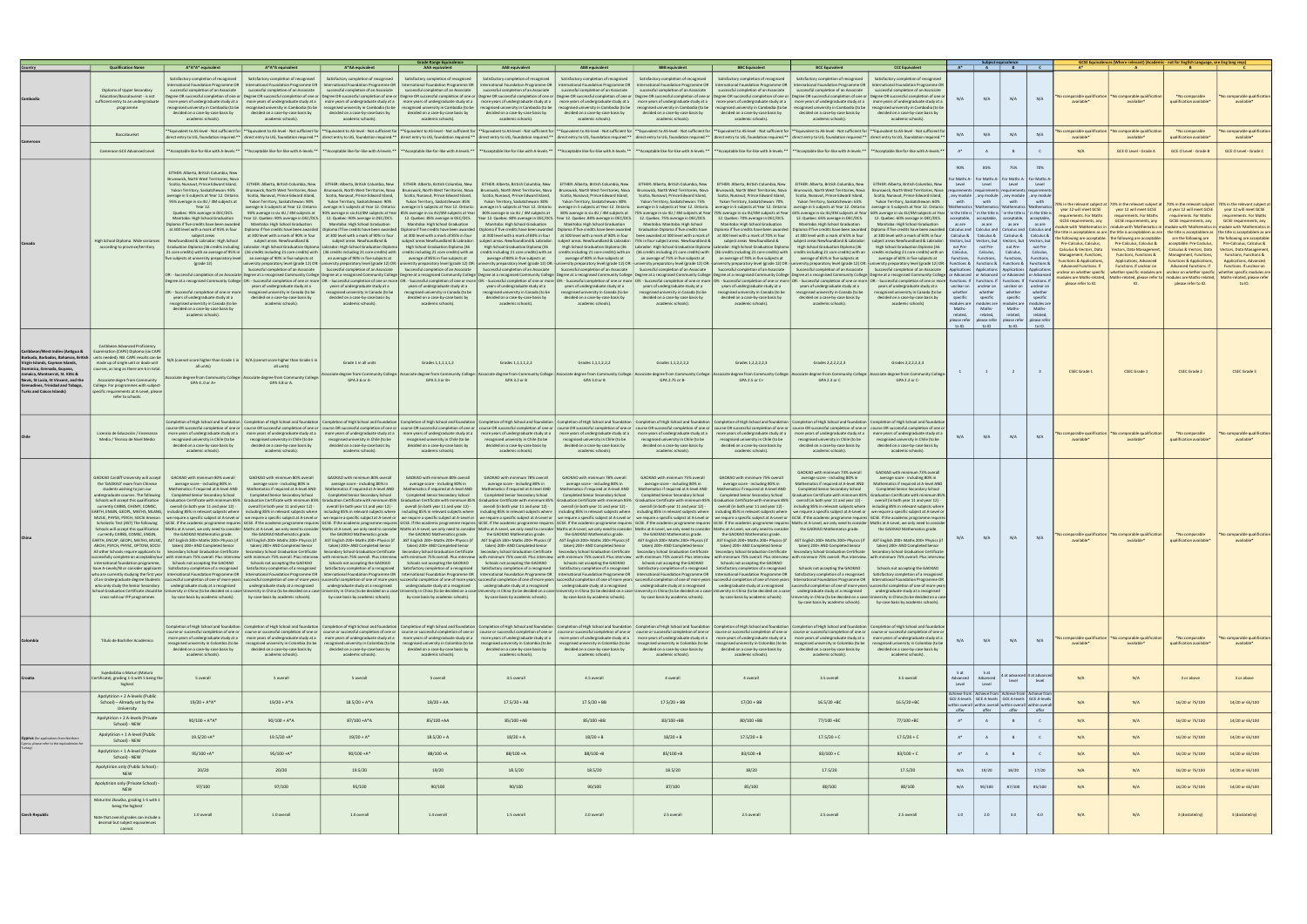|                  |                                                                                                                                                                                                                                                                                                                                                                                                                                                                                                                                                           |                                                                                                                                                                                                                                                                                                                                                                                                                                                                                                                                                                          |                                                                                                                                                                                                                                       |                                                                                                                                                                                                                                                                                                                                                                                                                                                                                                                                                                                                                                       | <b>Grade Range Equivalence</b>                                                                                                                                                                                                                                                    |                                                                                                                                                                                                                                       |                                                                                                                                                                                                                                                                                                                                                                                                                                                                                                                                                                                                                                                                                                                                                                                                                                                                                                                                                                                                                                                                                                                                                                                                                                                                                                                                                                                                                                                                                                                                                                          |                                                                                                                                                                                                                                                                                         |                                                                                                                                                                                                                                                                                                                                                                             |                                                                                                                                                                                                                                                                                                                                                                            |                                                                                                                                                                                                                                                                                                                                                                                                                                                                                                                                                                                                                                                                                                                                                                                                                                           |                                             |              | $A^*$ $A$ $B$ $C$                                             |                                   | $A^*$                                                                                                                                                                                                                                                         | GCSE Equivalences (Where relevant) (Academic - not for English Language, see Eng lang reqs<br>$\mathbf{A}$                                                                                           |                                                                                                                                                                                                                                     |                                                                                                                                                                                                                                     |
|------------------|-----------------------------------------------------------------------------------------------------------------------------------------------------------------------------------------------------------------------------------------------------------------------------------------------------------------------------------------------------------------------------------------------------------------------------------------------------------------------------------------------------------------------------------------------------------|--------------------------------------------------------------------------------------------------------------------------------------------------------------------------------------------------------------------------------------------------------------------------------------------------------------------------------------------------------------------------------------------------------------------------------------------------------------------------------------------------------------------------------------------------------------------------|---------------------------------------------------------------------------------------------------------------------------------------------------------------------------------------------------------------------------------------|---------------------------------------------------------------------------------------------------------------------------------------------------------------------------------------------------------------------------------------------------------------------------------------------------------------------------------------------------------------------------------------------------------------------------------------------------------------------------------------------------------------------------------------------------------------------------------------------------------------------------------------|-----------------------------------------------------------------------------------------------------------------------------------------------------------------------------------------------------------------------------------------------------------------------------------|---------------------------------------------------------------------------------------------------------------------------------------------------------------------------------------------------------------------------------------|--------------------------------------------------------------------------------------------------------------------------------------------------------------------------------------------------------------------------------------------------------------------------------------------------------------------------------------------------------------------------------------------------------------------------------------------------------------------------------------------------------------------------------------------------------------------------------------------------------------------------------------------------------------------------------------------------------------------------------------------------------------------------------------------------------------------------------------------------------------------------------------------------------------------------------------------------------------------------------------------------------------------------------------------------------------------------------------------------------------------------------------------------------------------------------------------------------------------------------------------------------------------------------------------------------------------------------------------------------------------------------------------------------------------------------------------------------------------------------------------------------------------------------------------------------------------------|-----------------------------------------------------------------------------------------------------------------------------------------------------------------------------------------------------------------------------------------------------------------------------------------|-----------------------------------------------------------------------------------------------------------------------------------------------------------------------------------------------------------------------------------------------------------------------------------------------------------------------------------------------------------------------------|----------------------------------------------------------------------------------------------------------------------------------------------------------------------------------------------------------------------------------------------------------------------------------------------------------------------------------------------------------------------------|-------------------------------------------------------------------------------------------------------------------------------------------------------------------------------------------------------------------------------------------------------------------------------------------------------------------------------------------------------------------------------------------------------------------------------------------------------------------------------------------------------------------------------------------------------------------------------------------------------------------------------------------------------------------------------------------------------------------------------------------------------------------------------------------------------------------------------------------|---------------------------------------------|--------------|---------------------------------------------------------------|-----------------------------------|---------------------------------------------------------------------------------------------------------------------------------------------------------------------------------------------------------------------------------------------------------------|------------------------------------------------------------------------------------------------------------------------------------------------------------------------------------------------------|-------------------------------------------------------------------------------------------------------------------------------------------------------------------------------------------------------------------------------------|-------------------------------------------------------------------------------------------------------------------------------------------------------------------------------------------------------------------------------------|
|                  | <b>Qualification Nam</b>                                                                                                                                                                                                                                                                                                                                                                                                                                                                                                                                  | A*A*A* equivalent                                                                                                                                                                                                                                                                                                                                                                                                                                                                                                                                                        | A*A*A equivalen                                                                                                                                                                                                                       | A*AA equivalen                                                                                                                                                                                                                                                                                                                                                                                                                                                                                                                                                                                                                        | <b>AAA</b> equivalent                                                                                                                                                                                                                                                             |                                                                                                                                                                                                                                       |                                                                                                                                                                                                                                                                                                                                                                                                                                                                                                                                                                                                                                                                                                                                                                                                                                                                                                                                                                                                                                                                                                                                                                                                                                                                                                                                                                                                                                                                                                                                                                          |                                                                                                                                                                                                                                                                                         | <b>BBC Equivalent</b>                                                                                                                                                                                                                                                                                                                                                       |                                                                                                                                                                                                                                                                                                                                                                            |                                                                                                                                                                                                                                                                                                                                                                                                                                                                                                                                                                                                                                                                                                                                                                                                                                           |                                             |              |                                                               |                                   |                                                                                                                                                                                                                                                               |                                                                                                                                                                                                      |                                                                                                                                                                                                                                     |                                                                                                                                                                                                                                     |
|                  | Bevis for Studentereksamen, grading -<br>12 with 12 being the highest                                                                                                                                                                                                                                                                                                                                                                                                                                                                                     | 3 Level A subject at grade 12                                                                                                                                                                                                                                                                                                                                                                                                                                                                                                                                            | subject at grade 10                                                                                                                                                                                                                   | 2 Level A subject at grade 12 and 1 A-level 1 Level A subject at grade 12 and 2 A-level<br>subjects at grade 10                                                                                                                                                                                                                                                                                                                                                                                                                                                                                                                       | 3 Level A subjects at grade 10                                                                                                                                                                                                                                                    | subject at grade 7                                                                                                                                                                                                                    | Level A subjects at grade 10 and 1 Level A 1 Level A subjects at grade 10 and 2 Level A<br>subject at grade 7                                                                                                                                                                                                                                                                                                                                                                                                                                                                                                                                                                                                                                                                                                                                                                                                                                                                                                                                                                                                                                                                                                                                                                                                                                                                                                                                                                                                                                                            | 3 Level A subjects at grade 7                                                                                                                                                                                                                                                           | 2 Level A subjects at grade 7 and 1 Level A<br>subject at grade 5                                                                                                                                                                                                                                                                                                           | 1 Level A subjects at grade 7 and 2 Level A   1 Level A subjects at grade 7 and 2 Level.<br>subject at grade 4                                                                                                                                                                                                                                                             | subject at grade 4                                                                                                                                                                                                                                                                                                                                                                                                                                                                                                                                                                                                                                                                                                                                                                                                                        |                                             |              | 12 at Level A   12 at level A   10 at Level A   10 at Level / |                                   | N/A                                                                                                                                                                                                                                                           | N/A                                                                                                                                                                                                  |                                                                                                                                                                                                                                     |                                                                                                                                                                                                                                     |
|                  | The Certificate of General Secondary<br>Education (Local curriculum) is not<br>sufficient for entry to undergraduate<br>programmes. The University requires<br>acceptable international foundation<br>programme, have A-Levels/IB or the<br>Certificate of Nile International<br>Secondary Education (CNISE) at Level 3<br>(3 subjects at Level 3 with grades as per<br>A-levels). The University may also<br>consider applicants who are currently<br>studying the first year of an<br>Undergraduate degree.                                             | a recognised International Foundation<br>Programme OR A-level/IB OR the<br>applicants to successfully complete an   Certificate of Nile International Secondary   Certificate of Nile International Secondary   Certificate of Nile International Secondary   Certificate of Nile International Secondary<br>successful completion of a 2-year Diploma<br>OR Associate Degree OR successful<br>completion of one or more years of<br>undergraduate study at a recognised<br>Egyptian University. (to be decided on a<br>case-by-case basis by academic schools).         | a recognised International Foundation<br>Programme OR A-level/IB OR the<br>OR Associate Degree OR successful<br>completion of one or more years of<br>undergraduate study at a recognised<br>case-by-case basis by academic schools). | a recognised International Foundation<br>Programme OR A-level/IB OR the<br>Level 3 with grades as per A-levels) OR Level 3 with grades as per A-levels) OR Level 3 with grades as per A-levels) OR<br>successful completion of a 2-year Diploma successful completion of a 2-year Diploma successful completion of a 2-year Diploma  <br>OR Associate Degree OR successful<br>completion of one or more years of<br>undergraduate study at a recognised<br>Egyptian University. (to be decided on a Egyptian University. (to be decided on a<br>case-by-case basis by academic schools).                                              | a recognised International Foundation<br>Programme OR A-level/IB OR the<br>OR Associate Degree OR successful<br>completion of one or more years of<br>undergraduate study at a recognised<br>Egyptian University. (to be decided on a<br>case-by-case basis by academic schools). | a recognised International Foundation<br>Programme OR A-level/IB OR the<br>OR Associate Degree OR successful<br>completion of one or more years of<br>undergraduate study at a recognised<br>case-by-case basis by academic schools). | Satisfactory completion of High School and   Satisfactory completion of High School and   Satisfactory completion of High School and   Satisfactory completion of High School and   Satisfactory completion of High School and<br>a recognised International Foundation<br>Programme OR A-level/IB OR the<br>Education (CNISE) at Level 3 (3 subjects at   Education (CNISE) at Level 3 (3 subjects at   Education (CNISE) at Level 3 (3 subjects at   Education (CNISE) at Level 3 (3 subjects at   Education (CNISE) at Level 3 (3 subjec<br>Level 3 with grades as per A-levels) OR Level 3 with grades as per A-levels) OR Level 3 with grades as per A-levels) OR Level 3 with grades as per A-levels) OR  <br>successful completion of a 2-year Diploma   successful completion of a 2-year Diploma   successful completion of a 2-year Diploma<br>OR Associate Degree OR successful<br>completion of one or more years of<br>undergraduate study at a recognised<br>Egyptian University. (to be decided on a   Egyptian University. (to be decided on a<br>case-by-case basis by academic schools).                                                                                                                                                                                                                                                                                                                                                                                                                                                               | a recognised International Foundation<br>Programme OR A-level/IB OR the<br>OR Associate Degree OR successful<br>completion of one or more years of<br>undergraduate study at a recognised<br>Egyptian University. (to be decided on a<br>case-by-case basis by academic schools).       | a recognised International Foundation<br>Programme OR A-level/IB OR the<br>Education (CNISE) at Level 3 (3 subjects at<br>Level 3 with grades as per A-levels) OR<br>OR Associate Degree OR successful<br>completion of one or more years of<br>undergraduate study at a recognised<br>Egyptian University. (to be decided on a<br>case-by-case basis by academic schools). | a recognised International Foundation<br>Programme OR A-level/IB OR the<br>successful completion of a 2-year Diploma   successful completion of a 2-year Diploma   successful completion of a 2-year Diploma<br>OR Associate Degree OR successful<br>completion of one or more years of<br>undergraduate study at a recognised<br>case-by-case basis by academic schools). | a recognised International Foundation<br>Programme OR A-level/IB OR the<br>Education (CNISE) at Level 3 (3 subjects at   Education (CNISE) at Level 3 (3 subjects at<br>Level 3 with grades as per A-levels) OR $\parallel$ Level 3 with grades as per A-levels) OR<br>OR Associate Degree OR successful<br>completion of one or more years of<br>undergraduate study at a recognised<br>Egyptian University, (to be decided on a   Egyptian University, (to be decided on a<br>case-by-case basis by academic schools                                                                                                                                                                                                                                                                                                                    | $3A*$                                       | 3A           | 3 B                                                           | 3 C                               | mparable qualificati<br>available*                                                                                                                                                                                                                            | comparable qualificatio<br>available*                                                                                                                                                                | *No comparable<br>qualification available*                                                                                                                                                                                          | 'No comparable qualification<br>available*                                                                                                                                                                                          |
|                  | <b>Eritrean Secondary Education Certificat</b><br>Examination (ESECE) Local curriculum<br>qualifications/school leaving<br>to undergraduate programmes. The<br>University requires applicants to<br>successfully complete an acceptable<br>international foundation programme,<br>have A-Levels/IB or consider applicants<br>who have successfully completed a<br>Bachelors Degree at a recognised<br>University in Eritrea.                                                                                                                              | ualifications are not sufficient for entry   Satisfactory completion of a recognised<br>successful completion of a Bachelors<br>Degree at a recognised University in<br>Eritrea (to be decided on a case-by-case<br>basis by academic schools).                                                                                                                                                                                                                                                                                                                          | Satisfactory completion of a recognised<br>successful completion of a Bachelors<br>Degree at a recognised University in<br>Eritrea (to be decided on a case-by-case<br>basis by academic schools).                                    | Satisfactory completion of a recognised<br>International Foundation Programme OR   International Foundation Programme OR   International Foundation Programme OR<br>successful completion of a Bachelors<br>Degree at a recognised University in<br>Eritrea (to be decided on a case-by-case<br>basis by academic schools).                                                                                                                                                                                                                                                                                                           | Satisfactory completion of a recognised<br>International Foundation Programme OR<br>successful completion of a Bachelors<br>Degree at a recognised University in<br>Eritrea (to be decided on a case-by-case<br>basis by academic schools).                                       | Satisfactory completion of a recognised<br>successful completion of a Bachelors<br>Degree at a recognised University in<br>Eritrea (to be decided on a case-by-case<br>basis by academic schools)                                     | International Foundation Programme OR   International Foundation Programme OR   International Foundation Programme OR  <br>successful completion of a Bachelors<br>Degree at a recognised University in<br>basis by academic schools).                                                                                                                                                                                                                                                                                                                                                                                                                                                                                                                                                                                                                                                                                                                                                                                                                                                                                                                                                                                                                                                                                                                                                                                                                                                                                                                                   | Satisfactory completion of a recognised   Satisfactory completion of a recognised<br>successful completion of a Bachelors<br>Degree at a recognised University in Eritrea<br>Eritrea (to be decided on a case-by-case   (to be decided on a case-by-case basis by<br>academic schools). | Satisfactory completion of a recognised<br>International Foundation Programme OR<br>successful completion of a Bachelors<br>Degree at a recognised University in<br>Eritrea (to be decided on a case-by-case<br>basis by academic schools).                                                                                                                                 | Satisfactory completion of a recognised<br>successful completion of a Bachelors<br>Degree at a recognised University in<br>Eritrea (to be decided on a case-by-case<br>basis by academic schools).                                                                                                                                                                         | Satisfactory completion of a recognised<br>International Foundation Programme OR   International Foundation Programme OR<br>successful completion of a Bachelors<br>Degree at a recognised University in<br>Eritrea (to be decided on a case-by-case<br>basis by academic schools).                                                                                                                                                                                                                                                                                                                                                                                                                                                                                                                                                       | N/A                                         | N/A          | N/A                                                           | N/A                               | comparable qualificat<br>available <sup>®</sup>                                                                                                                                                                                                               | omparable qualificati<br>available*                                                                                                                                                                  | *No comparable<br>qualification available*                                                                                                                                                                                          | 'No comparable qualification<br>available*                                                                                                                                                                                          |
|                  | with 5 being the highest                                                                                                                                                                                                                                                                                                                                                                                                                                                                                                                                  | $Imnaasiumilõputunnistus (Secondary   Overall average score of 5.0 (including at  $<br>School Leaving Certificate), grading 1-5, least 3 state exams) with scores of 95% in 3<br>individual subjects                                                                                                                                                                                                                                                                                                                                                                     | Overall average score of at least 5.0<br>(including at least 3 state exams) with<br>scores of 90% in 3 individual subjects                                                                                                            | Overall average score of at least 5.0<br>(including at least 3 state exams) with<br>scores of 90% in 3 individual subjects                                                                                                                                                                                                                                                                                                                                                                                                                                                                                                            | Overall average score of at least 4.5<br>(including at least 3 state exams) with<br>scores of 90% in 3 individual subjects                                                                                                                                                        | Overall average score of at least 4<br>(including at least 3 state exams) with<br>scores of 85% in 3 individual subjects.                                                                                                             | Overall average score of at least 4,<br>(including at least 3 state exams) with<br>scores of 85% in 3 individual subjects.                                                                                                                                                                                                                                                                                                                                                                                                                                                                                                                                                                                                                                                                                                                                                                                                                                                                                                                                                                                                                                                                                                                                                                                                                                                                                                                                                                                                                                               | Overall average score of at least 4,<br>(including at least 3 state exams) with<br>scores of 85% in 3 individual subjects.                                                                                                                                                              | Overall average score of at least 4.<br>(including at least 3 state exams) with<br>scores of 80% in 3 individual subjects.                                                                                                                                                                                                                                                  | Overall average score of at least 4,<br>(including at least 3 state exams) with<br>scores of 80% in 3 individual subjects                                                                                                                                                                                                                                                  | Overall average score of at least 4,<br>(including at least 3 state exams) with<br>scores of 80% in 3 individual subjects                                                                                                                                                                                                                                                                                                                                                                                                                                                                                                                                                                                                                                                                                                                 | 95%                                         | 90%          | 85%                                                           | 80%                               | N/A                                                                                                                                                                                                                                                           | N/A                                                                                                                                                                                                  | 75%                                                                                                                                                                                                                                 |                                                                                                                                                                                                                                     |
|                  | School Leaving Certificate or Ethiopian<br>Higher Education Entrance Exam Local<br>urriculum qualifications/school leavi<br>University requires applicants to<br>successfully complete an acceptable<br>international foundation programme,<br>have A-Levels/IB or consider applicants<br>who have successfully completed year<br>1 or 2 of a Bachelors Degree at a<br>recognised University in Ethiopia.                                                                                                                                                 | qualifications are not sufficient for entry Satisfactory completion of a recognised Satisfactory completion of a recognised Satisfactory completion of a recognised Satisfactory completion of a recognised Satisfactory compl<br>to undergraduate programmes. The   International Foundation Programme OR   International Foundation Programme OR   International Foundation Programme OR   International Foundation Programme OR   International Foundation Pr<br>recognised University in Ethiopia (to be<br>decided on a case-by-case basis by<br>academic schools). | recognised University in Ethiopia (to be<br>decided on a case-by-case basis by<br>academic schools).                                                                                                                                  | recognised University in Ethiopia (to be<br>decided on a case-by-case basis by<br>academic schools).                                                                                                                                                                                                                                                                                                                                                                                                                                                                                                                                  | recognised University in Ethiopia (to be<br>decided on a case-by-case basis by<br>academic schools).                                                                                                                                                                              | recognised University in Ethiopia (to be<br>decided on a case-by-case basis by<br>academic schools).                                                                                                                                  | successful completion of years 1 or 2 at a   successful completion of years 1 or 2 ata   successful completion of years 1 or 2 ata   successful completion of years 1 or 2 ata   successful completion of years 1 or 2 ata   s<br>recognised University in Ethiopia (to be<br>decided on a case-by-case basis by<br>academic schools).                                                                                                                                                                                                                                                                                                                                                                                                                                                                                                                                                                                                                                                                                                                                                                                                                                                                                                                                                                                                                                                                                                                                                                                                                                   | recognised University in Ethiopia (to be<br>decided on a case-by-case basis by<br>academic schools).                                                                                                                                                                                    | Satisfactory completion of a recognised  <br>recognised University in Ethiopia (to be<br>decided on a case-by-case basis by<br>academic schools).                                                                                                                                                                                                                           | recognised University in Ethiopia (to be<br>decided on a case-by-case basis by<br>academic schools).                                                                                                                                                                                                                                                                       | Satisfactory completion of a recognised Satisfactory completion of a recognised<br>recognised University in Ethiopia (to be<br>decided on a case-by-case basis by<br>academic schools).                                                                                                                                                                                                                                                                                                                                                                                                                                                                                                                                                                                                                                                   | N/A                                         | N/A          | N/A                                                           | N/A                               | comparable qualificatio<br>available <sup>®</sup>                                                                                                                                                                                                             | comparable qualification<br>available*                                                                                                                                                               | *No comparable<br>qualification available*                                                                                                                                                                                          | No comparable qualification<br>available*                                                                                                                                                                                           |
|                  | The European Baccalaureate is a<br>bilingual diploma taken at the end of the<br>seventh year of secondary education.<br>Students must study a minimum of ter<br>subjects and are examined by means of<br>written and oral examinations and by<br>continuous assessment. The EB is<br>awarded only by the fourteen European<br>Schools. The EB should be distinguished<br>from the International Baccalaureate<br>(IB) and the baccalaureate of various<br>national systems. Overall marks are<br>shown in percentages, whilst subjects<br>are graded 10-1 | Overall 90%                                                                                                                                                                                                                                                                                                                                                                                                                                                                                                                                                              | Overall 90%                                                                                                                                                                                                                           | Overall 85%                                                                                                                                                                                                                                                                                                                                                                                                                                                                                                                                                                                                                           | Overall 80%                                                                                                                                                                                                                                                                       | Overall 75%                                                                                                                                                                                                                           | Overall 70%                                                                                                                                                                                                                                                                                                                                                                                                                                                                                                                                                                                                                                                                                                                                                                                                                                                                                                                                                                                                                                                                                                                                                                                                                                                                                                                                                                                                                                                                                                                                                              | Overall 65%                                                                                                                                                                                                                                                                             | Overall 60%                                                                                                                                                                                                                                                                                                                                                                 | Overall 60%                                                                                                                                                                                                                                                                                                                                                                | Overall 60%                                                                                                                                                                                                                                                                                                                                                                                                                                                                                                                                                                                                                                                                                                                                                                                                                               | EB 9 out of 10 EB 8.5 out of EB 8 out of 10 |              |                                                               | EB 7.5 out of                     | N/A                                                                                                                                                                                                                                                           | 1st Language 8.0 out of 10;<br>2nd Language 8.0 out of 10                                                                                                                                            | 1st Language 7.0 out of 10; 1st Language 6.5 out of 10;<br>Maths 7.0 out of 10                                                                                                                                                      | 2nd Language 8.0 out of $10$ $\vert$ 2nd Language 7.5 out of 10;<br>Maths 7.0 out of 10                                                                                                                                             |
|                  | Ylioppilastutkinto / Studentexam<br>matriculation examination), grading 0-<br>(please note 1 is not used)                                                                                                                                                                                                                                                                                                                                                                                                                                                 | 7 Laudatur overall                                                                                                                                                                                                                                                                                                                                                                                                                                                                                                                                                       | 7 Laudatur overall                                                                                                                                                                                                                    | 7 Laudatur overall                                                                                                                                                                                                                                                                                                                                                                                                                                                                                                                                                                                                                    | 7 Laudatur overall                                                                                                                                                                                                                                                                | 6 Eximia cum laude approbatur overall                                                                                                                                                                                                 | 6 Eximia cum laude approbatur overall                                                                                                                                                                                                                                                                                                                                                                                                                                                                                                                                                                                                                                                                                                                                                                                                                                                                                                                                                                                                                                                                                                                                                                                                                                                                                                                                                                                                                                                                                                                                    | 5 Magna cum laude approbatur overall                                                                                                                                                                                                                                                    | 5 Magna cum laude approbatur overall                                                                                                                                                                                                                                                                                                                                        | 5 Magna cum laude approbatur overall                                                                                                                                                                                                                                                                                                                                       | 5 Magna cum laude approbatur overall 7(L) Laudatur   cum laude   cum laude                                                                                                                                                                                                                                                                                                                                                                                                                                                                                                                                                                                                                                                                                                                                                                |                                             | 6 (E) eximia | 5 (M)agna<br>approbatur approbatur                            | 5 (M)agn<br>cum laud<br>approbatu | N/A                                                                                                                                                                                                                                                           | N/A                                                                                                                                                                                                  | 4 Cum laude approbatur<br>overall                                                                                                                                                                                                   | 4 Cum laude approbatur                                                                                                                                                                                                              |
|                  | Baccalauréat (General or OIB options)<br>grading 0-20 with 20 being the highes!                                                                                                                                                                                                                                                                                                                                                                                                                                                                           | 17 overall                                                                                                                                                                                                                                                                                                                                                                                                                                                                                                                                                               | 16 overall                                                                                                                                                                                                                            | 15 overall                                                                                                                                                                                                                                                                                                                                                                                                                                                                                                                                                                                                                            | 14 overall                                                                                                                                                                                                                                                                        | 13 overall                                                                                                                                                                                                                            | 12 overall                                                                                                                                                                                                                                                                                                                                                                                                                                                                                                                                                                                                                                                                                                                                                                                                                                                                                                                                                                                                                                                                                                                                                                                                                                                                                                                                                                                                                                                                                                                                                               | 11 overall                                                                                                                                                                                                                                                                              | 10 overall                                                                                                                                                                                                                                                                                                                                                                  | 10 overall                                                                                                                                                                                                                                                                                                                                                                 | 10 overall                                                                                                                                                                                                                                                                                                                                                                                                                                                                                                                                                                                                                                                                                                                                                                                                                                |                                             |              |                                                               |                                   | N/A                                                                                                                                                                                                                                                           | N/A                                                                                                                                                                                                  |                                                                                                                                                                                                                                     |                                                                                                                                                                                                                                     |
| Germany          | Abitur, grading 1-6, with 1 being the<br>highest                                                                                                                                                                                                                                                                                                                                                                                                                                                                                                          | 1 overall                                                                                                                                                                                                                                                                                                                                                                                                                                                                                                                                                                | 1.3 overall                                                                                                                                                                                                                           | 1.4 overall                                                                                                                                                                                                                                                                                                                                                                                                                                                                                                                                                                                                                           | 1.6 overall                                                                                                                                                                                                                                                                       | 1.7 overall                                                                                                                                                                                                                           | 1.8 overall                                                                                                                                                                                                                                                                                                                                                                                                                                                                                                                                                                                                                                                                                                                                                                                                                                                                                                                                                                                                                                                                                                                                                                                                                                                                                                                                                                                                                                                                                                                                                              | 2 overall                                                                                                                                                                                                                                                                               | 2.4 overall                                                                                                                                                                                                                                                                                                                                                                 | 2.5 overall                                                                                                                                                                                                                                                                                                                                                                | 2.6 overall                                                                                                                                                                                                                                                                                                                                                                                                                                                                                                                                                                                                                                                                                                                                                                                                                               | 14                                          | 13           | 12                                                            | 9                                 | Mittlere<br>Reife/Realschulabschluss<br>Grade 1 sehr gut                                                                                                                                                                                                      | Mittlere<br>Reife/Realschulabschlus<br>Grade 2 gut                                                                                                                                                   | Mittlere<br>Reife/Realschulabschluss<br>Grade 3 befriedigend                                                                                                                                                                        | Mittlere<br>Reife/Realschulabschluss<br>Grade 4 ausreichend                                                                                                                                                                         |
|                  | West African Education Certificate<br>(WAEC) Local curriculum<br>qualifications/school leaving<br>qualifications are not sufficient for entry<br>to undergraduate programmes. The<br>University requires applicants to<br>successfully complete an acceptable<br>international foundation programme,<br>have A-Levels/IB or consider applicants<br>who are currently studying the first yea<br>of an Undergraduate degree                                                                                                                                 | University in Ghana (to be decided on a                                                                                                                                                                                                                                                                                                                                                                                                                                                                                                                                  | undergraduate study at a recognised   undergraduate study at a recognised<br>University in Ghana (to be decided on a                                                                                                                  | undergraduate study at a recognised<br>University in Ghana (to be decided on a                                                                                                                                                                                                                                                                                                                                                                                                                                                                                                                                                        | undergraduate study at a recognised<br>University in Ghana (to be decided on a                                                                                                                                                                                                    | undergraduate study at a recognised<br>University in Ghana (to be decided on a                                                                                                                                                        | Satisfactory completion of a recognised   Satisfactory completion of a recognised   Satisfactory completion of a recognised   Satisfactory completion of a recognised   Satisfactory completion of a recognised   Satisfactory<br>International Foundation Programme OR   International Foundation Programme OR   International Foundation Programme OR   International Foundation Programme OR   International Foundation Programme OR   International Foundati<br>successful completion of one of more years  successful completion of one of more years  successful completion of one of more years  successful completion of one of more years  successful completion of one of more years  su<br>undergraduate study at a recognised<br>University in Ghana (to be decided on a<br>case-by-case basis by academic schools). ase-by-case basis by academic schools). [case-by-case basis by academic schools]. [case-by-case basis by academic schools]. [case-by-case basis by academic schools]. [case-by-case b                                                                                                                                                                                                                                                                                                                                                                                                                                                                                                                                                   | undergraduate study at a recognised<br>University in Ghana (to be decided on a                                                                                                                                                                                                          | undergraduate study at a recognised<br>University in Ghana (to be decided on a                                                                                                                                                                                                                                                                                              | undergraduate study at a recognised<br>University in Ghana (to be decided on a                                                                                                                                                                                                                                                                                             | Satisfactory completion of a recognised   Satisfactory completion of a recognised<br>undergraduate study at a recognised<br>University in Ghana (to be decided on a                                                                                                                                                                                                                                                                                                                                                                                                                                                                                                                                                                                                                                                                       | N/A                                         | N/A          | N/A                                                           | N/A                               | comparable qualification<br>available <sup>®</sup>                                                                                                                                                                                                            | omparable qualification<br>available*                                                                                                                                                                | *No comparable<br>qualification available*                                                                                                                                                                                          | No comparable qualification<br>available*                                                                                                                                                                                           |
|                  | Apolytirion of Geniko Lykeio, grading 1<br><b>Hellenic Examinations</b>                                                                                                                                                                                                                                                                                                                                                                                                                                                                                   | 20 20 with 20 being the highest, with Pan-   20 overall with Pan-Hellenic Examinations   19 overall with Pan-Hellenic Examinations   19 overall with Pan-Hellenic Examinations   18 overall with Pan-Hellenic Examinations   1                                                                                                                                                                                                                                                                                                                                           |                                                                                                                                                                                                                                       |                                                                                                                                                                                                                                                                                                                                                                                                                                                                                                                                                                                                                                       |                                                                                                                                                                                                                                                                                   |                                                                                                                                                                                                                                       | 17.5 overall with Pan-Hellenic<br>Examinations                                                                                                                                                                                                                                                                                                                                                                                                                                                                                                                                                                                                                                                                                                                                                                                                                                                                                                                                                                                                                                                                                                                                                                                                                                                                                                                                                                                                                                                                                                                           | 17.5 overall with Pan-Hellenic<br>examinations                                                                                                                                                                                                                                          |                                                                                                                                                                                                                                                                                                                                                                             | 7 overall with Pan-Hellenic examinations   17 overall with Pan-Hellenic examinatio                                                                                                                                                                                                                                                                                         | 16.5 overall with Pan-Hellenic<br>examinations                                                                                                                                                                                                                                                                                                                                                                                                                                                                                                                                                                                                                                                                                                                                                                                            |                                             | 19           | 17.5                                                          | 17                                | N/A                                                                                                                                                                                                                                                           | N/A                                                                                                                                                                                                  | 15                                                                                                                                                                                                                                  | 15                                                                                                                                                                                                                                  |
|                  | Apolytirion of Geniko Lykeio, grading :<br>20 with 20 being the highest, with A-<br>levels                                                                                                                                                                                                                                                                                                                                                                                                                                                                | 19 overall+ A*A* at A-level                                                                                                                                                                                                                                                                                                                                                                                                                                                                                                                                              | 18 overall+ A*A* at A-level                                                                                                                                                                                                           | 18 overall+ A*A at A-level                                                                                                                                                                                                                                                                                                                                                                                                                                                                                                                                                                                                            | 18 overall+ AA at A-level                                                                                                                                                                                                                                                         | 17.5 overall+ AB at A-level                                                                                                                                                                                                           | 17.5 overall+ BB at A-level                                                                                                                                                                                                                                                                                                                                                                                                                                                                                                                                                                                                                                                                                                                                                                                                                                                                                                                                                                                                                                                                                                                                                                                                                                                                                                                                                                                                                                                                                                                                              | 17.5 overall+ BB at A-level                                                                                                                                                                                                                                                             | 17.5 overall+ BC at A-level                                                                                                                                                                                                                                                                                                                                                 | 17 overall+ BC at A-level                                                                                                                                                                                                                                                                                                                                                  | 17 overall+ CC at A-level                                                                                                                                                                                                                                                                                                                                                                                                                                                                                                                                                                                                                                                                                                                                                                                                                 | $A^*$                                       | A            | B                                                             | $\mathsf{C}$                      | N/A                                                                                                                                                                                                                                                           | N/A                                                                                                                                                                                                  | 15                                                                                                                                                                                                                                  | 15                                                                                                                                                                                                                                  |
| <b>Hong Kong</b> | Hong Kong Diploma of Secondary<br>Education                                                                                                                                                                                                                                                                                                                                                                                                                                                                                                               | completion of one or more years of<br>undergraduate study at a recognised<br>page.                                                                                                                                                                                                                                                                                                                                                                                                                                                                                       | completion of one or more years of<br>undergraduate study at a recognised<br>page.                                                                                                                                                    | 5*5* in two Elective subjects and a Core   5*5*5 in two Elective subjects and a Core   5*55 in two Elective subjects and a Core   555 in two Elective subjects and a Core  <br>subject. Where A-Level Maths is required   subject. Where A-Level Maths is required   subject. Where A-Level Maths is required   subject. Where A-Level Maths is required  <br>other elective at grade 5*. OR successful   other elective at grade 5*/5. OR successful   other elective at grade 5* /5. OR successful   other elective at grade 5. OR successful<br>completion of one or more years of<br>undergraduate study at a recognised<br>page. | completion of one or more years of<br>undergraduate study at a recognised<br>page.                                                                                                                                                                                                | completion of one or more years of<br>undergraduate study at a recognised<br>page.                                                                                                                                                    | 554 in two Elective subjects and a Core 544 in two Elective subjects and a Core<br>subject. Where A-Level Maths is required   subject. Where A-Level Maths is required   subject. Where A-Level Maths is required<br>5*5* in Core and Extended Maths plus one   5*5 in Core and Extended Maths plus one   55 in Core and Extended Maths plus one   55 in Core and Extended Maths plus one   55 in Core and Extended Maths plus one   55 in Core and<br>other elective at grade 5. OR successful   other elective at grade 4. OR successful<br>completion of one or more years of<br>undergraduate study at a recognised<br>niversity in Hong Kong (to be decided on a university in Hong Kong (to be decided on a university in Hong Kong (to be decided on a university in Hong Kong (to be decided on a university in Hong Kong (to be decided on a lun<br>case-by-case basis by academic schools).   case-by-case basis by academic schools).   case-by-case basis by academic schools).   case-by-case basis by academic schools).   case-by-case basis by academic schools).   case-by<br>For English language requirements, please   For English language requirements, please   For English language requirements, please   For English language requirements, please   For English language requirements, please   Fo<br>see English language requirements web see English language requirements web see English language requirements web see English language requirements web see English language requirements web see English language requirement<br>page. | 444 in two Elective subjects and a Core<br>other elective at grade 4. OR successful<br>completion of one or more years of<br>undergraduate study at a recognised<br>page.                                                                                                               | 444 in two Elective subjects and a Core<br>subject. Where A-Level Maths is required<br>other elective at grade 4. OR successful<br>completion of one or more years of<br>undergraduate study at a recognised<br>page.                                                                                                                                                       | electives at grade 3. OR successful<br>completion of one or more years of<br>undergraduate study at a recognised<br>page.                                                                                                                                                                                                                                                  | 443 in two Elective subjects and a Core   4333 in two Elective subjects and two Core<br>subject. Where A-Level Maths grade B is   subject. Where A-Level Maths grade C i<br>required, students should achieve 4,4 in   required, students should achieve 4,3 in<br>Core and Extended Maths plus two other   Core and Extended Maths plus two other<br>electives at grade 3. OR successful<br>completion of one or more years of<br>undergraduate study at a recognised<br>iniversity in Hong Kong (to be decided on a university in Hong Kong (to be decided on a<br>case-by-case basis by academic schools).   case-by-case basis by academic schools<br>For English language requirements, please   For English language requirements, please<br>see English language requirements web   see English language requirements web<br>page. |                                             | 5            | 4                                                             | $\overline{a}$                    | 4 in relevant subject in DSE<br>will meet GCSE requirements. will meet GCSE requirements<br>lease note this is academic<br>equirement, not English<br>Language. For English<br>language requirements,<br>lease see English language<br>requirements web page. | 4 in relevant subject in DSE<br>Please note this is academic<br>requirement, not English<br>Language. For English<br>language requirements,<br>please see English language<br>requirements web page. | in relevant subject in DSE<br>will meet GCSE<br>requirements, Please note<br>this is academic<br>equirement, not English<br>Language. For English<br>language requirements<br>blease see English language<br>requirements web page. | 4 in relevant subject in DSE<br>will meet GCSE requirements.<br>lease note this is academic<br>requirement, not English<br>Language. For English<br>language requirements,<br>please see English language<br>requirements web page. |
|                  | Erettsegi/Matura, grading at school<br>point scale for maturity exams                                                                                                                                                                                                                                                                                                                                                                                                                                                                                     | from 1-5 with 5 being the highest, 100   subjects taken in grade 12 with an overall   subjects taken in grade 12 with an overall   subjects taken in grade 12 with an overall   subjects taken ingrade 12 with an overall   su<br>average of 5                                                                                                                                                                                                                                                                                                                           | average of 5                                                                                                                                                                                                                          | average of 5                                                                                                                                                                                                                                                                                                                                                                                                                                                                                                                                                                                                                          | average of 5                                                                                                                                                                                                                                                                      | average of 4                                                                                                                                                                                                                          | 5 final (standard or higher) examination   Sfinal (standard or higher) examination   Sfinal (standard or higher) examination   Sfinal (standard or higher) examination   Sfinal (standard or higher) examination   Sfinal (sta<br>average of 4                                                                                                                                                                                                                                                                                                                                                                                                                                                                                                                                                                                                                                                                                                                                                                                                                                                                                                                                                                                                                                                                                                                                                                                                                                                                                                                           | average of 4                                                                                                                                                                                                                                                                            | No equivalency available                                                                                                                                                                                                                                                                                                                                                    | average of 4                                                                                                                                                                                                                                                                                                                                                               | 5 final (standard or higher) examination   5 final (standard or higher) examination<br>subjects taken in grade 12 with an overall   subjects taken in grade 12 with an overall  <br>average of 4                                                                                                                                                                                                                                                                                                                                                                                                                                                                                                                                                                                                                                          |                                             | $5 -$        | $\sim$                                                        | $\overline{4}$                    | N/A                                                                                                                                                                                                                                                           | N/A                                                                                                                                                                                                  | $\overline{\mathbf{3}}$                                                                                                                                                                                                             |                                                                                                                                                                                                                                     |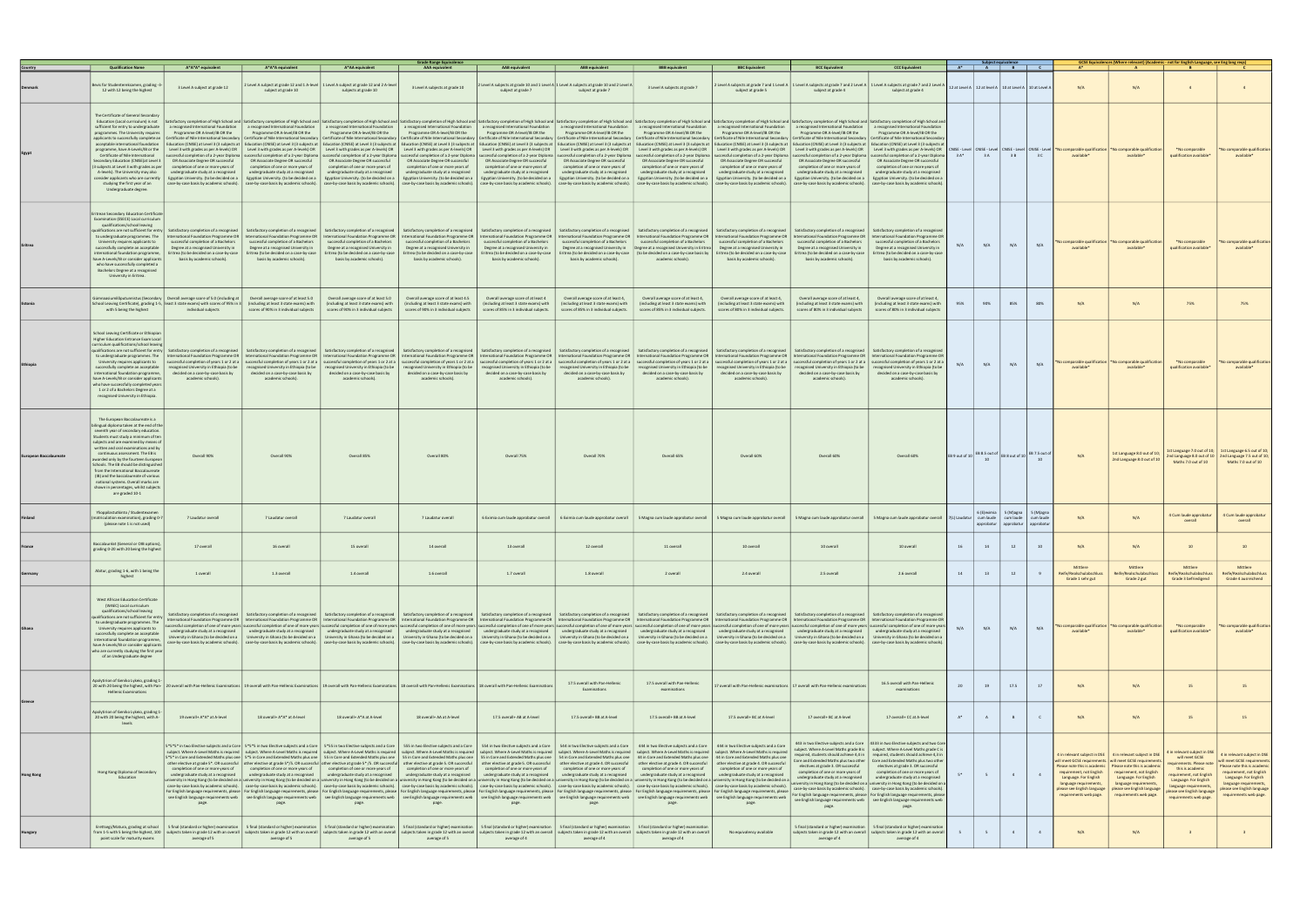|                                                                                                                                                                                                                                                                                                                                                                                                                                                                                                               |                                                                                                                                                                                                                                                                  |                                                                                                                                                                                                          |                                                                                                                                                                                                                                                                                                                                                                                                                                                                                                                                                                                                                                                                                                                                                                                                                                                                                                                                                                                                                                                                                                                                                                                                                                                                                              | Srade Range Equivalence                                                                                                                                                                                                                    |                                                                                                                                                                                                                                               |                                                                                                                                                                                                                    |                                                                                                                                                                                                                                        |                                                                                                                                                                                                                                                                                                                                                                                                                                                                                                                                             |                                                                                                                                                                                                                                                                                                                                                                                                       |                                                                                                                                                                                                                                                                                                                                                    |          |                                                 | $A^*$ $A$ $B$ $C$                                                                                                                                                                                                                     |                       |                                                                                                                                                                                                     |                                                                                                                                                                                                       | GCSE Equivalences (Where relevant) (Academic - not for English Language, see Eng lang reqs)                                                                                                            |                                                                                                                                                                                                     |
|---------------------------------------------------------------------------------------------------------------------------------------------------------------------------------------------------------------------------------------------------------------------------------------------------------------------------------------------------------------------------------------------------------------------------------------------------------------------------------------------------------------|------------------------------------------------------------------------------------------------------------------------------------------------------------------------------------------------------------------------------------------------------------------|----------------------------------------------------------------------------------------------------------------------------------------------------------------------------------------------------------|----------------------------------------------------------------------------------------------------------------------------------------------------------------------------------------------------------------------------------------------------------------------------------------------------------------------------------------------------------------------------------------------------------------------------------------------------------------------------------------------------------------------------------------------------------------------------------------------------------------------------------------------------------------------------------------------------------------------------------------------------------------------------------------------------------------------------------------------------------------------------------------------------------------------------------------------------------------------------------------------------------------------------------------------------------------------------------------------------------------------------------------------------------------------------------------------------------------------------------------------------------------------------------------------|--------------------------------------------------------------------------------------------------------------------------------------------------------------------------------------------------------------------------------------------|-----------------------------------------------------------------------------------------------------------------------------------------------------------------------------------------------------------------------------------------------|--------------------------------------------------------------------------------------------------------------------------------------------------------------------------------------------------------------------|----------------------------------------------------------------------------------------------------------------------------------------------------------------------------------------------------------------------------------------|---------------------------------------------------------------------------------------------------------------------------------------------------------------------------------------------------------------------------------------------------------------------------------------------------------------------------------------------------------------------------------------------------------------------------------------------------------------------------------------------------------------------------------------------|-------------------------------------------------------------------------------------------------------------------------------------------------------------------------------------------------------------------------------------------------------------------------------------------------------------------------------------------------------------------------------------------------------|----------------------------------------------------------------------------------------------------------------------------------------------------------------------------------------------------------------------------------------------------------------------------------------------------------------------------------------------------|----------|-------------------------------------------------|---------------------------------------------------------------------------------------------------------------------------------------------------------------------------------------------------------------------------------------|-----------------------|-----------------------------------------------------------------------------------------------------------------------------------------------------------------------------------------------------|-------------------------------------------------------------------------------------------------------------------------------------------------------------------------------------------------------|--------------------------------------------------------------------------------------------------------------------------------------------------------------------------------------------------------|-----------------------------------------------------------------------------------------------------------------------------------------------------------------------------------------------------|
| <b>Qualification Name</b><br>School Leaving Certificate (SLC)                                                                                                                                                                                                                                                                                                                                                                                                                                                 | A*A*A* equivalent<br>Senior Secondary School Certificate<br>Standard XII) OR successful completion of<br>decided on a case-by-case basis by<br>academic schools).                                                                                                | A*A*A equivalent<br>An average of 95% in the top 4 subjects An average of 90-94% in the top 4 subjects<br>decided on a case-by-case basis by<br>academic schools).                                       | A*AA equivalent<br>An average of 86% - 89% in the top 4<br>(not including Physical Education) in the   inot including Physical Education) in the   subjects (not including Physical Education)   subjects (not including Physical Education)   subjects (not including Physical Education<br>Senior Secondary School Certificate in the Senior Secondary School Certificate in the Senior Secondary School Certificate in the Senior Secondary School Certificate in the Senior Secondary School Certificate in the Senior<br>(Standard XII) OR successful completion of   (Standard XII) OR successful completion of   (Standard XII) OR successful completion of   (Standard XII) OR successful completion of   (Standard XII) OR successful completion of<br>one or more years of undergraduate study   one or more years of undergraduate study   one or more years of undergraduate study   one or more years of undergraduate study   one or more years of undergraduate study one or mo<br>at a recognised university in India (to be   at a recognised university in India (to be   at a recognised university in India (to be   at a recognised university in India (to be   at a recognised university in India (to be<br>decided on a case-by-case basis by<br>academic schools). | <b>AAA</b> equivalent<br>An average of 82%-85% in the top 4<br>decided on a case-by-case basis by<br>academic schools).                                                                                                                    | <b>AAB</b> equivalent<br>An average of 78% - 81% in the top 4<br>decided on a case-by-case basis by<br>academic schools).                                                                                                                     | <b>ABB</b> equivalent<br>An average of 75% - 77% in the top 4<br>decided on a case-by-case basis by<br>academic schools).                                                                                          | <b>BBB</b> equivalent<br>An average of 70% in the top 4 subjects<br>decided on a case-by-case basis by<br>academic schools).                                                                                                           | <b>BBC</b> Equivalent<br>An average of 65% in the top 4 subjects<br>Senior Secondary School Certificate<br>decided on a case-by-case basis by<br>academic schools).                                                                                                                                                                                                                                                                                                                                                                         | <b>BCC Equivalent</b><br>An average of 63% in top 4 subjects (not   An average of 60% in top 4 subjects (no<br>Secondary School Certificate (Standard XII) Secondary School Certificate (Standard XII)<br>years of undergraduate study at a<br>recognised university in India (to be<br>decided on a case by case basis by<br>academic Schools).                                                      | <b>CCC Equivalent</b><br>OR successful completion of one or more   or succesful completion of one or more<br>years of undergraduate study at a<br>recognised university in India)to be<br>decided on a case by case basis by<br>academic schools).                                                                                                 | 85%      | 80%                                             | 75%                                                                                                                                                                                                                                   | 70%                   | N/A                                                                                                                                                                                                 | Year 10 - 65%                                                                                                                                                                                         | Year 10 - 60%                                                                                                                                                                                          | Year 10 - 55%                                                                                                                                                                                       |
| Percentages                                                                                                                                                                                                                                                                                                                                                                                                                                                                                                   | Performance                                                                                                                                                                                                                                                      | <b>Grading of Central Board</b>                                                                                                                                                                          | <b>CISCE</b>                                                                                                                                                                                                                                                                                                                                                                                                                                                                                                                                                                                                                                                                                                                                                                                                                                                                                                                                                                                                                                                                                                                                                                                                                                                                                 |                                                                                                                                                                                                                                            |                                                                                                                                                                                                                                               |                                                                                                                                                                                                                    |                                                                                                                                                                                                                                        |                                                                                                                                                                                                                                                                                                                                                                                                                                                                                                                                             |                                                                                                                                                                                                                                                                                                                                                                                                       |                                                                                                                                                                                                                                                                                                                                                    |          |                                                 |                                                                                                                                                                                                                                       |                       |                                                                                                                                                                                                     |                                                                                                                                                                                                       |                                                                                                                                                                                                        |                                                                                                                                                                                                     |
| 85%+                                                                                                                                                                                                                                                                                                                                                                                                                                                                                                          | Excellent                                                                                                                                                                                                                                                        | A1                                                                                                                                                                                                       | One                                                                                                                                                                                                                                                                                                                                                                                                                                                                                                                                                                                                                                                                                                                                                                                                                                                                                                                                                                                                                                                                                                                                                                                                                                                                                          |                                                                                                                                                                                                                                            |                                                                                                                                                                                                                                               |                                                                                                                                                                                                                    |                                                                                                                                                                                                                                        |                                                                                                                                                                                                                                                                                                                                                                                                                                                                                                                                             |                                                                                                                                                                                                                                                                                                                                                                                                       |                                                                                                                                                                                                                                                                                                                                                    |          |                                                 |                                                                                                                                                                                                                                       |                       |                                                                                                                                                                                                     |                                                                                                                                                                                                       |                                                                                                                                                                                                        |                                                                                                                                                                                                     |
| 80%-84%                                                                                                                                                                                                                                                                                                                                                                                                                                                                                                       | Superior                                                                                                                                                                                                                                                         | A2                                                                                                                                                                                                       | Two                                                                                                                                                                                                                                                                                                                                                                                                                                                                                                                                                                                                                                                                                                                                                                                                                                                                                                                                                                                                                                                                                                                                                                                                                                                                                          |                                                                                                                                                                                                                                            |                                                                                                                                                                                                                                               |                                                                                                                                                                                                                    |                                                                                                                                                                                                                                        |                                                                                                                                                                                                                                                                                                                                                                                                                                                                                                                                             |                                                                                                                                                                                                                                                                                                                                                                                                       |                                                                                                                                                                                                                                                                                                                                                    |          |                                                 |                                                                                                                                                                                                                                       |                       |                                                                                                                                                                                                     |                                                                                                                                                                                                       |                                                                                                                                                                                                        |                                                                                                                                                                                                     |
| 70%-79%                                                                                                                                                                                                                                                                                                                                                                                                                                                                                                       | Very good                                                                                                                                                                                                                                                        | <b>B1</b>                                                                                                                                                                                                | Three                                                                                                                                                                                                                                                                                                                                                                                                                                                                                                                                                                                                                                                                                                                                                                                                                                                                                                                                                                                                                                                                                                                                                                                                                                                                                        |                                                                                                                                                                                                                                            |                                                                                                                                                                                                                                               |                                                                                                                                                                                                                    |                                                                                                                                                                                                                                        |                                                                                                                                                                                                                                                                                                                                                                                                                                                                                                                                             |                                                                                                                                                                                                                                                                                                                                                                                                       |                                                                                                                                                                                                                                                                                                                                                    |          |                                                 |                                                                                                                                                                                                                                       |                       |                                                                                                                                                                                                     |                                                                                                                                                                                                       |                                                                                                                                                                                                        |                                                                                                                                                                                                     |
| 60-69%<br>50-59%                                                                                                                                                                                                                                                                                                                                                                                                                                                                                              | Good<br>Satisfactory                                                                                                                                                                                                                                             | <b>B2</b><br>C1                                                                                                                                                                                          | Four<br>Five                                                                                                                                                                                                                                                                                                                                                                                                                                                                                                                                                                                                                                                                                                                                                                                                                                                                                                                                                                                                                                                                                                                                                                                                                                                                                 |                                                                                                                                                                                                                                            |                                                                                                                                                                                                                                               |                                                                                                                                                                                                                    |                                                                                                                                                                                                                                        |                                                                                                                                                                                                                                                                                                                                                                                                                                                                                                                                             |                                                                                                                                                                                                                                                                                                                                                                                                       |                                                                                                                                                                                                                                                                                                                                                    |          |                                                 |                                                                                                                                                                                                                                       |                       |                                                                                                                                                                                                     |                                                                                                                                                                                                       |                                                                                                                                                                                                        |                                                                                                                                                                                                     |
| Surat Tanda Tamat Belanjar (STTB) or<br>Sekelah Menengah Atas (SMA) - is not<br>sufficient entry for an undergraduate<br>programme.                                                                                                                                                                                                                                                                                                                                                                           | Satisfactory completion of recognised<br>ernational Foundation Programme OR<br>successful completion of year 1 or<br>subsequent year at a recognised<br>Indonesian University (to be decided on a<br>case-by-case basis by academic schools)<br>of 8.0 out of 10 | Satisfactory completion of recognised<br>ternational Foundation Programme OR<br>successful completion of year 1 or<br>subsequent year at a recognised<br>of 8.0 out of 10                                | Satisfactory completion of recognised<br>International Foundation Programme OR<br>successful completion of year 1 or<br>subsequent year at a recognised<br>Indonesian University (to be decided on a lindonesian University (to be decided on a lindonesian University (to be decided on a<br>case-by-case basis by academic schools) case-by-case basis by academic schools)<br>OR Passing the Diploma III with a minimum  OR Passing the Diploma III with a minimum  OR Passing the Diploma III with a minimum  OR Passing the Diploma III with a minimum  OR Passing the Diploma III with a minimum  OR Pass<br>of 8.0 out of 10                                                                                                                                                                                                                                                                                                                                                                                                                                                                                                                                                                                                                                                          | Satisfactory completion of recognised<br>International Foundation Programme OR<br>successful completion of year 1 or<br>subsequent year at a recognised<br>case-by-case basis by academic schools)<br>of 7.0 out of 10                     | Satisfactory completion of recognised<br>ternational Foundation Programme OR<br>successful completion of year 1 or<br>subsequent year at a recognised<br>of 7.0 out of 10                                                                     | Satisfactory completion of recognised<br>International Foundation Programme OR<br>successful completion of year 1 or<br>subsequent year at a recognised<br>of 7.0 out of 10                                        | Satisfactory completion of recognised<br>International Foundation Programme OR<br>successful completion of year 1 or<br>subsequent year at a recognised<br>6.0 out of 10                                                               | Satisfactory completion of recognised<br><b>International Foundation Programme OR</b><br>successful completion of year 1 or<br>subsequent year at a recognised<br>Indonesian University (to be decided on a   Indonesian University (to be decided on a   Indonesian University (to be decided on a   Indonesian University (to be decided on a  <br>case-by-case basis by academic schools) case-by-case basis by academic schools) case-by-case basis by academic schools) OR case-by-case basis by academic schools)<br>of 6.0 out of 10 | Satisfactory completion of recognised<br>nternational Foundation Programme OR<br>successful completion of year 1 or<br>subsequent year at a recognised<br>of 5.5 out of 10                                                                                                                                                                                                                            | Satisfactory completion of recognised<br>ernational Foundation Programme O<br>successful completion of year 1 or<br>subsequent year at a recognised<br>Indonesian University (to be decided on a   Indonesian University (to be decided on a<br>case-by-case basis by academic schools) case-by-case basis by academic schools<br>of 5.5 out of 10 | N/A      | N/A                                             | N/A                                                                                                                                                                                                                                   | N/A                   | SMA with 9.0/10                                                                                                                                                                                     | SMA with 8.0/10                                                                                                                                                                                       | SMA with 7.0/10                                                                                                                                                                                        | SMA with 6.0/10                                                                                                                                                                                     |
| Pre-University Certificate (13 years o<br>study: discontinued in 2019) or Nationa<br>University Entrance Examination<br>(Kunkur or Kardani)<br>High School Diploma (also known as<br>Certificate of Completion of Secondary<br>Education). Students holding only the<br>Diploma will need a Foundation year<br>Students must have completed year 1<br>o receive the High School Diploma (also<br>know as Certificate of Completion of<br>Secondary Education). These student<br>will need a foundatoin year.  | Pre-University Certificate OR National<br>University Entrance Examination (also<br>20 OR satisfactory completion of<br>recognised International Foundation<br>rogramme OR successful completion of<br>by-case basis by academic schools).                        | Pre-University Certificate OR National<br>University Entrance Examination (also<br>20 OR satisfactory completion of<br>recognised International Foundation<br>by-case basis by academic schools).        | Pre-University Certificate OR National<br>University Entrance Examination (also<br>known as Kunkur or Kardani) with 18 from   known as Kunkur or Kardani) with 17 from   known as Kunkur or Kardani) with 16 from   known as Kunkur or Kardani) with 19 from   known as Kunkur or Kardani) with 15 from   known a<br>20 OR satisfactory completion of<br>recognised International Foundation<br>Programme OR successful completion of Programme OR successful completion of<br>an Associate Degree OR one or more years   an Associate Degree OR one or more years   an Associate Degree OR one or more years   an Associate Degree OR one or more years   an Associate Degree OR one or more years   an Asso<br>of undergraduate study at a recognised of undergraduate study at a recognised of undergraduate study at a recognised of undergraduate study at a recognised of undergraduate study at a recognised of undergraduate study at a<br>Iranian university (to be decided on a case-   ranian university (to be decided on a case-   Iranian university (to be decided on a case-   Iranian university (to be decided on a case-   Iranian university (to be decided o<br>by-case basis by academic schools).                                                                     | Pre-University Certificate OR National<br>University Entrance Examination (also<br>20 OR satisfactory completion of<br>recognised International Foundation<br>Programme OR successful completion of<br>by-case basis by academic schools). | Pre-University Certificate OR National<br>University Entrance Examination (also<br>20 OR satisfactory completion of<br>recognised International Foundation<br>Programme OR successful completion of<br>by-case basis by academic schools).    | Pre-University Certificate OR National<br>University Entrance Examination (also<br>20 OR satisfactory completion of<br>recognised International Foundation<br>by-case basis by academic schools).                  | Pre-University Certificate OR National<br>University Entrance Examination (also<br>20 OR satisfactory completion of<br>recognised International Foundation                                                                             | Pre-University Certificate OR National<br>University Entrance Examination (also<br>20 OR satisfactory completion of<br>recognised International Foundation<br>Programme OR successful completion of Programme OR successful completion of an Programme OR successful completion of<br>by-case basis by academic schools).   by-case basis by academic schools).                                                                                                                                                                             | Pre-University Certificate OR National<br>University Entrance Examination (also<br>20 OR satisfactory completion of<br>recognised International Foundation<br>Programme OR successful completion of<br>by-case basis by academic schools).                                                                                                                                                            | Pre-University Certificate OR National<br><b>University Entrance Examination (also</b><br>20 OR satisfactory completion of<br>recognised International Foundation<br>Programme OR successful completion of<br>by-case basis by academic schools).                                                                                                  | N/A      | N/A                                             | N/A                                                                                                                                                                                                                                   | N/A                   | N/A                                                                                                                                                                                                 | 14/20 in year 11 will meet<br><b>GCSE</b> requirements                                                                                                                                                | 14/20 in year 11 will meet<br><b>GCSE</b> requirements                                                                                                                                                 | 14/20 in year 11 will meet<br><b>GCSE</b> requirements                                                                                                                                              |
| Certificate of Secondary Education/<br>Secondary School Certificate ( Sixth<br>Form Baccalaureate or Baccalaureate<br><b>Examination Certificate in Kurdish</b><br>region) is not sufficient for direct entry<br>to undergraduate programmes.                                                                                                                                                                                                                                                                 | satisfactory completion of a recognised<br>International Foundation Programme OR<br>successful completion of a Diploma of<br>Technician OR one or more years of<br>ndergraduate study at a recognised Iraqi                                                      | Satisfactory completion of a recognised<br>successful completion of a Diploma of<br>Technician OR one or more years of                                                                                   | Satisfactory completion of a recognised<br>International Foundation Programme OR   International Foundation Programme OR   International Foundation Programme OR<br>successful completion of a Diploma of<br>Technician OR one or more years of<br>undergraduate study at a recognised Iraqi   undergraduate study at a recognised Iraqi   undergraduate study at a recognised Iraqi  <br>or Kurdish university (to be decided on a   or Kurdish university (to be decided on a   or Kurdish university (to be decided on a   or Kurdish university (to be decided on a   or Kurdish university (to be decided on a   or<br>case-by-case basis by academic schools). case-by-case basis by academic schools). case-by-case basis by academic schools). case-by-case basis by academic schools). case-by-case basis by academic schools). case-by-case basi                                                                                                                                                                                                                                                                                                                                                                                                                                   | Satisfactory completion of a recognised<br>successful completion of a Diploma of<br>Technician OR one or more years of                                                                                                                     | Satisfactory completion of a recognised<br>successful completion of a Diploma of<br>Technician OR one or more years of                                                                                                                        | Satisfactory completion of a recognised<br>Technician OR one or more years of<br>undergraduate study at a recognised Iraqi   undergraduate study at a recognised Iraqi   undergraduate study at a recognised Iraqi | Satisfactory completion of a recognised<br>successful completion of a Diploma of   successful completion of a Diploma of<br>Technician OR one or more years of                                                                         | Satisfactory completion of a recognised<br>successful completion of a Diploma of<br>Technician OR one or more years of<br>undergraduate study at a recognised Iragi                                                                                                                                                                                                                                                                                                                                                                         | Satisfactory completion of a recognised<br>International Foundation Programme OR   International Foundation Programme OR   International Foundation Programme OR   International Foundation Programme OR   International Foundation Programme OR   International Foundati<br>successful completion of a Diploma of<br>Technician OR one or more years of<br>undergraduate study at a recognised Iraqi | Satisfactory completion of a recognise<br>successful completion of a Diploma of<br>Technician OR one or more years of<br>undergraduate study at a recognised Iraq                                                                                                                                                                                  | N/A      | N/A                                             | N/A                                                                                                                                                                                                                                   | N/A                   | o comparable qualification<br>available <sup>®</sup>                                                                                                                                                | lo comparable qualificatio<br>available*                                                                                                                                                              | *No comparable<br>qualification available <sup>®</sup>                                                                                                                                                 | No comparable qualification<br>available*                                                                                                                                                           |
| Irish Leaving Certificate, grading H1-H<br>with H1 being the highest                                                                                                                                                                                                                                                                                                                                                                                                                                          | H1,H1,H1,H2,H2,H2 at Higher Level                                                                                                                                                                                                                                | H1, H1, H1, H2, H2, H2 at Higher level                                                                                                                                                                   | H1, H1, H2, H2, H2, H2 at Higher level                                                                                                                                                                                                                                                                                                                                                                                                                                                                                                                                                                                                                                                                                                                                                                                                                                                                                                                                                                                                                                                                                                                                                                                                                                                       | H1, H2, H2, H2, H2, H2 at Higher level                                                                                                                                                                                                     | H2, H2, H2, H3, H3, H3 at Higher Level                                                                                                                                                                                                        | H2, H2, H3, H3, H3, H3 at Higher Level                                                                                                                                                                             | H2, H3, H3, H3, H3, H3 at Higher Level                                                                                                                                                                                                 | H3, H3, H3, H3, H3, H3 at Higher Level                                                                                                                                                                                                                                                                                                                                                                                                                                                                                                      | H3, H3, H3, H3, H3, H4 at Higher Level                                                                                                                                                                                                                                                                                                                                                                | H3, H3, H3, H3, H4, H4 at Higher Level                                                                                                                                                                                                                                                                                                             | H1       | H1                                              | H2                                                                                                                                                                                                                                    | <b>B1</b>             | H2                                                                                                                                                                                                  | H3                                                                                                                                                                                                    | H4                                                                                                                                                                                                     | H4                                                                                                                                                                                                  |
| Bagrut (Matriculation Certificate) for 1:<br>year entry                                                                                                                                                                                                                                                                                                                                                                                                                                                       | No equivalency available                                                                                                                                                                                                                                         | No equivalency available                                                                                                                                                                                 |                                                                                                                                                                                                                                                                                                                                                                                                                                                                                                                                                                                                                                                                                                                                                                                                                                                                                                                                                                                                                                                                                                                                                                                                                                                                                              |                                                                                                                                                                                                                                            |                                                                                                                                                                                                                                               |                                                                                                                                                                                                                    |                                                                                                                                                                                                                                        |                                                                                                                                                                                                                                                                                                                                                                                                                                                                                                                                             | 90 overall plus 80 in three 5-unit subjects  85 overall plus 80 in three 5-unit subjects  80 overall plus 80 in three 5-unit subjects  80 overall plus 80 in three 5-unit subjects  80 overall plus 70 in three 5-unit subject                                                                                                                                                                        |                                                                                                                                                                                                                                                                                                                                                    |          |                                                 |                                                                                                                                                                                                                                       |                       | 70% in the relevant subject in<br>the Bagrut will meet GCSE<br>requirements                                                                                                                         | requirements                                                                                                                                                                                          | 70% in the relevant subject in   70% in the relevant subject   70% in the relevant subject in<br>the Bagrut will meet GCSE   in the Bagrut will meet GCSE  <br>requirements                            | the Bagrut will meet GCSE<br>requirements                                                                                                                                                           |
| Esame di Stato, grading 60-100 with 100<br>being the highest                                                                                                                                                                                                                                                                                                                                                                                                                                                  | 100 overall                                                                                                                                                                                                                                                      | 95 overall                                                                                                                                                                                               | 95 overall                                                                                                                                                                                                                                                                                                                                                                                                                                                                                                                                                                                                                                                                                                                                                                                                                                                                                                                                                                                                                                                                                                                                                                                                                                                                                   | 93 overall                                                                                                                                                                                                                                 | 90 overall                                                                                                                                                                                                                                    | 85 overall                                                                                                                                                                                                         | 80 overall                                                                                                                                                                                                                             | 75 overall                                                                                                                                                                                                                                                                                                                                                                                                                                                                                                                                  | 70                                                                                                                                                                                                                                                                                                                                                                                                    | 70                                                                                                                                                                                                                                                                                                                                                 | 100      | 90                                              | 80                                                                                                                                                                                                                                    | 70                    | N/A                                                                                                                                                                                                 | N/A                                                                                                                                                                                                   | 65                                                                                                                                                                                                     |                                                                                                                                                                                                     |
| Upper Secondary School Leaving<br>Certificate (Kotogakko Sotsugyo<br>Shomeisho)                                                                                                                                                                                                                                                                                                                                                                                                                               | Satisfactory completion of recognised<br>ernational Foundation Programme OR<br>successful completion of year 1 or<br>ersity (to be decided on a case-by-case<br>basis by academic schools).                                                                      | Satisfactory completion of recognised<br><b>International Foundation Programme OR</b><br>successful completion of year 1 or<br>niversity (to be decided on a case-by-case<br>basis by academic schools). | Satisfactory completion of recognised<br>International Foundation Programme OR<br>successful completion of year 1 or<br>equent years at a recognised Japanese   subsequent years at a recognised Japanese   subsequent years at a recognised Japanese   subsequent years at a recognised Japanese   subsequent years at a recognised Japanese   subseq<br>iversity (to be decided on a case-by-case Ur<br>hasis by academic schools).                                                                                                                                                                                                                                                                                                                                                                                                                                                                                                                                                                                                                                                                                                                                                                                                                                                        | Satisfactory completion of recognised<br>International Foundation Programme OR<br>successful completion of year 1 or<br>basis by academic schools).                                                                                        | Satisfactory completion of recognised<br>International Foundation Programme OR<br>successful completion of year 1 or<br>versity (to be decided on a case-by-case University (to be decided on a case-by-case  <br>basis by academic schools). | Satisfactory completion of recognised<br>successful completion of year 1 or<br>basis by academic schools).                                                                                                         | Satisfactory completion of recognised<br>International Foundation Programme OR   International Foundation Programme OR<br>successful completion of year 1 or<br>basis by academic schools).                                            | Satisfactory completion of recognised<br>International Foundation Programme OR<br>successful completion of year 1 or<br>versity (to be decided on a case-by-case   University (to be decided on a case-by-case   University (to be decided on a case-by-case<br>basis by academic schools).                                                                                                                                                                                                                                                 | Satisfactory completion of recognised<br>International Foundation Programme OR<br>successful completion of year 1 or<br>versity (to be decided on a case-by-case II<br>basis by academic schools).                                                                                                                                                                                                    | Satisfactory completion of recognised<br>nternational Foundation Programme OF<br>successful completion of year 1 or<br>ersity (to be decided on a case-by-case<br>basis by academic schools).                                                                                                                                                      | N/A      | N/A                                             | N/A                                                                                                                                                                                                                                   | N/A                   | comparable qualificatio<br>available <sup>*</sup>                                                                                                                                                   | comparable qualificatio<br>available*                                                                                                                                                                 | *No comparable<br>qualification available*                                                                                                                                                             | o comparable qualification<br>available*                                                                                                                                                            |
| The Tawjihi (General Secondary<br><b>Education Certificate) is not sufficient</b><br>for direct entry to undergraduate<br>programmes.                                                                                                                                                                                                                                                                                                                                                                         | Satisfactory completion of a recognised<br>International Foundation Programme OR<br>successful completion of a Community<br>undergraduate study at a recognised<br>Jordanian university (to be decided on a                                                      | Satisfactory completion of a recognised<br>successful completion of a Community<br>undergraduate study at a recognised                                                                                   | Satisfactory completion of a recognised<br>International Foundation Programme OR   International Foundation Programme OR   International Foundation Programme OR<br>successful completion of a Community<br>College Diploma OR one or more years of   College Diploma OR one or more years of   College Diploma OR one or more years of   College Diploma OR one or more years of   College Diploma OR one or more years of   College Dipl<br>undergraduate study at a recognised<br>Jordanian university (to be decided on a   Jordanian university (to be decided on a   Jordanian university (to be decided on a   Jordanian university (to be decided on a   Jordanian university (to be decided on a   Jordani<br>case-by-case basis by academic schools).   case-by-case basis by academic schools).   case-by-case basis by academic schools).   case-by-case basis by academic schools).   case-by-case basis by academic schools).   case-by                                                                                                                                                                                                                                                                                                                                        | Satisfactory completion of a recognised<br>successful completion of a Community<br>undergraduate study at a recognised                                                                                                                     | Satisfactory completion of a recognised<br>successful completion of a Community<br>undergraduate study at a recognised                                                                                                                        | Satisfactory completion of a recognised<br>undergraduate study at a recognised                                                                                                                                     | Satisfactory completion of a recognised<br>successful completion of a Community   successful completion of a Community<br>undergraduate study at a recognised                                                                          | Satisfactory completion of a recognised<br>successful completion of a Community<br>undergraduate study at a recognised                                                                                                                                                                                                                                                                                                                                                                                                                      | Satisfactory completion of a recognised<br>International Foundation Programme OR   International Foundation Programme OR   International Foundation Programme OR   International Foundation Programme OR   International Foundation Programme OR   International Foundati<br>successful completion of a Community<br>undergraduate study at a recognised                                              | Satisfactory completion of a recognise<br>successful completion of a Community<br>undergraduate study at a recognised<br>Jordanian university (to be decided on a   Jordanian university (to be decided on a                                                                                                                                       | N/A      | N/A                                             | N/A                                                                                                                                                                                                                                   | N/A                   | No comparable qualification<br>available <sup>®</sup>                                                                                                                                               | No comparable qualificatio<br>available*                                                                                                                                                              | *No comparable<br>qualification available'                                                                                                                                                             | No comparable qualification<br>available*                                                                                                                                                           |
| Certificate of Completed Secondary<br><b>Education Local curriculum</b><br>qualifications/school leaving<br>alifications are not sufficient for entr<br>University requires applicants to<br>successfully complete an acceptable<br>international foundation programme,<br>have A-Levels/IB or consider applicants<br>who are currently studying the first year<br>of an Undergraduate degree<br>Nazarbayev Intellectual Schools' (NIS<br>Grade 12 Certificate can be accepted for<br>direct entry to year 1. | basis by academic schools).<br>Nazarbayev Intellectual Schools' (NIS)<br>Grade 12 Certificate Grades A*A*A*                                                                                                                                                      | basis by academic schools).<br>Nazarbayev Intellectual Schools' (NIS)<br>Grade 12 Certificate Grades A*A*A                                                                                               | Satisfactory completion of recognised Satisfactory completion of recognised Satisfactory completion of recognised Satisfactory completion of recognised Satisfactory completion of recognised Satisfactory completion of recog<br>to undergraduate programmes. The International Foundation Programme OR International Foundation Programme OR International Foundation Programme OR International Foundation Programme OR International Foundation Programme OR<br>successful completion of one or more years successful completion of one or more years successful completion of one or more years successful completion of one or more years successful completion of one or more years success<br>ndergraduate study at a recognised Kazak   undergraduate study at a recognised Kazak   undergraduate study ata recognised Kazak   undergraduate study ata recognised Kazak   undergraduate study ata recognised Kazak   underg<br>University (to be decided on a case-by-case   University (to be decided on a case-by-case   University (to be decided on a case-by-case   University (to be decided on a case-by-case   University (to be decided on a case-by<br>basis by academic schools).<br>Nazarbayev Intellectual Schools' (NIS)<br>Grade 12 Certificate Grades A*AA          | basis by academic schools).<br>Nazarbayev Intellectual Schools' (NIS)<br>Grade 12 Certificate Grades AAA                                                                                                                                   | basis by academic schools).<br>Nazarbayev Intellectual Schools' (NIS)<br>Grade 12 Certificate Grades AAB                                                                                                                                      | basis by academic schools).<br>Nazarbayev Intellectual Schools' (NIS)<br>Grade 12 Certificate Grades ABB                                                                                                           | basis by academic schools).<br>Nazarbayev Intellectual Schools' (NIS)<br>Grade 12 Certificate Grades BBB                                                                                                                               | basis by academic schools).<br>Nazarbayev Intellectual Schools' (NIS)<br>Grade 12 Certificate Grades BBC                                                                                                                                                                                                                                                                                                                                                                                                                                    | Satisfactory completion of recognised<br>basis by academic schools).<br>Nazarbayev Intellectual Schools' (NIS)<br>Grade 12 Certificate Grades BCC                                                                                                                                                                                                                                                     | Satisfactory completion of recognised<br>basis by academic schools).<br>Nazarbayev Intellectual Schools' (NIS)<br>Grade 12 Certificate Grades CCC                                                                                                                                                                                                  | Grade A* | Nazarbayev   Nazarbayev   Nazarbayev<br>Grade A | Intellectual   Intellectual   Intellectual   Intellectual<br>hools' (NIS) Schools' (NIS) Schools' (NIS) Schools' (NI<br>Grade 12   Grade 12   Grade 12   Grade 12<br>Certificate   Certificate   Certificate   Certificate<br>Grade B | Nazarbaye<br>Grades C | Nazarbayev Intellectua<br>Schools' (NIS) Grade 12<br>Certificate Grade C or above<br>will meet minimum<br>requiremnts.<br>comparable qualificatio<br>in local high school system<br>(excluding NIS) | Nazarbayev Intellectual<br>Schools' (NIS) Grade 12<br>ertificate Grade C or above<br>will meet minimum<br>requiremnts.<br>o comparable qualification<br>n local high school system<br>(excluding NIS) | Nazarbayev Intellectual<br>Schools' (NIS) Grade 12<br>Certificate Grade C or above<br>will meet minimum<br>requiremnts.<br>o comparable qualificatio<br>in local high school system<br>(excluding NIS) | Nazarbayev Intellectua<br>Schools' (NIS) Grade 12<br>Certificate Grade C or abov<br>will meet minimum<br>requiremnts.<br>comparable qualification<br>in local high school system<br>(excluding NIS) |
| Kenvan Certificate of Secondary<br>Education (KCSE) Local curriculum<br>qualifications/school leaving<br>to undergraduate programmes. The<br>University requires applicants to<br>successfully complete an acceptable<br>have A-Levels/IB or consider applicants<br>who are currently studying the first yea<br>of an Undergraduate degree                                                                                                                                                                    | Satisfactory completion of recognised<br>(University) Diploma OR successful<br>completion of one or more years<br>undergraduate study at a recognised<br>by-case basis by academic schools).                                                                     | Satisfactory completion of recognised<br>(University) Diploma OR successful<br>completion of one or more years<br>undergraduate study at a recognised<br>by-case basis by academic schools).             | ualifications are not sufficient for entry   International Foundation Programme ORa  International Foundation Programme ORa  International Foundation Programme ORa  International Foundation Programme ORa  International Fou<br>(University) Diploma OR successful<br>completion of one or more years<br>undergraduate study at a recognised<br>international foundation programme. Kenvan University (to be decided on a case- Kenvan University (to be decided on a case- Kenvan University (to be decided on a case- Kenvan University (to be decided on a case- Kenvan Uni<br>by-case basis by academic schools).                                                                                                                                                                                                                                                                                                                                                                                                                                                                                                                                                                                                                                                                      | Satisfactory completion of recognised Satisfactory completion of recognised<br>(University) Diploma OR successful<br>completion of one or more years<br>undergraduate study at a recognised<br>by-case basis by academic schools).         | Satisfactory completion of recognised<br>(University) Diploma OR successful<br>completion of one or more years<br>undergraduate study at a recognised<br>by-case basis by academic schools).                                                  | (University) Diploma OR successful<br>completion of one or more years<br>undergraduate study at a recognised<br>by-case basis by academic schools).                                                                | Satisfactory completion of recognised   Satisfactory completion of recognised  <br>(University) Diploma OR successful<br>completion of one or more years<br>undergraduate study at a recognised<br>by-case basis by academic schools). | Satisfactory completion of recognised<br>(University) Diploma OR successful<br>completion of one or more years<br>undergraduate study at a recognised<br>by-case basis by academic schools).                                                                                                                                                                                                                                                                                                                                                | Satisfactory completion of recognised<br>(University) Diploma OR successful<br>completion of one or more years<br>undergraduate study at a recognised<br>by-case basis by academic schools).                                                                                                                                                                                                          | Satisfactory completion of recognised<br>(University) Diploma OR successful<br>completion of one or more vears<br>undergraduate study at a recognised<br>by-case basis by academic schools).                                                                                                                                                       | N/A      | N/A                                             | N/A                                                                                                                                                                                                                                   | N/A                   | comparable qualificati<br>available <sup>®</sup>                                                                                                                                                    | omparable qualificati<br>available*                                                                                                                                                                   | *No comparable<br>qualification available*                                                                                                                                                             | o comparable qualification<br>available*                                                                                                                                                            |
| The Shahadat Al-Thanawaya Al-Aama<br>(General Secondary Education<br>Certificate) is not sufficient for direct<br>entry to undergraduate programmes<br>H101 (ENGIN) will consider holders o<br>his qualification (with an overall score<br>of 85% and 85% in relevant subject<br>areas)<br>for direct entry if applicants have IELTS<br>6.5                                                                                                                                                                   | Satisfactory completion of a recognised  <br>International Foundation Programme OR<br>successful completion of a PAAET<br>by-case basis by academic schools).                                                                                                    | by-case basis by academic schools).                                                                                                                                                                      | Satisfactory completion of a recognised satisfactory completion of a recognised satisfactory completion of a recognised satisfactory completion of a recognised satisfactory completion of a recognised satisfactory completio<br>International Foundation Programme OR   International Foundation Programme OR   International Foundation Programme OR   International Foundation Programme OR   International Foundation Programme OR   International Foundati<br>successful completion of a PAAET successful completion of a PAAET<br>Diploma/Certificate OR one or more years   Diploma/Certificate OR one or more years   Diploma/Certificate OR one or more years   Diploma/Certificate OR one or more years   Diploma/Certificate OR one or more years   Diploma<br>of undergraduate study at a recognised of undergraduate study at a recognised of undergraduate study at a recognised of undergraduate study at a recognised of undergraduate study at a recognised of undergraduate study at a<br>Kuwaiti university (to be decided on a case-  Kuwaiti university (to be decided on a case-  Kuwaiti university (to be decided on a case-  Kuwaiti university (to be decided on a case-  Kuwaiti university (to be decided on a<br>by-case basis by academic schools).           | successful completion of a PAAET<br>by-case basis by academic schools).                                                                                                                                                                    | successful completion of a PAAET<br>by-case basis by academic schools).                                                                                                                                                                       |                                                                                                                                                                                                                    | successful completion of a PAAET   successful completion of a PAAET<br>by-case basis by academic schools).<br>by-case basis by academic schools).                                                                                      | successful completion of a PAAET<br>by-case basis by academic schools).                                                                                                                                                                                                                                                                                                                                                                                                                                                                     | successful completion of a PAAET<br>by-case basis by academic schools).                                                                                                                                                                                                                                                                                                                               | successful completion of a PAAET<br>by-case basis by academic schools).                                                                                                                                                                                                                                                                            | N/A      | N/A                                             | N/A                                                                                                                                                                                                                                   | N/A                   | No comparable qualification<br>available <sup>*</sup>                                                                                                                                               | o comparable qualification<br>available*                                                                                                                                                              | *No comparable<br>qualification available*                                                                                                                                                             | lo comparable qualification<br>available*                                                                                                                                                           |
| *Please refer to the International                                                                                                                                                                                                                                                                                                                                                                                                                                                                            |                                                                                                                                                                                                                                                                  |                                                                                                                                                                                                          |                                                                                                                                                                                                                                                                                                                                                                                                                                                                                                                                                                                                                                                                                                                                                                                                                                                                                                                                                                                                                                                                                                                                                                                                                                                                                              |                                                                                                                                                                                                                                            |                                                                                                                                                                                                                                               |                                                                                                                                                                                                                    |                                                                                                                                                                                                                                        |                                                                                                                                                                                                                                                                                                                                                                                                                                                                                                                                             |                                                                                                                                                                                                                                                                                                                                                                                                       |                                                                                                                                                                                                                                                                                                                                                    |          |                                                 |                                                                                                                                                                                                                                       |                       |                                                                                                                                                                                                     | comparable qualification   *No comparable qualification                                                                                                                                               | *No comparable                                                                                                                                                                                         | No comparable qualification                                                                                                                                                                         |
| Office*                                                                                                                                                                                                                                                                                                                                                                                                                                                                                                       |                                                                                                                                                                                                                                                                  |                                                                                                                                                                                                          | *Please refer to the International Office* * *Please refer to the International Office* * Please refer to the International Office* * *Please refer to the International Office* * *Please refer to the International Office*                                                                                                                                                                                                                                                                                                                                                                                                                                                                                                                                                                                                                                                                                                                                                                                                                                                                                                                                                                                                                                                                |                                                                                                                                                                                                                                            |                                                                                                                                                                                                                                               |                                                                                                                                                                                                                    |                                                                                                                                                                                                                                        |                                                                                                                                                                                                                                                                                                                                                                                                                                                                                                                                             |                                                                                                                                                                                                                                                                                                                                                                                                       |                                                                                                                                                                                                                                                                                                                                                    | N/A      | N/A                                             | N/A                                                                                                                                                                                                                                   | N/A                   | available                                                                                                                                                                                           | available*                                                                                                                                                                                            | qualification available'                                                                                                                                                                               | available*                                                                                                                                                                                          |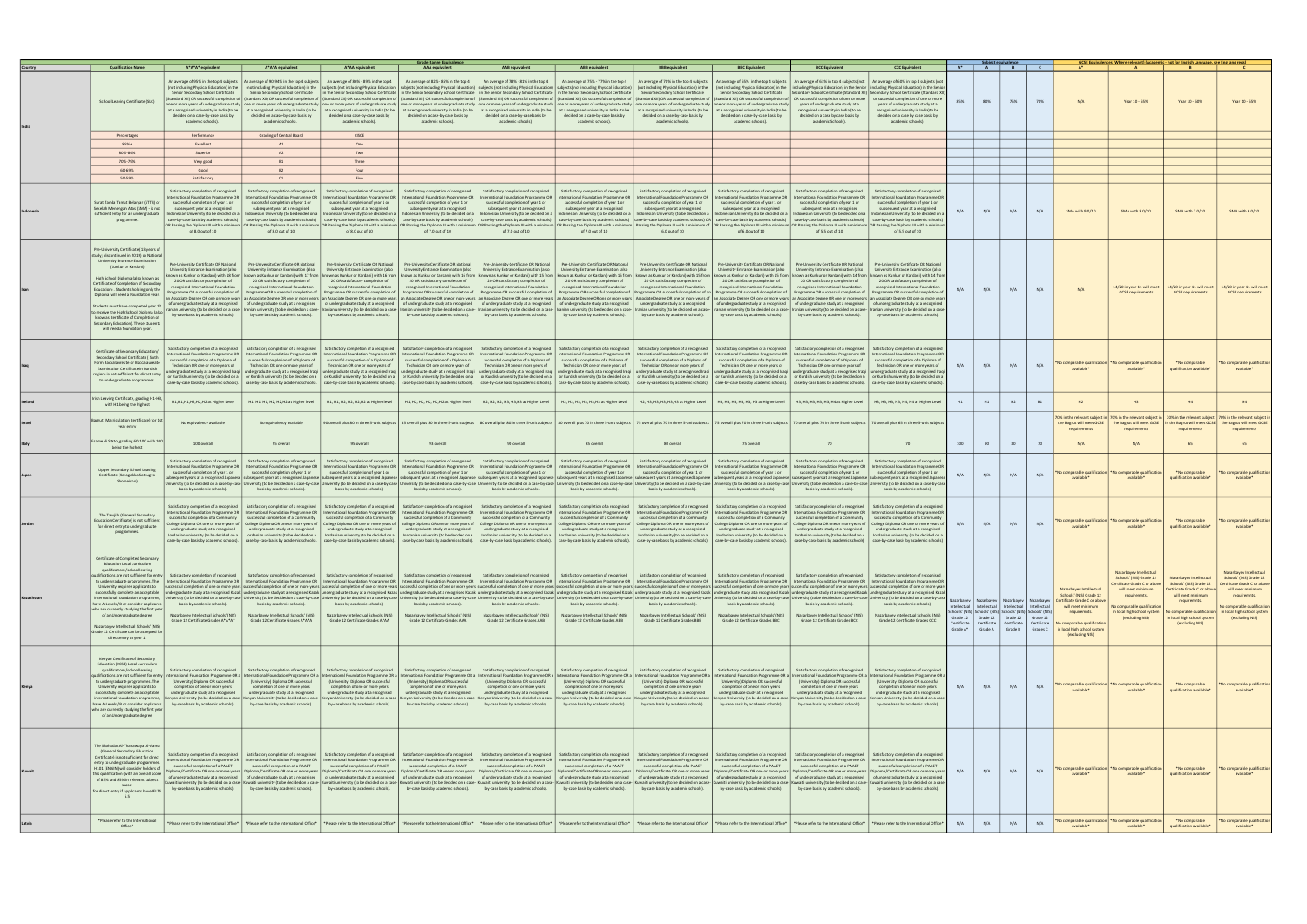|                 | <b>Qualification Name</b>                                                                                                                                                                                                                                                                                                       | A*A*A* equivalent                                                                                                                                                                                                                                                                                           | A*A*A equivalent                                                                                                                                                                                                                                                                                                                            | A*AA equivalent                                                                                                                                                                                                                                                                                                                                                                                                                                                                                                                                                                                                                                                                                                                                                                                                                                                                                                                                                                                                                                                                                                                                                                                                                                                                                                                                                                                                                                                                                                                                                                                                                                                                  | <b>Grade Range Equivalence</b><br>AAA equivalent                                                                                                                                                                                                                                                                                                                                                                                                                  | <b>AAB</b> equivalent                                                                                                                                                                                                                                                                                                                                                    | <b>ABB</b> equivalent                                                                                                                                                                                                                                                                                                                                                                                                                                                                                                                                                                                                                                                                                                                                                                                                                                               | <b>BBB</b> equivalent                                                                                                                                                                                                                                                                                                                                                                                               | <b>BBC Equivalent</b>                                                                                                                                                                                                                                                                                                                                                                                                                                                                                                                                                                                                                                                                                     | <b>BCC Equivalent</b>                                                                                                                                                                                                                                                                                                       | <b>CCC Equivalent</b>                                                                                                                                                                                                                                                                                                                                                                                                                                                                                                                                                                                                                                                                |                                                                                                                                                           |                                                                                                                                                                                                                            | $A^*$ $A$ $B$                                                                                                                                                                                                                                                                                                                                                                                                                                                                                                                                                                                                                                                                                                                                                                                                                                                              |                                                                                                                                                       |                                                                 |                                                                                                                                                                                                                                                            | - not for English Language, see Eng lang red                       |                                                                    |
|-----------------|---------------------------------------------------------------------------------------------------------------------------------------------------------------------------------------------------------------------------------------------------------------------------------------------------------------------------------|-------------------------------------------------------------------------------------------------------------------------------------------------------------------------------------------------------------------------------------------------------------------------------------------------------------|---------------------------------------------------------------------------------------------------------------------------------------------------------------------------------------------------------------------------------------------------------------------------------------------------------------------------------------------|----------------------------------------------------------------------------------------------------------------------------------------------------------------------------------------------------------------------------------------------------------------------------------------------------------------------------------------------------------------------------------------------------------------------------------------------------------------------------------------------------------------------------------------------------------------------------------------------------------------------------------------------------------------------------------------------------------------------------------------------------------------------------------------------------------------------------------------------------------------------------------------------------------------------------------------------------------------------------------------------------------------------------------------------------------------------------------------------------------------------------------------------------------------------------------------------------------------------------------------------------------------------------------------------------------------------------------------------------------------------------------------------------------------------------------------------------------------------------------------------------------------------------------------------------------------------------------------------------------------------------------------------------------------------------------|-------------------------------------------------------------------------------------------------------------------------------------------------------------------------------------------------------------------------------------------------------------------------------------------------------------------------------------------------------------------------------------------------------------------------------------------------------------------|--------------------------------------------------------------------------------------------------------------------------------------------------------------------------------------------------------------------------------------------------------------------------------------------------------------------------------------------------------------------------|---------------------------------------------------------------------------------------------------------------------------------------------------------------------------------------------------------------------------------------------------------------------------------------------------------------------------------------------------------------------------------------------------------------------------------------------------------------------------------------------------------------------------------------------------------------------------------------------------------------------------------------------------------------------------------------------------------------------------------------------------------------------------------------------------------------------------------------------------------------------|---------------------------------------------------------------------------------------------------------------------------------------------------------------------------------------------------------------------------------------------------------------------------------------------------------------------------------------------------------------------------------------------------------------------|-----------------------------------------------------------------------------------------------------------------------------------------------------------------------------------------------------------------------------------------------------------------------------------------------------------------------------------------------------------------------------------------------------------------------------------------------------------------------------------------------------------------------------------------------------------------------------------------------------------------------------------------------------------------------------------------------------------|-----------------------------------------------------------------------------------------------------------------------------------------------------------------------------------------------------------------------------------------------------------------------------------------------------------------------------|--------------------------------------------------------------------------------------------------------------------------------------------------------------------------------------------------------------------------------------------------------------------------------------------------------------------------------------------------------------------------------------------------------------------------------------------------------------------------------------------------------------------------------------------------------------------------------------------------------------------------------------------------------------------------------------|-----------------------------------------------------------------------------------------------------------------------------------------------------------|----------------------------------------------------------------------------------------------------------------------------------------------------------------------------------------------------------------------------|----------------------------------------------------------------------------------------------------------------------------------------------------------------------------------------------------------------------------------------------------------------------------------------------------------------------------------------------------------------------------------------------------------------------------------------------------------------------------------------------------------------------------------------------------------------------------------------------------------------------------------------------------------------------------------------------------------------------------------------------------------------------------------------------------------------------------------------------------------------------------|-------------------------------------------------------------------------------------------------------------------------------------------------------|-----------------------------------------------------------------|------------------------------------------------------------------------------------------------------------------------------------------------------------------------------------------------------------------------------------------------------------|--------------------------------------------------------------------|--------------------------------------------------------------------|
|                 | The Baccalauréat General is not<br>sufficient for entry to undergraduate<br>programmes.<br>Interational Arab Baccalaureate (IAB<br>Diploma is suitable for entry to<br>undergraduate programmes, where<br>there are no subject-specific<br>requirements at A-Level                                                              | atisfactory completion of a recognised<br>successful completion of the Diploma of<br>Technical Licence OR Diplome de<br>of undergraduate study at a recognised<br>ebanese university (to be decided on a<br>Interational Arab Baccalaureate (IAB)<br>Diploma - No equivalence available for<br>these grades | Satisfactory completion of a recognised<br>successful completion of the Diploma of<br>Technical Licence OR Diplome de<br>Lebanese university (to be decided on a<br>Interational Arab Baccalaureate (IAB)<br>Diploma - No equivalence available for<br>these grades                                                                         | Satisfactory completion of a recognise<br>International Foundation Programme OR   International Foundation Programme OR   International Foundation Programme OR<br>successful completion of the Diploma of<br>Technical Licence OR Diplome de<br>echnicien Superieur or one or more years   Technicien Superieur or one or more years   Technicien Superieur or one or more year<br>of undergraduate study at a recognised   of undergraduate study at a recognised<br>Lebanese university (to be decided on<br>case-by-case basis by academic schools). case-by-case basis by academic schools). case-by-case basis by academic schools).<br>Interational Arab Baccalaureate (IAB)<br>Diploma - No equivalence available for<br>these grades                                                                                                                                                                                                                                                                                                                                                                                                                                                                                                                                                                                                                                                                                                                                                                                                                                                                                                                                    | Satisfactory completion of a recognised<br>International Foundation Programme OR<br>uccessful completion of the Diploma of<br>Technical Licence OR Diplome de<br>of undergraduate study at a recognised<br>Lebanese university (to be decided on a<br>case-by-case basis by academic schools).<br>nternational Arab Baccalaureate (IAB)<br>Diploma - 93% overall. NB. Can only be<br>accepted for programmes with no subject-<br>specific requirements at A-Level | successful completion of the Diploma of<br>Technical Licence OR Diplome de<br>Lebanese university (to be decided on a<br>International Arab Baccalaureate (IAB)<br>Diploma - 90% overall. NB. Can only be<br>specific requirements at A-Level                                                                                                                            | Satisfactory completion of a recognised   Satisfactory completion of a recognised<br>successful completion of the Diploma of<br>Technical Licence OR Diplome de<br>echnicien Superieur or one or more years   Technicien Superieur or one or more years   Technicien Superieur or one or more years   Technicien Superieur or one or more years<br>of undergraduate study at a recognised   of undergraduate study at a recognised   of undergraduate study at a recognised<br>Lebanese university (to be decided on a<br>case-by-case basis by academic schools).   case-by-case basis by academic schools).<br>International Arab Baccalaureate (IAB)<br>Diploma - 87% overall. NB. Can only be<br>accepted for programmes with no subject- accepted for programmes with no subject- accepted for programmes with no subject-<br>specific requirements at A-Level | Satisfactory completion of a recognised<br>successful completion of the Diploma of<br>Technical Licence OR Diplome de<br>Lebanese university (to be decided on a<br>case-by-case basis by academic schools).<br>International Arab Baccalaureate (IAB)<br>Diploma - 84% overall. NB. Can only be<br>specific requirements at A-Level                                                                                | Satisfactory completion of a recognised<br>International Foundation Programme OR   International Foundation Programme OR   International Foundation Programme OR   International Foundation Programme OR   International Foundation Programme OR   International Foundati<br>successful completion of the Diploma of<br>Technical Licence OR Diplome de<br>Technicien Superieur or one or more years<br>of undergraduate study at a recognised<br>Lebanese university (to be decided on a<br>case-by-case basis by academic schools).<br>International Arab Baccalaureate (IAB)<br>Diploma - 80% overall. NB. Can only be<br>accepted for programmes with no subject-<br>specific requirements at A-Level | successful completion of the Diploma of<br>Technical Licence OR Diplome de<br>Lebanese university (to be decided on a<br>International Arab Baccalaureate (IAB)<br>Diploma - 77% overall. NB. Can only be<br>specific requirements at A-Level                                                                               | Satisfactory completion of a recognised   Satisfactory completion of a recognised<br>successful completion of the Diploma o<br>Technical Licence OR Diplome de<br>Fechnicien Superieur or one or more years   Technicien Superieur or one or more year<br>of undergraduate study at a recognised   of undergraduate study at a recognised<br>Lebanese university (to be decided on a<br>case-by-case basis by academic schools).   case-by-case basis by academic schools<br>International Arab Baccalaureate (IAB<br>Diploma - 74% overall, NB, Can only be<br>accepted for programmes with no subject- accepted for programmes with no subject<br>specific requirements at A-Level | N/A                                                                                                                                                       | N/A                                                                                                                                                                                                                        | N/A                                                                                                                                                                                                                                                                                                                                                                                                                                                                                                                                                                                                                                                                                                                                                                                                                                                                        | N/A                                                                                                                                                   | comparable qualificatio<br>available*                           | omparable qualification<br>available*                                                                                                                                                                                                                      | *No comparable<br>qualification available*                         | No comparable qualification<br>available*                          |
|                 | Secondary Education Certificate Loca<br>to undergraduate programmes. The<br>University requires applicants to<br>international foundation programme.<br>have A-Levels/IB or consider applicants<br>of an Undergraduate degree                                                                                                   | who are currently studying the first year   by-case basis by academic schools).   by-case basis by academic schools).                                                                                                                                                                                       |                                                                                                                                                                                                                                                                                                                                             | curriculum qualifications/school leaving   Satisfactory completion of High School and   Satisfactory completion of High School and   Satisfactory completion of High School and   Satisfactory completion of High School and  <br>qualifications are not sufficient for entry   a recognised International Foundation   a recognised International Foundation   arecognised International Foundation   a recognised International Foundation   arecognised Inter<br>Programme OR successful completion of 2- Programme OR successful completion of 2- Programme OR successful completion of 2- Programme OR successful completion of 2- Programme OR successful completion of 2- Programme OR succ<br>year Diploma OR Associate Degree OR   year Diploma OR Associate Degree OR   year Diploma OR Associate Degree OR   year Diploma OR Associate Degree OR   year Diploma OR Associate Degree OR   year Diploma OR Associate Degree<br>successfully complete an acceptable successful completion of one or more years successful completion of one or more years successfull completion of one or more years successful completion of one or more years successfull c<br>of undergraduate study at a recognised of undergraduate study at a recognised of undergraduate study at a recognised of undergraduate study at a recognised of undergraduate study at a recognised of undergraduate study at a<br>Libyan University (to be decided on a case-   Libyan University (to be decided on a case-   Libyan University (to be decided on a case-   Libyan University (to be decided on a case-   Libyan University (to be decided on a<br>by-case basis by academic schools). | by-case basis by academic schools).                                                                                                                                                                                                                                                                                                                                                                                                                               | by-case basis by academic schools).                                                                                                                                                                                                                                                                                                                                      | by-case basis by academic schools).                                                                                                                                                                                                                                                                                                                                                                                                                                                                                                                                                                                                                                                                                                                                                                                                                                 | by-case basis by academic schools).                                                                                                                                                                                                                                                                                                                                                                                 | by-case basis by academic schools).                                                                                                                                                                                                                                                                                                                                                                                                                                                                                                                                                                                                                                                                       | by-case basis by academic schools).                                                                                                                                                                                                                                                                                         | by-case basis by academic schools).                                                                                                                                                                                                                                                                                                                                                                                                                                                                                                                                                                                                                                                  |                                                                                                                                                           | N/A                                                                                                                                                                                                                        | N/A                                                                                                                                                                                                                                                                                                                                                                                                                                                                                                                                                                                                                                                                                                                                                                                                                                                                        | N/A                                                                                                                                                   | comparable qualificatio<br>available*                           | comparable qualificatio<br>available*                                                                                                                                                                                                                      | *No comparable<br>qualification available*                         | No comparable qualification<br>available*                          |
|                 | *Please refer to the International<br>$Office*$                                                                                                                                                                                                                                                                                 |                                                                                                                                                                                                                                                                                                             | *Please refer to the International Office*   *Please refer to the International Office*                                                                                                                                                                                                                                                     | *Please refer to the International Office*                                                                                                                                                                                                                                                                                                                                                                                                                                                                                                                                                                                                                                                                                                                                                                                                                                                                                                                                                                                                                                                                                                                                                                                                                                                                                                                                                                                                                                                                                                                                                                                                                                       |                                                                                                                                                                                                                                                                                                                                                                                                                                                                   |                                                                                                                                                                                                                                                                                                                                                                          | *Please refer to the International Office*  *Please refer to the International Office*  *Please refer to the International Office*  *Please refer to the International Office*                                                                                                                                                                                                                                                                                                                                                                                                                                                                                                                                                                                                                                                                                      |                                                                                                                                                                                                                                                                                                                                                                                                                     | *Please refer to the International Office*                                                                                                                                                                                                                                                                                                                                                                                                                                                                                                                                                                                                                                                                |                                                                                                                                                                                                                                                                                                                             | 7.5 overall in the school exams to include   7.5 overall in the school exams to includ<br>t least 3 state level examinations of 70%   at least 3 state level examinations of 70!                                                                                                                                                                                                                                                                                                                                                                                                                                                                                                     | 95%                                                                                                                                                       | 90%                                                                                                                                                                                                                        | 85%                                                                                                                                                                                                                                                                                                                                                                                                                                                                                                                                                                                                                                                                                                                                                                                                                                                                        | 80%                                                                                                                                                   | N/A                                                             | N/A                                                                                                                                                                                                                                                        | 65% in state exam                                                  | 65% in state exam                                                  |
|                 | Diplome de Fin d'Etudes Secondaires<br>grading 1-60 with 60 being the highest                                                                                                                                                                                                                                                   | 50 overall                                                                                                                                                                                                                                                                                                  | 50 overall                                                                                                                                                                                                                                                                                                                                  | 48 overall                                                                                                                                                                                                                                                                                                                                                                                                                                                                                                                                                                                                                                                                                                                                                                                                                                                                                                                                                                                                                                                                                                                                                                                                                                                                                                                                                                                                                                                                                                                                                                                                                                                                       | 47 overall                                                                                                                                                                                                                                                                                                                                                                                                                                                        | 46 overall                                                                                                                                                                                                                                                                                                                                                               | 45 overall                                                                                                                                                                                                                                                                                                                                                                                                                                                                                                                                                                                                                                                                                                                                                                                                                                                          | 44 overall                                                                                                                                                                                                                                                                                                                                                                                                          | 43 overall                                                                                                                                                                                                                                                                                                                                                                                                                                                                                                                                                                                                                                                                                                | 42 overall                                                                                                                                                                                                                                                                                                                  | 42 overall                                                                                                                                                                                                                                                                                                                                                                                                                                                                                                                                                                                                                                                                           | 52                                                                                                                                                        | 48                                                                                                                                                                                                                         | 44                                                                                                                                                                                                                                                                                                                                                                                                                                                                                                                                                                                                                                                                                                                                                                                                                                                                         | 42                                                                                                                                                    | N/A                                                             | N/A                                                                                                                                                                                                                                                        | 40                                                                 | 40                                                                 |
|                 | Sijil Tinggi Persekolahan Malaysia<br>(STPM) - Malaysian High School<br>Certificate Or: UEC (Unified Examin<br>Certificate<br>Matrikulasi (Matriculation Certificate)                                                                                                                                                           | GPA - 3.67 or above OR: Successful<br>completion of one or more years of<br>undergraduate study at a recognised<br>OR: UEC with a minimum of AAAAAAA<br>Foundation Programme.<br>Matrikulasi - GPA 3.7 or higher                                                                                            | GPA - minimum 3.5 OR: Successful<br>completion of one or more years of<br>undergraduate study at a recognised<br>case-by-case basis by academic schools). case-by-case basis by academic schools). case-by-case basis by academic schools)<br>OR: UEC with a minimum of AAAAAAA<br>Foundation Programme.<br>Matrikulasi - GPA 3.6 or higher | GPA - minimum 3.3 OR: Successful<br>completion of one or more years of<br>undergraduate study at a recognised<br>university in Malaysia (to be decided on a   university in Malaysia (to be decided on a   university in Malaysia (to be decided on a<br>Or: UEC with a minimum of AAAAAA<br>Applicants studying Sijil Pelajaran Malaysia Applicants studying Sijil Pelajaran Malaysia Applicants studying Sijil Pelajaran Malaysia<br>(SPM) should be referred to International   (SPM) should be referred to International   (SPM) should be referred to International<br>Foundation Programme.<br>Matrikulasi - GPA 3.5 or higher                                                                                                                                                                                                                                                                                                                                                                                                                                                                                                                                                                                                                                                                                                                                                                                                                                                                                                                                                                                                                                             | GPA - minimum 3.2 Old system - AAA OR:<br>Successful completion of one or more<br>years of undergraduate study at a<br>ecognised university in Malaysia (to be<br>decided on a case-by-case basis by<br>academic schools). OR UEC with a<br>nimum of AAAAAB Applicants studvine<br>Sijil Pelajaran Malaysia (SPM) should be<br>referred to International Foundation<br>Programme.<br>Matrikulasi - GPA 3.4 or higher                                              | GPA minimum 3.1 Old system - AAB OR:<br>Successful completion of one or more<br>years of undergraduate study at a<br>ecognised university in Malaysia (to be<br>decided on a case-by-case basis by<br>academic schools). OR: UEC with a<br>inimum of AAAABB Applicants studying<br>referred to International Foundation<br>Programme.<br>Matrikulasi - GPA 3.3 or higher | GPA minimum 3.0 Old system - ABB OR:<br>Successful completion of one or more<br>years of undergraduate study at a<br>recognised university in Malaysia (to be<br>decided on a case-by-case basis by<br>academic schools). OR: UEC with a<br>ninimum of AAABBB Applicants studyin<br>Sijil Pelajaran Malaysia (SPM) should be   Sijil Pelajaran Malaysia (SPM) should be<br>referred to International Foundation<br>Programme.<br>Matrikulasi - GPA 3.2 or higher                                                                                                                                                                                                                                                                                                                                                                                                    | GPA minimum 2.8 Old system - BBB OR:<br>Successful completion of one or more years<br>of undergraduate study at a recognised<br>university in Malaysia (to be decided on a<br>case-by-case basis by academic schools).<br>OR: UEC with a minimum of AABBBB<br>Applicants studving Siiil Pelaiaran Malaysia<br>(SPM) should be referred to International<br>Foundation Programme.<br>Matrikulasi - GPA 3.1 or higher | GPA minimum 2.6 Old system - BBC OR:<br>Successful completion of one or more<br>years of undergraduate study at a<br>ecognised university in Malaysia (to be<br>decided on a case-by-case basis by<br>academic schools). OR UEC with a<br>inimum of ABBBBB Applicants studying<br>Sijil Pelajaran Malaysia (SPM) should be<br>referred to International Foundation<br>Programme.<br>Matrikulasi - GPA 3.0 or higher                                                                                                                                                                                                                                                                                       | Successful completion of one or more<br>years of undergraduate study at a<br>ecognised university in Malaysia (to be<br>decided on a case-by-case basis by<br>academic schools). OR UEC with a<br>inimum of BBBBBB Applicants studving<br>referred to International Foundation<br>Programme.<br>Matrikulasi - no equivalent | GPA minimum 2.4 Old system - BCC OR: GPA minimum 2.2 Old system - CCC OR:<br>Successful completion of one or more<br>vears of undergraduate study at a<br>cognised university in Malaysia (to be<br>decided on a case-by-case basis by<br>academic schools). OR UEC with a<br>nimum of BBBBBC Applicants studvir<br>Sijil Pelajaran Malaysia (SPM) should be   Sijil Pelajaran Malaysia (SPM) should be<br>referred to International Foundation<br>Programme.<br>Matrikulasi - no equivalent                                                                                                                                                                                         | <b>latrikukas</b><br>refer to  <br>other<br>requiring<br>meet<br>equirem<br>. For<br>requiring<br>Biology or<br>Science<br>. For<br>requiring<br>Physics. | Matrikukasi -<br>for<br><b>Mathematics</b><br>other I other<br>athematics   Mathematics   Mathematic<br>meet<br>. For I . For<br>Biology or Biology or<br>Chemistry, Chemistry, Chemistry,<br>Science<br>. For<br>Physics, | Matrikukasi<br>for<br>programmes   programmes   programmes   programm<br>requiring requiring requiring requiring<br>if programme if programme if programme if programm<br>is in school of is in school of is in school of is in school of<br>athematics   Mathematics   Mathematics   Mathemat<br>refer to refer to<br>school, For all school, For all school, For all school, For<br>programmes   programmes   programmes   programm<br>requiring requiring<br>all streams   all streams   all streams   all stream<br>meet<br>rogrammes   programmes   programmes   programn<br>requiring requiring<br>Science<br>stream meets stream meets stream meets stream me<br>requirements requirements requirements requireme<br>. For<br>programmes   programmes   programmes   programm<br>requiring requiring<br>Physics.<br>Engineering Engineering Engineering Engineering | Matrikuka<br>for<br>refer to<br>other<br>requiring<br>meet<br>. For<br>requirin<br>Biology o<br>Chemistry<br>Science<br>. For<br>requirin<br>Physics. | $SPM - A+$<br>Matrikulasi - See A-Level<br>subject equivalences | SPM - Grade A<br>Matrikulasi - See A-Level<br>subject equivalences                                                                                                                                                                                         | SPM - Grade B<br>Matrikulasi - See A-Level<br>subject equivalences | SPM - Grade C<br>Matrikulasi - See A-Level<br>subject equivalences |
|                 | Matriculation Certificate (Advanced<br>Level), grading GCE examinations and all<br>other UK examinations taken in Malta<br>are marked as in the UK, The<br><b>Matriculation Certificate Examination at</b><br>Advanced and Intermediate levels<br>offered by the University of Malta is<br>graded A-E, with A being the highest | intermediate level subjects                                                                                                                                                                                                                                                                                 | intermediate level subjects                                                                                                                                                                                                                                                                                                                 | Ain 3 advanced level subjects plus Ain 2   Ain 3 advanced level subjects plus Ain 2   Ain 2 advanced level subjects plus Ain 3   Ain 2 advanced level subjects plus Ain 3   Ain 2 advanced level subjects plus Bin 3<br>intermediate level subjects                                                                                                                                                                                                                                                                                                                                                                                                                                                                                                                                                                                                                                                                                                                                                                                                                                                                                                                                                                                                                                                                                                                                                                                                                                                                                                                                                                                                                              | intermediate level subjects                                                                                                                                                                                                                                                                                                                                                                                                                                       | intermediate level subjects                                                                                                                                                                                                                                                                                                                                              | A in 1 advanced level subject and B in 1<br>advanced level subject plus B in 3<br>intermediate level subjects                                                                                                                                                                                                                                                                                                                                                                                                                                                                                                                                                                                                                                                                                                                                                       | intermediate level subjects                                                                                                                                                                                                                                                                                                                                                                                         | B in 2 advanced level subjects plus B in 3   B in 2 advanced level subjects plus B in 3   B in 2 advanced level subjects plus B in 3   B in 2 advanced level subjects plus B in 3<br>intermediate level subjects                                                                                                                                                                                                                                                                                                                                                                                                                                                                                          | intermediate level subjects subjects                                                                                                                                                                                                                                                                                        | intermediate level subjects subjects                                                                                                                                                                                                                                                                                                                                                                                                                                                                                                                                                                                                                                                 |                                                                                                                                                           | A                                                                                                                                                                                                                          | B                                                                                                                                                                                                                                                                                                                                                                                                                                                                                                                                                                                                                                                                                                                                                                                                                                                                          | B                                                                                                                                                     | n/a                                                             | n/a                                                                                                                                                                                                                                                        | C in advanced or<br>intermediate subject                           | C in advanced or<br>intermediate subject                           |
|                 | Cambridge Overseas Higher School<br>Certificate (COHSC or CHSC)                                                                                                                                                                                                                                                                 |                                                                                                                                                                                                                                                                                                             |                                                                                                                                                                                                                                                                                                                                             | *Acceptable like-for-like with A-levels.**  **Acceptable like-for-like with A-levels.**  **Acceptable like-for-like with A-levels.**  **Acceptable like-for-like with A-levels.**  **Acceptable like-for-like with A-levels.**                                                                                                                                                                                                                                                                                                                                                                                                                                                                                                                                                                                                                                                                                                                                                                                                                                                                                                                                                                                                                                                                                                                                                                                                                                                                                                                                                                                                                                                   |                                                                                                                                                                                                                                                                                                                                                                                                                                                                   |                                                                                                                                                                                                                                                                                                                                                                          |                                                                                                                                                                                                                                                                                                                                                                                                                                                                                                                                                                                                                                                                                                                                                                                                                                                                     |                                                                                                                                                                                                                                                                                                                                                                                                                     |                                                                                                                                                                                                                                                                                                                                                                                                                                                                                                                                                                                                                                                                                                           |                                                                                                                                                                                                                                                                                                                             |                                                                                                                                                                                                                                                                                                                                                                                                                                                                                                                                                                                                                                                                                      | $A^*$                                                                                                                                                     | A                                                                                                                                                                                                                          | B                                                                                                                                                                                                                                                                                                                                                                                                                                                                                                                                                                                                                                                                                                                                                                                                                                                                          | C                                                                                                                                                     |                                                                 | Cambridge School Certificate   Cambridge School Certificate   Cambridge School Certificate   Cambridge School Certificate<br>[CSC] like-for-like with GCSE   (CSC) like-for-like with GCSE   (CSC) like-for-like with GCSE   (CSC) like-for-like with GCSE |                                                                    |                                                                    |
|                 | Bachillerato / Título Académico de<br>Bachiller / Diploma de Bachiller                                                                                                                                                                                                                                                          | Completion of High School and foundati<br>decided on a case-by-case basis by<br>nic schools). Eor students studving<br>Sijil Pelajaran Malaysia (SPM) please refer<br>to International Foundation                                                                                                           | recognised university in Mexico (to be<br>decided on a case-by-case basis by<br>academic schools).                                                                                                                                                                                                                                          | course or successful completion of one or   Completion of High School and foundation   Completion of High School and foundation   Completion of High School and foundation   Completion of High School and foundation   Comple<br>more years of undergraduate study at a course or successful completion of one or course or successful completion of one or course or successful completion of one or course or successful completion of one or course or succe<br>recognised university in Mexico (to be more years of undergraduate study ata more years of undergraduate study ata more years of undergraduate study ata more years of undergraduate study ata more years of undergraduate stu<br>recognised university in Mexico (to be<br>decided on a case-by-case basis by<br>academic schools).                                                                                                                                                                                                                                                                                                                                                                                                                                                                                                                                                                                                                                                                                                                                                                                                                                                                         | decided on a case-by-case basis by<br>academic schools).                                                                                                                                                                                                                                                                                                                                                                                                          | recognised university in Mexico (to be   recognised university in Mexico (to be  <br>decided on a case-by-case basis by<br>academic schools).                                                                                                                                                                                                                            | decided on a case-by-case basis by<br>academic schools).                                                                                                                                                                                                                                                                                                                                                                                                                                                                                                                                                                                                                                                                                                                                                                                                            | recognised university in Mexico (to be   recognised university in Mexico (to be  <br>decided on a case-by-case basis by<br>academic schools).                                                                                                                                                                                                                                                                       | recognised university in Mexico (to be<br>decided on a case-by-case basis by<br>academic schools).                                                                                                                                                                                                                                                                                                                                                                                                                                                                                                                                                                                                        | recognised university in Mexico (to be<br>decided on a case-by-case basis by<br>academic schools)                                                                                                                                                                                                                           | recognised university in Mexico (to be<br>decided on a case-by-case basis by<br>academic schools).                                                                                                                                                                                                                                                                                                                                                                                                                                                                                                                                                                                   | N/A                                                                                                                                                       | N/A                                                                                                                                                                                                                        | N/A                                                                                                                                                                                                                                                                                                                                                                                                                                                                                                                                                                                                                                                                                                                                                                                                                                                                        | N/A                                                                                                                                                   | No comparable qualification<br>available*                       | No comparable qualification<br>available*                                                                                                                                                                                                                  | *No comparable<br>qualification available*                         | No comparable qualification<br>available*                          |
|                 | Diploma de Bacalaureat (Baccalaureat<br>Diploma)                                                                                                                                                                                                                                                                                | No equivalency available                                                                                                                                                                                                                                                                                    | No equivalency available                                                                                                                                                                                                                                                                                                                    | No equivalency available                                                                                                                                                                                                                                                                                                                                                                                                                                                                                                                                                                                                                                                                                                                                                                                                                                                                                                                                                                                                                                                                                                                                                                                                                                                                                                                                                                                                                                                                                                                                                                                                                                                         | 10 overall                                                                                                                                                                                                                                                                                                                                                                                                                                                        | 9.5 overall                                                                                                                                                                                                                                                                                                                                                              | 9 overall                                                                                                                                                                                                                                                                                                                                                                                                                                                                                                                                                                                                                                                                                                                                                                                                                                                           | 8.5 overall                                                                                                                                                                                                                                                                                                                                                                                                         | 8 overall                                                                                                                                                                                                                                                                                                                                                                                                                                                                                                                                                                                                                                                                                                 | 7.5 overall                                                                                                                                                                                                                                                                                                                 | 7.0 overall                                                                                                                                                                                                                                                                                                                                                                                                                                                                                                                                                                                                                                                                          | N/A                                                                                                                                                       | N/A                                                                                                                                                                                                                        | N/A                                                                                                                                                                                                                                                                                                                                                                                                                                                                                                                                                                                                                                                                                                                                                                                                                                                                        | N/A                                                                                                                                                   | comparable qualificatio<br>available <sup>*</sup>               | comparable qualificatio<br>available*                                                                                                                                                                                                                      | *No comparable<br>qualification available*                         | omparable qualification<br>available*                              |
|                 | The Diplôme du Baccalauréat/school<br>leaving qualifications are not<br>programmes. The University<br>requires applicants to successfully<br>complete an acceptable<br>international foundation<br>programme, have A-<br>Levels/IB/French Baccalaureate or<br>consider applicants who are<br>Undergraduate degree               | for entry to undergraduate<br>urrently studying the first year of an   year of an Undergraduate degree                                                                                                                                                                                                      | for entry to undergraduate<br>who are currently studying the first who are currently studying the first<br>year of an Undergraduate degree                                                                                                                                                                                                  | The Diplôme du Baccalauréat/school   The Diplôme du Baccalauréat/school   The Diplôme du Baccalauréat/school<br>sufficient for entry to undergraduate   leaving qualifications are not sufficient   leaving qualifications are not sufficient   leaving qualifications are not sufficient   leaving qualifications are not sufficient   leavin<br>for entry to undergraduate<br>programmes. The University requires   programmes. The University requires   programmes. The University requires<br>applicants to successfully complete an   applicants to successfully complete an   applicants to successfully complete an<br>acceptable international foundation   acceptable international foundation   acceptable international foundation<br>programme, have A-Levels/lB/French   programme, have A-Levels/lB/French   programme, have A-Levels/lB/French   programme, have A-Levels/lB/French   programme, have A-Levels/lB/French   programme, have A-Levels/lB/French  <br>Baccalaureate or consider applicants   Baccalaureate or consider applicants   Baccalaureate or consider applicants   Baccalaureate or consider applicants   Baccalaureate or consider applicants   Baccalaureate or consider a<br>who are currently studying the first<br>year of an Undergraduate degree                                                                                                                                                                                                                                                                                                                                                                                     | for entry to undergraduate<br>programmes. The University requires<br>year of an Undergraduate degree                                                                                                                                                                                                                                                                                                                                                              | for entry to undergraduate<br>year of an Undergraduate degree                                                                                                                                                                                                                                                                                                            | The Diplôme du Baccalauréat/school   The Diplôme du Baccalauréat/school   The Diplôme du Baccalauréat/school  <br>for entry to undergraduate<br>programmes. The University requires   programmes. The University requires<br>applicants to successfully complete an applicants to successfully complete an applicants to successfully complete an<br>acceptable international foundation   acceptable international foundation   acceptable international foundation<br>who are currently studying the first who are currently studying the first who are currently studying the first who are currently studying the first<br>year of an Undergraduate degree                                                                                                                                                                                                      | The Diplôme du Baccalauréat/school<br>for entry to undergraduate<br>programmes. The University requires<br>applicants to successfully complete an<br>acceptable international foundation<br>year of an Undergraduate degree                                                                                                                                                                                         | The Diplôme du Baccalauréat/school<br>for entry to undergraduate<br>programmes. The University requires<br>applicants to successfully complete an<br>acceptable international foundation<br>who are currently studying the first<br>year of an Undergraduate degree                                                                                                                                                                                                                                                                                                                                                                                                                                       | for entry to undergraduate<br>programmes. The University requires<br>year of an Undergraduate degree                                                                                                                                                                                                                        | The Diplôme du Baccalauréat/school   The Diplôme du Baccalauréat/school<br>for entry to undergraduate<br>programmes. The University require<br>applicants to successfully complete an   applicants to successfully complete an<br>acceptable international foundation   acceptable international foundation<br>who are currently studying the first   who are currently studying the first<br>year of an Undergraduate degree                                                                                                                                                                                                                                                        | N/A                                                                                                                                                       | N/A                                                                                                                                                                                                                        | N/A                                                                                                                                                                                                                                                                                                                                                                                                                                                                                                                                                                                                                                                                                                                                                                                                                                                                        | N/A                                                                                                                                                   | comparable qualificati<br>available*                            | comparable qualificati<br>available*                                                                                                                                                                                                                       | *No comparable<br>qualification available*                         | comparable qualification<br>available*                             |
|                 | The Basic Education Standard X exam or<br>the Matriculation Examination is<br>comparable to GCSE (grades A*-C).                                                                                                                                                                                                                 | ecognised university in Myanmar (to be<br>decided on a case-by-case basis by<br>academic schools).                                                                                                                                                                                                          | decided on a case-by-case basis by<br>academic schools).                                                                                                                                                                                                                                                                                    | Completion of High School and foundation   Completion of High School and foundation   Completion of High School and foundation<br>course or successful completion of one or   course or successful completion of one or   course or successful completion of one or   course or successful completion of one or   course or successful completion of one or   co<br>more years of undergraduate study at a more years of undergraduate study at a more years of undergraduate study at a more years of undergraduate study at a more years of undergraduate study at a more years of undergraduate<br>recognised university in Myanmar (to be recognised university in Myanmar (to be recognised university in Myanmar (to be<br>decided on a case-by-case basis by<br>academic schools).                                                                                                                                                                                                                                                                                                                                                                                                                                                                                                                                                                                                                                                                                                                                                                                                                                                                                        | decided on a case-by-case basis by<br>academic schools).                                                                                                                                                                                                                                                                                                                                                                                                          | decided on a case-by-case basis by<br>academic schools).                                                                                                                                                                                                                                                                                                                 | recognised university in Myanmar (to be   recognised university in Myanmar (to be   recognised university in Myanmar (to be<br>decided on a case-by-case basis by<br>academic schools).                                                                                                                                                                                                                                                                                                                                                                                                                                                                                                                                                                                                                                                                             | decided on a case-by-case basis by<br>academic schools).                                                                                                                                                                                                                                                                                                                                                            | Completion of High School and foundation   Completion of High School and foundation   Completion of High School and foundation   Completion of High School and foundation   Completion of High School and foundation<br>recognised university in Myanmar (to be<br>decided on a case-by-case basis by<br>academic schools).                                                                                                                                                                                                                                                                                                                                                                               | decided on a case-by-case basis by<br>academic schools).                                                                                                                                                                                                                                                                    | Completion of High School and foundation   Completion of High School and foundatio<br>more years of undergraduate study at a   more years of undergraduate study at a<br>recognised university in Myanmar (to be   recognised university in Myanmar (to be<br>decided on a case-by-case basis by<br>academic schools).                                                                                                                                                                                                                                                                                                                                                               | N/A                                                                                                                                                       | N/A                                                                                                                                                                                                                        | N/A                                                                                                                                                                                                                                                                                                                                                                                                                                                                                                                                                                                                                                                                                                                                                                                                                                                                        | N/A                                                                                                                                                   | <b>High School</b><br>xamination/Matrication<br>Exam - 85%      | <b>High School</b><br>mination/Matricatio<br>Exam - 80%                                                                                                                                                                                                    | <b>High School</b><br>amination/Matrication<br>Exam 75%            | <b>High School</b><br>ination/Matrication<br>Exam - 70%            |
|                 | Namibia Senior Secondary Certificate<br>(Higher Level)                                                                                                                                                                                                                                                                          |                                                                                                                                                                                                                                                                                                             |                                                                                                                                                                                                                                                                                                                                             | "Equivalent to AS-level - Not sufficient for   **Equivalent to AS-level - Not sufficient for   **Equivalent to AS-level - Not sufficient for   **Equivalent to AS-level - Not sufficient for   **Equivalent to AS-level - Not<br>direct entry to UG, foundation required.**   direct entry to UG, foundation required.**   direct entry to UG, foundation required.**  direct entry to UG, foundation required.**  direct entry to UG, foundation required.**                                                                                                                                                                                                                                                                                                                                                                                                                                                                                                                                                                                                                                                                                                                                                                                                                                                                                                                                                                                                                                                                                                                                                                                                                    |                                                                                                                                                                                                                                                                                                                                                                                                                                                                   |                                                                                                                                                                                                                                                                                                                                                                          |                                                                                                                                                                                                                                                                                                                                                                                                                                                                                                                                                                                                                                                                                                                                                                                                                                                                     |                                                                                                                                                                                                                                                                                                                                                                                                                     |                                                                                                                                                                                                                                                                                                                                                                                                                                                                                                                                                                                                                                                                                                           |                                                                                                                                                                                                                                                                                                                             |                                                                                                                                                                                                                                                                                                                                                                                                                                                                                                                                                                                                                                                                                      | N/A                                                                                                                                                       | N/A                                                                                                                                                                                                                        | N/A                                                                                                                                                                                                                                                                                                                                                                                                                                                                                                                                                                                                                                                                                                                                                                                                                                                                        | N/A                                                                                                                                                   | comparable qualification<br>available*                          | comparable qualificatio<br>available*                                                                                                                                                                                                                      | *No comparable<br>qualification available                          | comparable qualification<br>available*                             |
|                 | Cambridge Overseas Higher School<br>Certificate/ GCE A-level                                                                                                                                                                                                                                                                    |                                                                                                                                                                                                                                                                                                             | *Acceptable like-for-like with A-levels.**   **Acceptable like-for-like with A-levels.**                                                                                                                                                                                                                                                    |                                                                                                                                                                                                                                                                                                                                                                                                                                                                                                                                                                                                                                                                                                                                                                                                                                                                                                                                                                                                                                                                                                                                                                                                                                                                                                                                                                                                                                                                                                                                                                                                                                                                                  |                                                                                                                                                                                                                                                                                                                                                                                                                                                                   |                                                                                                                                                                                                                                                                                                                                                                          | **Acceptable like-for-like with A-levels.**  **Acceptable like-for-like with A-levels.**  **Acceptable like-for-like with A-levels.**  **Acceptable like-for-like with A-levels.**  **Acceptable like-for-like with A-levels.*                                                                                                                                                                                                                                                                                                                                                                                                                                                                                                                                                                                                                                      |                                                                                                                                                                                                                                                                                                                                                                                                                     |                                                                                                                                                                                                                                                                                                                                                                                                                                                                                                                                                                                                                                                                                                           | ** Acceptable like-for-like with A-levels.**                                                                                                                                                                                                                                                                                | *Acceptable like-for-like with A-levels.*                                                                                                                                                                                                                                                                                                                                                                                                                                                                                                                                                                                                                                            |                                                                                                                                                           | A                                                                                                                                                                                                                          | B                                                                                                                                                                                                                                                                                                                                                                                                                                                                                                                                                                                                                                                                                                                                                                                                                                                                          | $\epsilon$                                                                                                                                            | N/A                                                             | <b>GCE O Level - Grade A</b>                                                                                                                                                                                                                               | <b>GCE O Level - Grade B</b>                                       | <b>GCE O Level - Grade C</b>                                       |
| The Netherlands | Diploma Voorbereidend<br>Wetenschappelijk Onderwijs (VWO)<br>grading 1-10 with 10 being the highes                                                                                                                                                                                                                              | 9.5 overall                                                                                                                                                                                                                                                                                                 | 9 overall                                                                                                                                                                                                                                                                                                                                   | 8.5 overall                                                                                                                                                                                                                                                                                                                                                                                                                                                                                                                                                                                                                                                                                                                                                                                                                                                                                                                                                                                                                                                                                                                                                                                                                                                                                                                                                                                                                                                                                                                                                                                                                                                                      | 8 overall                                                                                                                                                                                                                                                                                                                                                                                                                                                         | 7.5 overall                                                                                                                                                                                                                                                                                                                                                              | 7 overall                                                                                                                                                                                                                                                                                                                                                                                                                                                                                                                                                                                                                                                                                                                                                                                                                                                           | 6.5 overall                                                                                                                                                                                                                                                                                                                                                                                                         | 6 overall                                                                                                                                                                                                                                                                                                                                                                                                                                                                                                                                                                                                                                                                                                 | 5.5                                                                                                                                                                                                                                                                                                                         | 5.5                                                                                                                                                                                                                                                                                                                                                                                                                                                                                                                                                                                                                                                                                  | 9                                                                                                                                                         | 8                                                                                                                                                                                                                          | $7^{\circ}$                                                                                                                                                                                                                                                                                                                                                                                                                                                                                                                                                                                                                                                                                                                                                                                                                                                                | 6                                                                                                                                                     | N/A                                                             | 6                                                                                                                                                                                                                                                          | -5                                                                 | 5                                                                  |
|                 | National Certificate of Educational<br>Achievement (NCEA) Levels 1.2 and 3<br>comparable to Year 11, 12 and 13 of<br><b>High School</b>                                                                                                                                                                                         | NCEA-level 3 with Excellence with three<br>completion of one or more years of<br>undergraduate study at a recognised<br>university in New Zealand (to be decided<br>on a case-by-case basis by academic<br>schools).                                                                                        | university in New Zealand (to be decided<br>on a case-by-case basis by academic<br>schools).                                                                                                                                                                                                                                                | NCEA-level 3 with Excellence with three NCEA-level 3 with Merit or Excellence with NCEA-level 3 with Merit or Excellence with<br>level 3 subjects of 14 credits each, plus 10   level 3 subjects of 14 credits each, plus 10   three level 3 subjects of 14 credits each, three level 3 subjects of 14 credits each,<br>teracy credits at level 2 and 10 Numeracy Literacy credits at level 2 and 10 Numeracy plus 10 Literacy credits at level 2 and 10 plus 10 Literacy credits at level 2 and 10<br>credits at level 1 or above OR: successful   credits at level 1 or above OR: successful   Numeracy credits at level 1 or above OR:   Numeracy credits at level 1 or above OR:<br>completion of one or more years of successful completion of one or more years successful completion of one or more years<br>undergraduate study at a recognised of undergraduate study at a recognised of undergraduate study at a recognised<br>university in New Zealand (to be decided<br>on a case-by-case basis by academic<br>schools).                                                                                                                                                                                                                                                                                                                                                                                                                                                                                                                                                                                                                                            | university in New Zealand (to be decided<br>on a case-by-case basis by academic<br>schools).                                                                                                                                                                                                                                                                                                                                                                      | be decided on a case-by-case basis by<br>academic schools).                                                                                                                                                                                                                                                                                                              | NCEA-level 3 with three level 3 subjects of   NCEA-level 3 with three level 3 subjects of<br>14 credits each, plus 10 Literacy credits at   14 credits each, plus 10 Literacy credits at  <br>level 2 and 10 Numeracy credits at level 1   level 2 and 10 Numeracy credits at level 1<br>or above OR: successful completion of one or above OR: successful completion of one<br>or more years of undergraduate study at a   or more years of undergraduate study at a  <br>recognised university in New Zealand (to Fecognised university in New Zealand (to<br>be decided on a case-by-case basis by<br>academic schools).                                                                                                                                                                                                                                         | NCEA-level 3 with minimum 80 credits with<br>'Merit' at some relevant subjects OR:<br>successful completion of one or more years<br>of undergraduate study at a recognised<br>university in New Zealand (to be decided<br>on a case-by-case basis by academic<br>schools).                                                                                                                                          | NCEA-level 3 with minimum 80 credits OR: NCEA-level 3 with minimum 80 credits OR: NCEA-level 3 with minimum 80 credits OR<br>university in New Zealand (to be decided  <br>on a case-by-case basis by academic<br>schools).                                                                                                                                                                                                                                                                                                                                                                                                                                                                               | uccessful completion of one or more years successful completion of one or more years successful completion of one or more year<br>of undergraduate study at a recognised   of undergraduate study at a recognised   of undergraduate study at a recognised<br>on a case-by-case basis by academic<br>schools).              | university in New Zealand (to be decided   university in New Zealand (to be decided<br>on a case-by-case basis by academic<br>schools).                                                                                                                                                                                                                                                                                                                                                                                                                                                                                                                                              |                                                                                                                                                           | Excellence   Excellence                                                                                                                                                                                                    | Merit                                                                                                                                                                                                                                                                                                                                                                                                                                                                                                                                                                                                                                                                                                                                                                                                                                                                      | Merit                                                                                                                                                 |                                                                 | No comparable qualification   No comparable qualification   No comparable qualification   No comparable qualification                                                                                                                                      |                                                                    |                                                                    |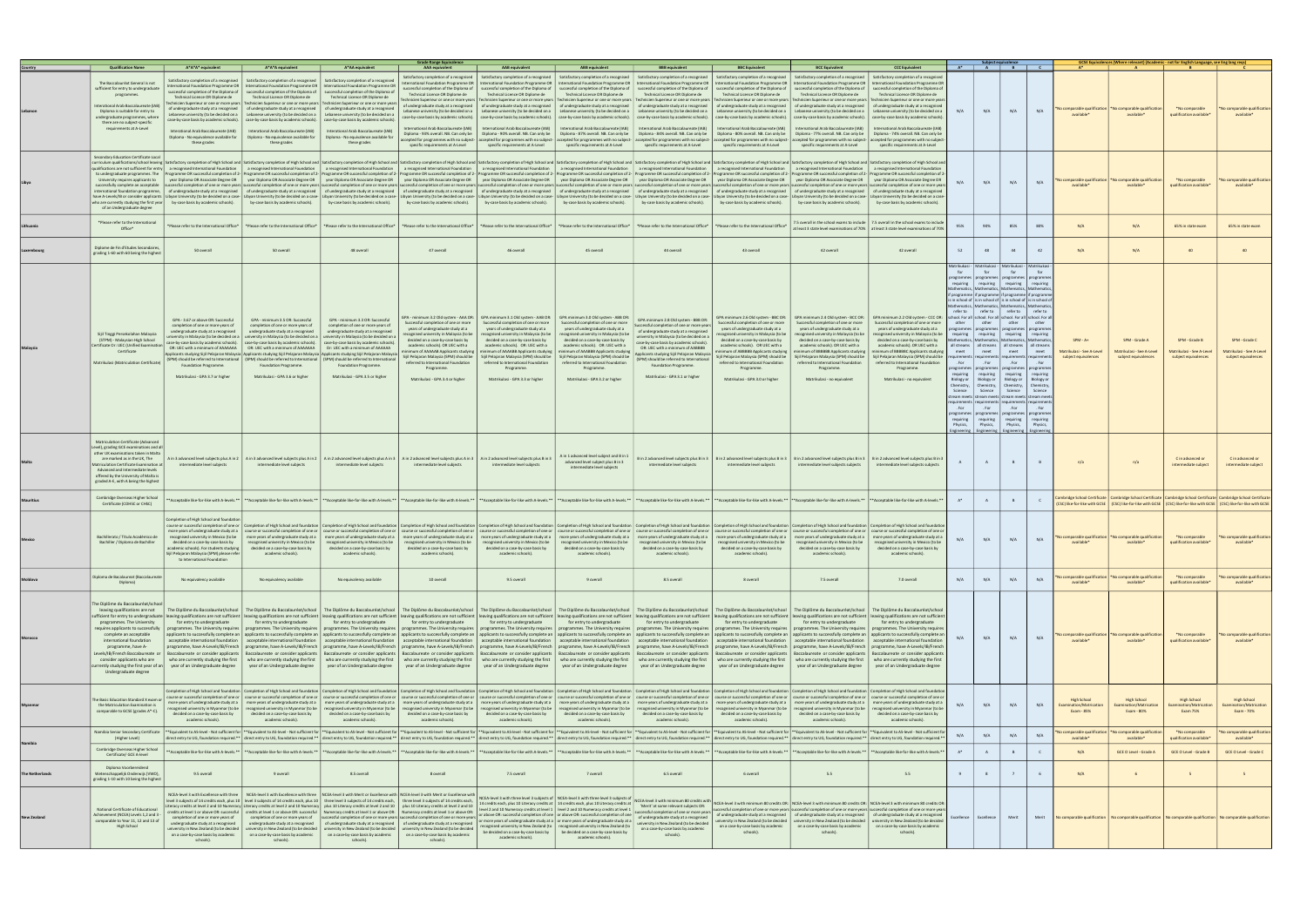|                                           | <b>Qualification Name</b>                                                                                                                                                                                                                                                                                                                                                                                                         | A*A*A* equivalent                                                                                                                                                                                                                                                                                                                                                                                     | A*A*A equivalent                                                                                                                                                                                                                                    | A*AA equivalent                                                                                                                                                                                                                                                                                                                                                                                                                                                                                                                                                                                                                                                                                                                                                                                                                                                                                                                                                                                                                                                                                                                                                                                                                                                                                                                                                                                                                                                                                                                                                                                                                                                                                                                                                                                                                                                                         | <b>Grade Range Equivalence</b><br><b>AAA</b> equivalent                                                                                                                                                                                                                                 | AAB equivalent                                                                                                                                                                                                                                      | <b>ABB</b> equivalent                                                                                                                                                                                                                              | <b>BBB</b> equivalent                                                                                                                                                                                                                                                                    | <b>BBC Equivalent</b>                                                                                                                                                                                                                              | <b>BCC Equivalent</b>                                                                                                                                                                                                                                                                            | <b>CCC Equivalent</b>                                                                                                                                                                                                                                                                                                                                                                                                                                                                                                                                                          |                   | Subject equivalence         | $A^*$ $A$ $B$ $C$           |                             |                                                  | GCSE Equivalences (Where relevant) (Academic - not for English Language, see Eng lang reqs) |                                                        |                                                  |
|-------------------------------------------|-----------------------------------------------------------------------------------------------------------------------------------------------------------------------------------------------------------------------------------------------------------------------------------------------------------------------------------------------------------------------------------------------------------------------------------|-------------------------------------------------------------------------------------------------------------------------------------------------------------------------------------------------------------------------------------------------------------------------------------------------------------------------------------------------------------------------------------------------------|-----------------------------------------------------------------------------------------------------------------------------------------------------------------------------------------------------------------------------------------------------|-----------------------------------------------------------------------------------------------------------------------------------------------------------------------------------------------------------------------------------------------------------------------------------------------------------------------------------------------------------------------------------------------------------------------------------------------------------------------------------------------------------------------------------------------------------------------------------------------------------------------------------------------------------------------------------------------------------------------------------------------------------------------------------------------------------------------------------------------------------------------------------------------------------------------------------------------------------------------------------------------------------------------------------------------------------------------------------------------------------------------------------------------------------------------------------------------------------------------------------------------------------------------------------------------------------------------------------------------------------------------------------------------------------------------------------------------------------------------------------------------------------------------------------------------------------------------------------------------------------------------------------------------------------------------------------------------------------------------------------------------------------------------------------------------------------------------------------------------------------------------------------------|-----------------------------------------------------------------------------------------------------------------------------------------------------------------------------------------------------------------------------------------------------------------------------------------|-----------------------------------------------------------------------------------------------------------------------------------------------------------------------------------------------------------------------------------------------------|----------------------------------------------------------------------------------------------------------------------------------------------------------------------------------------------------------------------------------------------------|------------------------------------------------------------------------------------------------------------------------------------------------------------------------------------------------------------------------------------------------------------------------------------------|----------------------------------------------------------------------------------------------------------------------------------------------------------------------------------------------------------------------------------------------------|--------------------------------------------------------------------------------------------------------------------------------------------------------------------------------------------------------------------------------------------------------------------------------------------------|--------------------------------------------------------------------------------------------------------------------------------------------------------------------------------------------------------------------------------------------------------------------------------------------------------------------------------------------------------------------------------------------------------------------------------------------------------------------------------------------------------------------------------------------------------------------------------|-------------------|-----------------------------|-----------------------------|-----------------------------|--------------------------------------------------|---------------------------------------------------------------------------------------------|--------------------------------------------------------|--------------------------------------------------|
|                                           | <b>West African Education Certificate</b><br>(WAEC) Local curriculum<br>qualifications/school leaving<br>to undergraduate programmes. The<br>University requires applicants to<br>successfully complete an acceptable<br>foundation programme, have A-<br>Indergraduate degree. We work with a<br>number of in-country foundation<br>providers.                                                                                   | $a$ lifications are not sufficient for entry $ $ Satisfactory completion of recognised<br>Foundation Programme OR successful<br>completion of an OND or HND OR<br>ccessful completion of one of more years<br>undergraduate study at a recognised<br>evels/IB or consider applicants who are   Nigerian University (to be decided on a                                                                | Satisfactory completion of recognised<br>Foundation Programme OR successful<br>completion of an OND or HND OR<br>uccessful completion of one of more years s<br>undergraduate study at a recognised<br>Nigerian University (to be decided on a      | Satisfactory completion of recognised<br>Foundation Programme OR successful<br>completion of an OND or HND OR<br>undergraduate study at a recognised<br>Nigerian University (to be decided on a<br>currently studying the first year of an  case-by-case basis by academic schools).  case-by-case basis by academic schools).  case-by-case basis by academic schools).  case-by-case basis by academic schools).  case-by-case                                                                                                                                                                                                                                                                                                                                                                                                                                                                                                                                                                                                                                                                                                                                                                                                                                                                                                                                                                                                                                                                                                                                                                                                                                                                                                                                                                                                                                                        | Satisfactory completion of recognised<br>Foundation Programme OR successful<br>completion of an OND or HND OR<br>uccessful completion of one of more years successful completion of one of more years<br>undergraduate study at a recognised<br>Nigerian University (to be decided on a | Satisfactory completion of recognised<br>Foundation Programme OR successful<br>completion of an OND or HND OR<br>uccessful completion of one of more years<br>undergraduate study at a recognised<br>Nigerian University (to be decided on a        | Satisfactory completion of recognised<br>Foundation Programme OR successful<br>completion of an OND or HND OR<br>undergraduate study at a recognised<br>Nigerian University (to be decided on a                                                    | Satisfactory completion of recognised<br>Foundation Programme OR successful<br>completion of an OND or HND OR<br>ccessful completion of one of more years   successful completion of one of more years<br>undergraduate study at a recognised<br>Nigerian University (to be decided on a | Satisfactory completion of recognised<br>Foundation Programme OR successful<br>completion of an OND or HND OR<br>successful completion of one of more years<br>undergraduate study at a recognised<br>Nigerian University (to be decided on a      | Satisfactory completion of recognised<br>Foundation Programme OR successful<br>completion of an OND or HND OR<br>ccessful completion of one of more years<br>undergraduate study at a recognised<br>Nigerian University (to be decided on a                                                      | Satisfactory completion of recognised<br>Foundation Programme OR successful<br>completion of an OND or HND OR<br>cessful completion of one of more years<br>undergraduate study at a recognised<br>Nigerian University (to be decided on a                                                                                                                                                                                                                                                                                                                                     | N/A               | N/A                         | N/A                         | N/A                         | o comparable qualificatio<br>available*          | o comparable qualificatio<br>available <sup>*</sup>                                         | *No comparable<br>qualification available*             | Vo comparable qualification<br>available*        |
|                                           | Vitnemal-videregaende opplaering<br>marks from Year 1 and 2 of the VVO<br>(usually included on the UCAS form)<br>which count towards the final grade.                                                                                                                                                                                                                                                                             | (Upper Secondary Leaving Certificate)   Vitnemal-videregaende opplaering with<br>Norwegian schools do not normally   4.5 overall OR successful completion of<br>provide predicted grades, so conditional one or more years of undergraduate study<br>offers can be made on the basis of their at a recognised university in Norway (to be<br>decided on a case-by-case basis by<br>academic schools). | recognised university in Norway (to be<br>decided on a case-by-case basis by<br>academic schools).                                                                                                                                                  | Vitnemal-videregaende opplaering with Vitnemal-videregaende opplaering with Vitnemal-videregaende opplaering with Vitnemal-videregaende opplaering with Vitnemal-videregaende opplaering with Vitnemal-videregaende opplaering<br>4.5 overall with 665 in 3 subjects from the 14.5 overall with 655 in 3 subjects from the 14.5 overall with 5 in 3 subjects from the 14.5 overall with 5, 5, 4 in 3 subjects from 1 and with 5, 6, 4 in 3 subjects from 1 and w<br>final year OR successful completion of one   final year OR successful completion of one   final year OR successful completion of one   the final year OR successful completion of one bread to mpletion of one or and the fina<br>or more years of undergraduate study at a or more years of undergraduate study at a or more years of undergraduate study at a one or more years of undergraduate study at a one or more years of undergraduate study at a comp<br>recognised university in Norway (to be<br>decided on a case-by-case basis by<br>academic schools).                                                                                                                                                                                                                                                                                                                                                                                                                                                                                                                                                                                                                                                                                                                                                                                                                                              | decided on a case-by-case basis by<br>academic schools).                                                                                                                                                                                                                                | recognised university in Norway (to be   at a recognised university in Norway (to be   at a recognised university in Norway (to be   recognised university in Norway (to be<br>decided on a case-by-case basis by<br>academic schools).             | decided on a case-by-case basis by<br>academic schools).                                                                                                                                                                                           | decided on a case-by-case basis by<br>academic schools).                                                                                                                                                                                                                                 | Vitnemal-videregaende opplaering with<br>4.5 overall. OR successful completion of<br>one or more years of undergraduate study<br>academic schools).                                                                                                | decided on a case-by-case basis by<br>academic schools).                                                                                                                                                                                                                                         | Vitnemal-videregaende opplaering with   Vitnemal-videregaende opplaering with<br>4.5 overall and 4 3 3 in three subjects from 4.5 overall and 3 3 3 in three subjects from<br>the final year. OR successful completion of the final year. OR successful completion of<br>one or more years of undergraduate study one or more years of undergraduate study<br>t a recognised university in Norway (to be $\left $ at a recognised university in Norway (to be $\left $ at a recognised university in Norway (to be<br>decided on a case-by-case basis by<br>academic schools). |                   |                             | 4                           | $\overline{\mathbf{3}}$     | N/A                                              | Avgangseksamen - 5                                                                          | Avgangseksamen - 4                                     | Avgangseksamen - 3                               |
|                                           | The Shahadat Al-Thanawaya Al-Aama<br>(General Secondary Education<br>areas)<br>6.5                                                                                                                                                                                                                                                                                                                                                | Satisfactory completion of a recognised<br>for direct entry if applicants have IELTS   on a case-by-case basis by academic  <br>schools).                                                                                                                                                                                                                                                             | on a case-by-case basis by academic<br>schools).                                                                                                                                                                                                    | Satisfactory completion of a recognised Satisfactory completion of a recognised Satisfactory completion of a recognised Satisfactory completion of a recognised Satisfactory completion of a recognised Satisfactory completio<br>International Foundation Programme OR   International Foundation Programme OR   International Foundation Programme OR   International Foundation Programme OR   International Foundation Programme OR   International Foundati<br>Certificate) is not sufficient for direct   successful completion of a 2-year Diploma   successful completion of a 2-year Diploma   successful completion of a 2-year Diploma   successful completion of a 2-year Diploma   su<br>entry to undergraduate programmes. (either Institute of Health Sciences, Higher (either Institute of Health Sciences, Higher (either Institute of Health Sciences, Higher (either Institute of Health Sciences, Higher (either<br>H101 (ENGIN) will consider holders of   College of Technology, Technical Institute   College of Technology, Technical Institute   College of Technology, Technical Institute   College of Technology, Technical Institute   Co<br>this qualification (with an overall score   or other) OR Associate Degree OR one or   or other) OR Associate Degree OR one or   or other) OR Associate Degree OR one or   or other) OR Associate Degree OR one or   or other)<br>of 85% and 85% in relevant subject more years of undergraduate study at a more years of undergraduate study ata more years of undergraduate study ata more years of undergraduate study ata more years of undergraduate study<br>recognised Omani university (to be decided recognised Omani university (to be decided recognised Omani university (to be decided recognised Omani university (to be decided recognised Omani university (to be decided recogni<br>schools). | schools).                                                                                                                                                                                                                                                                               | on a case-by-case basis by academic   on a case-by-case basis by academic   on a case-by-case basis by academic  <br>schools).                                                                                                                      | on a case-by-case basis by academic<br>schools).                                                                                                                                                                                                   | Satisfactory completion of a recognised<br>on a case-by-case basis by academic  <br>schools).                                                                                                                                                                                            | Satisfactory completion of a recognised  <br>on a case-by-case basis by academic  <br>schools).                                                                                                                                                    | Satisfactory completion of a recognised<br>schools)                                                                                                                                                                                                                                              | Technical Licence OR Diplome de<br>on a case-by-case basis by academic   case-by-case basis by academic schools                                                                                                                                                                                                                                                                                                                                                                                                                                                                | N/A               | N/A                         | N/A                         | N/A                         | comparable qualification<br>available*           | No comparable qualificatio<br>available*                                                    | *No comparable<br>qualification available <sup>*</sup> | No comparable qualification<br>available*        |
|                                           | <b>Higher Secondary School Certificate</b><br>(HSSC) Local curriculum<br>qualifications/school leaving<br>alifications are not sufficient for entry<br>to undergraduate programmes. The<br>University requires applicants to<br>successfully complete an acceptable<br>international foundation programme,<br>have A-Levels/IB or consider applicants<br>who are currently studying the first year<br>of an Undergraduate degree. | Satisfactory completion of recognised<br>International Foundation Programme OR<br>undergraduate study at a recognised                                                                                                                                                                                                                                                                                 | Satisfactory completion of recognised<br>case-by-case basis by academic schools). case-by-case basis by academic schools).                                                                                                                          | International Foundation Programme OR   International Foundation Programme OR   International Foundation Programme OR   International Foundation Programme OR   International Foundation Programme OR   International Foundati<br>uccessful completion of one of more years   successful completion of one of more years  successful completion of one of more years   successful completion of one of more years   successful completion of one of more years  <br>undergraduate study at a recognised condergraduate study at a recognised undergraduate study at a recognised undergraduate study at a recognised undergraduate study at a recognised undergraduate study at a recognised under<br>Pakistani University (to be decided on a Pakistani University (to be decided on a Pakistani University (to be decided on a Pakistani University (to be decided on a Pakistani University (to be decided on a Pakistani Univers                                                                                                                                                                                                                                                                                                                                                                                                                                                                                                                                                                                                                                                                                                                                                                                                                                                                                                                                                    | Satisfactory completion of recognised Satisfactory completion of recognised                                                                                                                                                                                                             | Satisfactory completion of recognised<br>case-by-case basis by academic schools). case-by-case basis by academic schools). case-by-case basis by academic schools).                                                                                 | Satisfactory completion of recognised                                                                                                                                                                                                              | Satisfactory completion of recognised  <br>  case-by-case basis by academic schools).   case-by-case basis by academic schools).                                                                                                                                                         | Satisfactory completion of recognised                                                                                                                                                                                                              | Satisfactory completion of recognised<br>International Foundation Programme OR   International Foundation Programme OR   International Foundation Programme OI<br>case-by-case basis by academic schools).   case-by-case basis by academic schools).   case-by-case basis by academic schools). | Satisfactory completion of recognised                                                                                                                                                                                                                                                                                                                                                                                                                                                                                                                                          | N/A               | N/A                         | N/A                         | N/A                         | lo comparable qualification<br>available*        | No comparable qualification<br>available*                                                   | *No comparable<br>qualification available*             | No comparable qualification<br>available*        |
| <b>Palestine/ Palestinian Territories</b> | Certificate of General Secondary<br>Education is not sufficient for direct<br>entry to undergraduate programmes                                                                                                                                                                                                                                                                                                                   | Satisfactory completion of recognised<br>International Foundation<br>OR Associate Degree OR successful<br>completion of 1 or more years at a<br>ecognised Palestinian University (to be<br>decided on a case-by-case basis by<br>academic schools)                                                                                                                                                    | Satisfactory completion of recognised<br>International Foundation<br>OR Associate Degree OR successful<br>completion of 1 or more years at a<br>ecognised Palestinian University (to be<br>decided on a case-by-case basis by<br>academic schools)  | Satisfactory completion of recognised<br>International Foundation<br>ogramme OR Successful Completion of a   Programme OR Successful Completion of a   Programme OR Successful Completion of a   Programme OR Successful Completion of a   Programme OR Successful Completion of a   Programme OR S<br>ommunity College/Intermediate Diploma   Community College/Intermediate Diploma   Community College/Intermediate Diploma   Community College/Intermediate Diploma   Community College/Intermediate Diploma   Community College/<br>OR Associate Degree OR successful<br>completion of 1 or more years at a<br>ecognised Palestinian University (to be<br>decided on a case-by-case basis by<br>academic schools)                                                                                                                                                                                                                                                                                                                                                                                                                                                                                                                                                                                                                                                                                                                                                                                                                                                                                                                                                                                                                                                                                                                                                                  | Satisfactory completion of recognised<br>International Foundation<br>OR Associate Degree OR successful<br>completion of 1 or more years at a<br>recognised Palestinian University (to be<br>decided on a case-by-case basis by<br>academic schools)                                     | Satisfactory completion of recognised<br>International Foundation<br>OR Associate Degree OR successful<br>completion of 1 or more years at a<br>recognised Palestinian University (to be<br>decided on a case-by-case basis by<br>academic schools) | Satisfactory completion of recognised<br>International Foundation<br>OR Associate Degree OR successful<br>completion of 1 or more years at a<br>ecognised Palestinian University (to be<br>decided on a case-by-case basis by<br>academic schools) | Satisfactory completion of recognised<br>International Foundation<br>OR Associate Degree OR successful<br>completion of 1 or more years at a<br>ecognised Palestinian University (to be<br>decided on a case-by-case basis by<br>academic schools)                                       | Satisfactory completion of recognised<br>International Foundation<br>OR Associate Degree OR successful<br>completion of 1 or more years at a<br>ecognised Palestinian University (to be<br>decided on a case-by-case basis by<br>academic schools) | Satisfactory completion of recognised<br>Successful Completion of a Community<br>College/Intermediate Diploma OR<br>of 1 or more years at a recognised                                                                                                                                           | Satisfactory completion of recognised<br>International Foundation Programme OR   International Foundation Programme OR<br>Successful Completion of a Community<br>College/Intermediate Diploma OR<br>ociate Degree OR successful completion   Associate Degree OR successful completion<br>of 1 or more years at a recognised<br>Palestinian University (to be decided on a   Palestinian University (to be decided on a<br>case-by-case basis by academic schools) case-by-case basis by academic schools                                                                     | N/A               | N/A                         | N/A                         | N/A                         | o comparable qualification<br>available*         | lo comparable qualificatio<br>available*                                                    | *No comparable<br>qualification available*             | lo comparable qualification<br>available*        |
|                                           | Titulo de Bachillerato                                                                                                                                                                                                                                                                                                                                                                                                            | Completion of High School and foundation<br>more years of undergraduate study at a<br>recognised university in Paraguay (to be<br>decided on a case-by-case basis by<br>academic schools).                                                                                                                                                                                                            | more years of undergraduate study at a<br>recognised university in Paraguay (to be<br>decided on a case-by-case basis by<br>academic schools).                                                                                                      | Completion of High School and foundation   Completion of High School and foundation   Completion of High School and foundation   Completion of High School and foundation   Completion of High School and foundation   Complet<br>course or successful completion of one or   course or successful completion of one or   course or successful completion of one or   course or successful completion of one or   course or successful completion of one or   co<br>more years of undergraduate study at a<br>decided on a case-by-case basis by<br>academic schools).                                                                                                                                                                                                                                                                                                                                                                                                                                                                                                                                                                                                                                                                                                                                                                                                                                                                                                                                                                                                                                                                                                                                                                                                                                                                                                                  | recognised university in Paraguay (to be   recognised university in Paraguay (to be<br>decided on a case-by-case basis by<br>academic schools).                                                                                                                                         | more years of undergraduate study at a   more years of undergraduate study at a  <br>recognised university in Paraguay (to be<br>decided on a case-by-case basis by<br>academic schools).                                                           | more years of undergraduate study at a<br>recognised university in Paraguay (to be<br>decided on a case-by-case basis by<br>academic schools).                                                                                                     | more years of undergraduate study at a<br>recognised university in Paraguay (to be<br>decided on a case-by-case basis by<br>academic schools).                                                                                                                                           | more years of undergraduate study at a<br>recognised university in Paraguay (to be<br>decided on a case-by-case basis by<br>academic schools).                                                                                                     | recognised university in Paraguay (to be<br>decided on a case-by-case basis by<br>academic schools)                                                                                                                                                                                              | Completion of High School and foundation   Completion of High School and foundation   Completion of High School and foundation<br>more years of undergraduate study at a   more years of undergraduate study at a<br>recognised university in Paraguay (to be<br>decided on a case-by-case basis by<br>academic schools)                                                                                                                                                                                                                                                       |                   |                             |                             |                             | <b>No comparable qualification</b><br>available* | No comparable qualificatio<br>available*                                                    | *No comparable<br>qualification available*             | <b>No comparable qualification</b><br>available* |
|                                           | High School Diploma - not sufficient for<br>undergraduate entry                                                                                                                                                                                                                                                                                                                                                                   | High School Diploma with a minimum of<br>90% plus completion of a recognised<br>dation year. OR successful completio<br>of one or more years of undergraduate<br>study at a recognised university in the<br>Philippines (to be decided on a case-by-<br>case basis by academic schools).                                                                                                              | High School Diploma with a minimum of<br>90% plus completion of a recognised<br>oundation year. OR successful completion<br>study at a recognised university in the<br>Philippines (to be decided on a case-by-<br>case basis by academic schools). | High School Diploma with a minimum of<br>90% plus completion of a recognised<br>undation year. OR successful completion<br>of one or more years of undergraduate of one or more years of undergraduate of one or more years of undergraduate of one or more years of undergraduate of one or more years of undergraduate of one or more years of undergra<br>study at a recognised university in the<br>Philippines (to be decided on a case-by-<br>case basis by academic schools).                                                                                                                                                                                                                                                                                                                                                                                                                                                                                                                                                                                                                                                                                                                                                                                                                                                                                                                                                                                                                                                                                                                                                                                                                                                                                                                                                                                                    | High School Diploma with a minimum of<br>90% plus completion of a recognised<br>foundation year. OR successful completion<br>study at a recognised university in the<br>Philippines (to be decided on a case-by-<br>case basis by academic schools).                                    | High School Diploma with a minimum of<br>90% plus completion of a recognised<br>oundation year. OR successful completion<br>study at a recognised university in the<br>Philippines (to be decided on a case-by-<br>case basis by academic schools). | High School Diploma with a minimum of<br>90% plus completion of a recognised<br>pundation year. OR successful completie<br>study at a recognised university in the<br>Philippines (to be decided on a case-by-<br>case basis by academic schools). | High School Diploma with a minimum of<br>90% plus completion of a recognised<br>foundation year. OR successful completion<br>study at a recognised university in the<br>Philippines (to be decided on a case-by-<br>case basis by academic schools).                                     | High School Diploma with a minimum of<br>90% plus completion of a recognised<br>oundation year. OR successful completio<br>study at a recognised university in the<br>Philippines (to be decided on a case-by-<br>case basis by academic schools). | High School Diploma with a minimum of<br>90% plus completion of a recognised<br>oundation year. OR successful completio<br>study at a recognised university in the<br>Philippines (to be decided on a case-by-<br>case basis by academic schools).                                               | High School Diploma with a minimum o<br>90% plus completion of a recognised<br>foundation year. OR successful completi<br>study at a recognised university in the<br>Philippines (to be decided on a case-by-<br>case basis by academic schools).                                                                                                                                                                                                                                                                                                                              | N/A               | N/A                         | N/A                         | N/A                         | comparable qualification<br>available*           | No comparable qualificatio<br>available*                                                    | *No comparable<br>qualification available*             | Vo comparable qualification                      |
|                                           | Matura, grading 1-100 percentage stag                                                                                                                                                                                                                                                                                                                                                                                             | 95th percentile overall to include at least<br>three subjects at extended level                                                                                                                                                                                                                                                                                                                       | three subjects at extended level                                                                                                                                                                                                                    | 95th percentile overall to include at least 90th percentile overall to include at least<br>three subjects at extended level                                                                                                                                                                                                                                                                                                                                                                                                                                                                                                                                                                                                                                                                                                                                                                                                                                                                                                                                                                                                                                                                                                                                                                                                                                                                                                                                                                                                                                                                                                                                                                                                                                                                                                                                                             | three subjects at extended level                                                                                                                                                                                                                                                        | 85th percentile overall to include at least   80th percentile overall to include at least   80th percentile overall to include at least<br>three subjects at extended level                                                                         | three subjects at extended level                                                                                                                                                                                                                   | 75th percentile overall to include at least<br>three subjects at extended level                                                                                                                                                                                                          | 75th percentile overall to include at least<br>three subjects at extended level                                                                                                                                                                    | three subjects at extended level                                                                                                                                                                                                                                                                 | 75th percentile overall to include at least 75th percentile overall to include at lea<br>three subjects at extended level                                                                                                                                                                                                                                                                                                                                                                                                                                                      | extended<br>level | 85% at<br>extended<br>level | 80% at<br>extended<br>level | 75% at<br>extended<br>level | n/a                                              | n/a                                                                                         | 70th percentile                                        | 70th percentile                                  |
|                                           | Diploma de Ensino Secundario<br>reviously known as Certificado do 12<br>ano), grading 0-20 with 20 being the<br>highest                                                                                                                                                                                                                                                                                                           |                                                                                                                                                                                                                                                                                                                                                                                                       | 19 overall                                                                                                                                                                                                                                          |                                                                                                                                                                                                                                                                                                                                                                                                                                                                                                                                                                                                                                                                                                                                                                                                                                                                                                                                                                                                                                                                                                                                                                                                                                                                                                                                                                                                                                                                                                                                                                                                                                                                                                                                                                                                                                                                                         | 18 overall                                                                                                                                                                                                                                                                              | 17 overall                                                                                                                                                                                                                                          | 17 overall                                                                                                                                                                                                                                         | 16 overall                                                                                                                                                                                                                                                                               | 16 overall                                                                                                                                                                                                                                         | 16 overall                                                                                                                                                                                                                                                                                       |                                                                                                                                                                                                                                                                                                                                                                                                                                                                                                                                                                                |                   |                             |                             |                             |                                                  |                                                                                             |                                                        |                                                  |
|                                           | The Shahadat Al-Thanawaya Al-Aam<br>(General Secondary Education<br>Certificate) is not sufficient for direct<br>areas)<br>for direct entry if applicants have IELTS<br>6.5                                                                                                                                                                                                                                                       | Satisfactory completion of a recognised<br>this qualification (with an overall score   more vears of undergraduate study at a   more vears of undergraduate study at a<br>on a case-by-case basis by academic<br>schools)                                                                                                                                                                             | on a case-by-case basis by academic<br>schools)                                                                                                                                                                                                     | Satisfactory completion of a recognised Satisfactory completion of a recognised Satisfactory completion of a recognised Satisfactory completion of a recognised Satisfactory completion of a recognised Satisfactory completio<br>International Foundation Programme OR   International Foundation Programme OR   International Foundation Programme OR   International Foundation Programme OR   International Foundation Programme OR   International Foundati<br>_entry to undergraduate programmes.   successful completion of a 2-year College   successful completion of a 2-year College   successful completion of a 2-year College   successful completion of a 2-year College   successf<br>H101 (ENGIN) will consider holders of   Diploma OR Associate Degree OR one or   Diploma OR Associate Degree OR one or   Diploma OR Associate Degree OR one or   Diploma OR Associate Degree OR one or   Diploma OR Associate D<br>of 85% and 85% in relevant subject recognised Qatari university (to be decided recognised Qatari university (to be decided recognised Qatari university (to be decided recognised Qatari university (to be decided recognised<br>on a case-by-case basis by academic<br>schools)                                                                                                                                                                                                                                                                                                                                                                                                                                                                                                                                                                                                                                                                | on a case-by-case basis by academic<br>schools)                                                                                                                                                                                                                                         | more years of undergraduate study at a more years of undergraduate study at a more years of undergraduate study at a more years of undergraduate study at a<br>on a case-by-case basis by academic<br>schools)                                      | on a case-by-case basis by academic<br>schools)                                                                                                                                                                                                    | on a case-by-case basis by academic<br>schools)                                                                                                                                                                                                                                          | more years of undergraduate study at a   more years of undergraduate study at a   more years of undergraduate study at a   more years of undergraduate study at a<br>on a case-by-case basis by academic<br>schools)                               | on a case-by-case basis by academic<br>schools)                                                                                                                                                                                                                                                  | on a case-by-case basis by academic<br>schools)                                                                                                                                                                                                                                                                                                                                                                                                                                                                                                                                | N/A               | N/A                         | N/A                         | N/A                         | o comparable qualification<br>available*         | No comparable qualification<br>available*                                                   | *No comparable<br>qualification available <sup>®</sup> | No comparable qualification<br>available*        |
|                                           | Diploma de Baccalaureat, grading 1-10<br>with 10 being the highest                                                                                                                                                                                                                                                                                                                                                                | 9.4 overall                                                                                                                                                                                                                                                                                                                                                                                           | 9.4 overall                                                                                                                                                                                                                                         | 9.3 overall                                                                                                                                                                                                                                                                                                                                                                                                                                                                                                                                                                                                                                                                                                                                                                                                                                                                                                                                                                                                                                                                                                                                                                                                                                                                                                                                                                                                                                                                                                                                                                                                                                                                                                                                                                                                                                                                             | 9 overall                                                                                                                                                                                                                                                                               | 8.8 overall                                                                                                                                                                                                                                         | 8.6 overall                                                                                                                                                                                                                                        | 8.5 overall                                                                                                                                                                                                                                                                              | 8.4 overall                                                                                                                                                                                                                                        | 8                                                                                                                                                                                                                                                                                                |                                                                                                                                                                                                                                                                                                                                                                                                                                                                                                                                                                                | 9.5               | 9                           | 8                           | 7                           | n/a                                              | n/a                                                                                         | 6                                                      | 6                                                |
|                                           | Attestat o Srednem Obrazovanii<br>(Certificate of Secondary Education)<br>Local curriculum qualifications/school<br>for entry to undergraduate<br>programme, have A-Levels/IB or<br>consider applicants who are currently<br>studying the first year of an<br>Undergraduate degree.                                                                                                                                               | leaving qualifications are not sufficient   Satisfactory completion of recognised<br>by-case basis by academic schools)                                                                                                                                                                                                                                                                               | Satisfactory completion of recognised<br>by-case basis by academic schools)                                                                                                                                                                         | International Foundation Programme OR   International Foundation Programme OR   International Foundation Programme OR   International Foundation Programme OR   International Foundation Programme OR   International Foundati<br>programmes. The University requires  successful completion ofone of more years  successful completion of once of more years  successful completion of once of more years  successful completion of once of more years  success<br>applicants to successfully complete an undergraduate study at a recognised undergraduate study at a recognised undergraduate study at a recognised undergraduate study at a recognised undergraduate study at a recognised und<br>acceptable international foundation Russian University (to be decided on a case- Russian University (to be decided on a case-Russian University (to be decided on a case-Russian University (to be decided on a case-Russian U                                                                                                                                                                                                                                                                                                                                                                                                                                                                                                                                                                                                                                                                                                                                                                                                                                                                                                                                                    |                                                                                                                                                                                                                                                                                         | Satisfactory completion of recognised Satisfactory completion of recognised Satisfactory completion of recognised<br>by-case basis by academic schools)   by-case basis by academic schools)   by-case basis by academic schools)                   |                                                                                                                                                                                                                                                    | Satisfactory completion of recognised   Satisfactory completion of recognised  <br>by-case basis by academic schools)   by-case basis by academic schools)                                                                                                                               | Satisfactory completion of recognised<br>by-case basis by academic schools)                                                                                                                                                                        | Satisfactory completion of recognised<br>by-case basis by academic schools)                                                                                                                                                                                                                      | Satisfactory completion of recognised<br>by-case basis by academic schools)                                                                                                                                                                                                                                                                                                                                                                                                                                                                                                    | N/A               | N/A                         | N/A                         | N/A                         | lo comparable qualification<br>available*        | No comparable qualification<br>available*                                                   | *No comparable<br>qualification available*             | No comparable qualification<br>available*        |
|                                           | Rwanda Advanced Certificate of<br>Education / Advanced General<br>Certificate of Secondary Education /<br>Certificat du Cycle Supérieur de<br>l'Enseignement Secondaire                                                                                                                                                                                                                                                           |                                                                                                                                                                                                                                                                                                                                                                                                       |                                                                                                                                                                                                                                                     | "Equivalent to AS-level - Not sufficient for   **Equivalent to AS-level - Not sufficient for   **Equivalent to AS-level - Not sufficient for   **Equivalent to AS-level - Not sufficient for   **Equivalent to AS-level - Not<br>direct entry to UG, foundation required.**   direct entry to UG, foundation required.**   direct entry to UG, foundation required.**  direct entry to UG, foundation required.**  direct entry to UG, foundation required.**                                                                                                                                                                                                                                                                                                                                                                                                                                                                                                                                                                                                                                                                                                                                                                                                                                                                                                                                                                                                                                                                                                                                                                                                                                                                                                                                                                                                                           |                                                                                                                                                                                                                                                                                         |                                                                                                                                                                                                                                                     |                                                                                                                                                                                                                                                    |                                                                                                                                                                                                                                                                                          |                                                                                                                                                                                                                                                    |                                                                                                                                                                                                                                                                                                  |                                                                                                                                                                                                                                                                                                                                                                                                                                                                                                                                                                                | N/A               | N/A                         | N/A                         | N/A                         | comparable qualification I<br>available*         | *No comparable qualification<br>available*                                                  | *No comparable<br>qualification available <sup>®</sup> | No comparable qualification<br>available*        |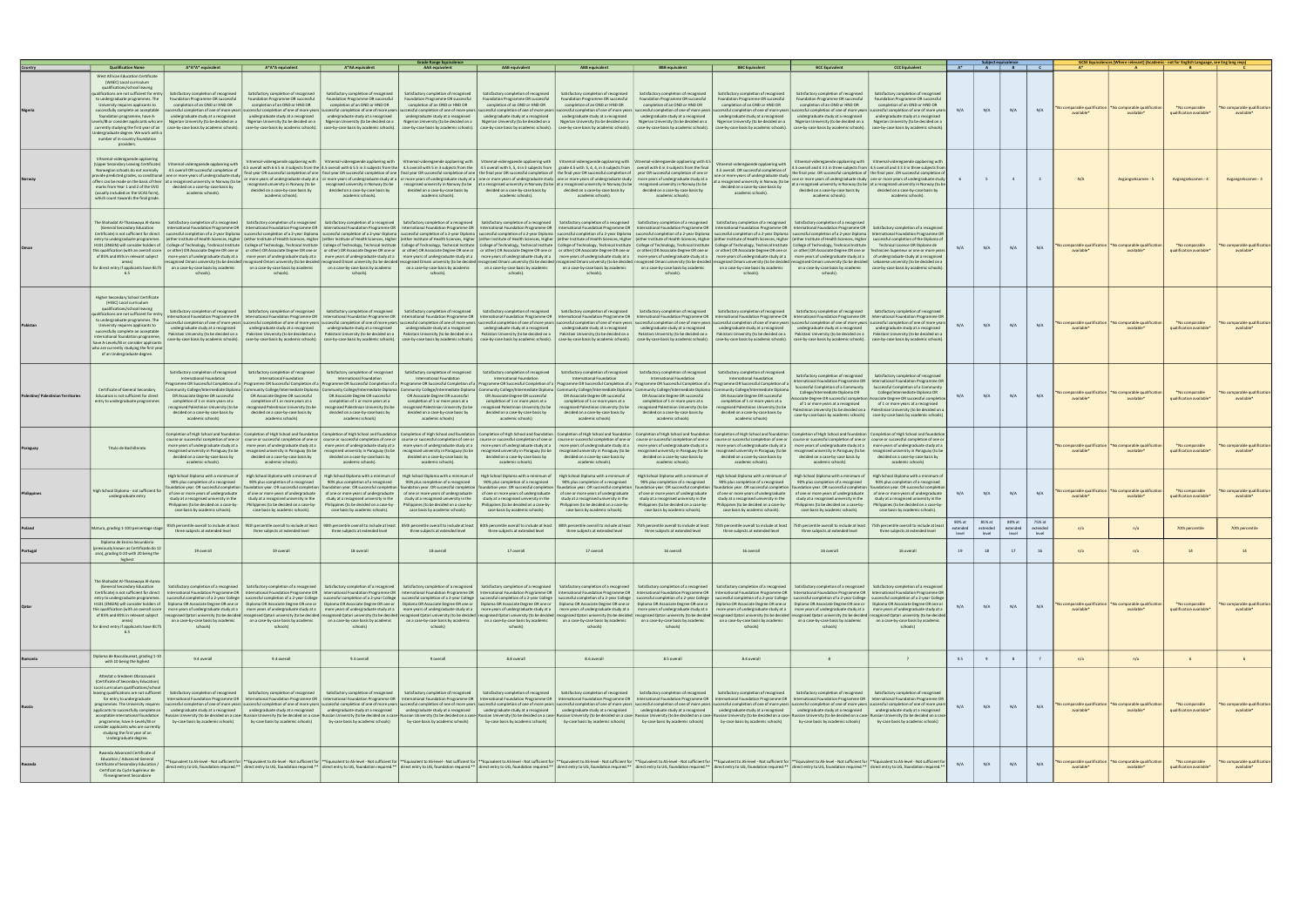|                                                       | <b>Qualification Name</b>                                                                                                                                                                                                                                                                                                                                                                                                                                                                                                 | A*A*A* equivalent                                                                                                                                                                                                                                                                                                                        | A*A*A equivalent                                                                                                                                                                                                                                                                                                                                                                                                                                                                                                                                                                                                                                                                                                                                                                                                                                                                                                                                                                                                                                                                                                            | A*AA equivalent                                                                                                                                                                                                                                                                                                                          | <b>Grade Range Equivalence</b><br>AAA equivalent                                                                                                                                                                                                                                                                                                                                                         | AAB equivalent                                                                                                                                                                                                                                                                                                                                                                                                                                                                                          | <b>ABB</b> equivalen                                                                                                                                                                                                                                                                                                                                                                                                                                      | <b>BBB</b> equivalent                                                                                                                                                                                                                                                                                                                                                                                                                                                                                                                               | <b>BBC Equivalent</b>                                                                                                                                                                                                                                                                                                                                                                                                                            | <b>BCC Equivalent</b>                                                                                                                                                                                                                                                                                                                                                                                                                                                                                                                                                                                                                                                                                                                                                                                             | <b>CCC Equivalent</b>                                                                                                                                                                                                                                                                                                                                       |                                            | Subject equivalence<br>$A^*$ $A$ $B$ $C$                                                                                                                                                                                                                                                                                                           |                                                                          |                                                 |                                                                                                                                                                                                                           | GCSE Equivalences (Where relevant) (Academic - not for English Language, see Eng lang reqs                                                                                                                               |                                                                                                                                                                                                                                                                    |                                                                                                                                                                                             |
|-------------------------------------------------------|---------------------------------------------------------------------------------------------------------------------------------------------------------------------------------------------------------------------------------------------------------------------------------------------------------------------------------------------------------------------------------------------------------------------------------------------------------------------------------------------------------------------------|------------------------------------------------------------------------------------------------------------------------------------------------------------------------------------------------------------------------------------------------------------------------------------------------------------------------------------------|-----------------------------------------------------------------------------------------------------------------------------------------------------------------------------------------------------------------------------------------------------------------------------------------------------------------------------------------------------------------------------------------------------------------------------------------------------------------------------------------------------------------------------------------------------------------------------------------------------------------------------------------------------------------------------------------------------------------------------------------------------------------------------------------------------------------------------------------------------------------------------------------------------------------------------------------------------------------------------------------------------------------------------------------------------------------------------------------------------------------------------|------------------------------------------------------------------------------------------------------------------------------------------------------------------------------------------------------------------------------------------------------------------------------------------------------------------------------------------|----------------------------------------------------------------------------------------------------------------------------------------------------------------------------------------------------------------------------------------------------------------------------------------------------------------------------------------------------------------------------------------------------------|---------------------------------------------------------------------------------------------------------------------------------------------------------------------------------------------------------------------------------------------------------------------------------------------------------------------------------------------------------------------------------------------------------------------------------------------------------------------------------------------------------|-----------------------------------------------------------------------------------------------------------------------------------------------------------------------------------------------------------------------------------------------------------------------------------------------------------------------------------------------------------------------------------------------------------------------------------------------------------|-----------------------------------------------------------------------------------------------------------------------------------------------------------------------------------------------------------------------------------------------------------------------------------------------------------------------------------------------------------------------------------------------------------------------------------------------------------------------------------------------------------------------------------------------------|--------------------------------------------------------------------------------------------------------------------------------------------------------------------------------------------------------------------------------------------------------------------------------------------------------------------------------------------------------------------------------------------------------------------------------------------------|-------------------------------------------------------------------------------------------------------------------------------------------------------------------------------------------------------------------------------------------------------------------------------------------------------------------------------------------------------------------------------------------------------------------------------------------------------------------------------------------------------------------------------------------------------------------------------------------------------------------------------------------------------------------------------------------------------------------------------------------------------------------------------------------------------------------|-------------------------------------------------------------------------------------------------------------------------------------------------------------------------------------------------------------------------------------------------------------------------------------------------------------------------------------------------------------|--------------------------------------------|----------------------------------------------------------------------------------------------------------------------------------------------------------------------------------------------------------------------------------------------------------------------------------------------------------------------------------------------------|--------------------------------------------------------------------------|-------------------------------------------------|---------------------------------------------------------------------------------------------------------------------------------------------------------------------------------------------------------------------------|--------------------------------------------------------------------------------------------------------------------------------------------------------------------------------------------------------------------------|--------------------------------------------------------------------------------------------------------------------------------------------------------------------------------------------------------------------------------------------------------------------|---------------------------------------------------------------------------------------------------------------------------------------------------------------------------------------------|
| Saudi Arabia                                          | The Shahadat Al-Thanawaya Al-Aama<br>(General Secondary Education<br>Certificate) is not sufficient for direct<br>entry to undergraduate programmes<br>H101 (ENGIN) will consider holders of<br>this qualification (with an overall score<br>of 85% and 85% in relevant subject<br>areas)<br>for direct entry if applicants have IELTS<br>6.5<br>Interational Arab Baccalaureate (IAB)<br>Diploma is suitable for entry to<br>undergraduate programmes, where<br>there are no subject-specific<br>requirements at A-Level | Satisfactory completion of a recognised<br>International Foundation Programme OR<br>successful completion of a Technical<br>College/Institute 2-year Diploma OR<br>Health College/Institute Diploma OR<br>basis by academic schools).<br>Interational Arab Baccalaureate (IAB)<br>Diploma - No equivalence available for<br>these grades | Satisfactory completion of a recognised<br>ternational Foundation Programme OR<br>successful completion of a Technical<br>College/Institute 2-year Diploma OR<br>Health College/Institute Diploma OR<br>undergraduate study at a recognised Saudi undergraduate study at a recognised Saudi undergraduate study at a recognised Saudi undergraduate study at a recognised Saudi undergraduate study at a recognised Saudi undergraduat<br>versity (to be decided on a case-by-case   university (to be decided on a case-by-case   university (to be decided on a case-by-case<br>basis by academic schools).<br>Interational Arab Baccalaureate (IAB)<br>Diploma - No equivalence available for<br>these grades                                                                                                                                                                                                                                                                                                                                                                                                            | Satisfactory completion of a recognised<br>International Foundation Programme OR<br>successful completion of a Technical<br>College/Institute 2-year Diploma OR<br>Health College/Institute Diploma OB<br>basis by academic schools).<br>Interational Arab Baccalaureate (IAB)<br>Diploma - No equivalence available for<br>these grades | Satisfactory completion of a recognised<br>International Foundation Programme OR<br>successful completion of a Technical<br>College/Institute 2-year Diploma OR<br>Health College/Institute Diploma OR<br>basis by academic schools).<br>International Arab Baccalaureate (IAB)<br>Diploma - 93% overall. NB. Can only be<br>ccepted for programmes with no subject-<br>specific requirements at A-Level | Satisfactory completion of a recognised<br><b>International Foundation Programme OR</b><br>successful completion of a Technical<br>College/Institute 2-year Diploma OR<br>Health College/Institute Diploma OR<br>Associate Degree OR one or more years of   Associate Degree OR one or more years of<br>basis by academic schools).<br>International Arab Baccalaureate (IAB)<br>Diploma - 90% overall, NB, Can only be<br>accepted for programmes with no subject-<br>specific requirements at A-Level | Satisfactory completion of a recognised<br><b>International Foundation Programme OR</b><br>successful completion of a Technical<br>College/Institute 2-year Diploma OR<br>Health College/Institute Diploma OR<br>Associate Degree OR one or more years o<br>basis by academic schools).<br>International Arab Baccalaureate (IAB)<br>Diploma - 87% overall, NB, Can only be<br>accepted for programmes with no subjec<br>specific requirements at A-Level | Satisfactory completion of a recognised<br>International Foundation Programme OR<br>successful completion of a Technical<br>ollege/Institute 2-year Diploma OR Health<br>College/Institute Diploma OR Associate<br>Degree OR one or more years of<br>undergraduate study at a recognised Saudi  <br>university (to be decided on a case-by-case)<br>basis by academic schools).<br>International Arab Baccalaureate (IAB)<br>Diploma - 84% overall. NB. Can only be<br>accepted for programmes with no subject-<br>specific requirements at A-Level | Satisfactory completion of a recognised<br>ternational Foundation Programme OR<br>successful completion of a Technical<br>College/Institute 2-year Diploma OR<br>Health College/Institute Diploma OR<br>ssociate Degree OR one or more years of<br>basis by academic schools).<br>nternational Arab Baccalaureate (IAB)<br>Diploma - 80% overall, NB, Can only be<br>ccepted for programmes with no subject-<br>specific requirements at A-Level | Satisfactory completion of a recognised<br>successful completion of a Technical<br>College/Institute 2-year Diploma OR<br>Health College/Institute Diploma OR<br>Associate Degree OR one or more years of   Associate Degree OR one or more years<br>undergraduate study at a recognised Saudi undergraduate study at a recognised Saudi undergraduate study at a recognised Saudi<br>iniversity (to be decided on a case-by-case   university (to be decided on a case-by-case   university (to be decided on a case-by-case<br>basis by academic schools).<br>International Arab Baccalaureate (IAB)<br>Diploma - 77% overall, NB, Can only be   Diploma - 74% overall, NB, Can only be<br>accepted for programmes with no subject- accepted for programmes with no subject<br>specific requirements at A-Level | Satisfactory completion of a recognised<br>International Foundation Programme OR   International Foundation Programme OF<br>successful completion of a Technical<br>College/Institute 2-year Diploma OR<br>Health College/Institute Diploma OR<br>basis by academic schools).<br>International Arab Baccalaureate (IAB)<br>specific requirements at A-Level |                                            | N/A                                                                                                                                                                                                                                                                                                                                                | N/A                                                                      | N/A                                             | o comparable qualificatio<br>available*                                                                                                                                                                                   | comparable qualificati<br>available*                                                                                                                                                                                     | *No comparable<br>qualification available*                                                                                                                                                                                                                         | 'No comparable qualification<br>available*                                                                                                                                                  |
|                                                       | GCE A-levels - comparable to UK. NB<br>General Paper is not accepted                                                                                                                                                                                                                                                                                                                                                                                                                                                      | more years of undergraduate study at a<br>recognised university in Singapore (to be<br>decided on a case-by-case basis by<br>academic schools).<br>General Paper is not accepted.                                                                                                                                                        | A*A* (directly comparable to UK A- A*A*A (directly comparable to UK A-levels) A*AA (directly comparable to UK A-levels) AAA (directly comparable to UK A-levels)<br>evels) OR successful completion of one or   OR successful completion of one or more   OR successful completion of one or more<br>years of undergraduate study at a<br>cognised university in Singapore (to be<br>decided on a case-by-case basis by<br>academic schools).<br>General Paper is not accepted.                                                                                                                                                                                                                                                                                                                                                                                                                                                                                                                                                                                                                                             | vears of undergraduate study at a<br>cognised university in Singapore (to be<br>decided on a case-by-case basis by<br>academic schools).<br>General Paper is not accepted.                                                                                                                                                               | years of undergraduate study at a<br>recognised university in Singapore (to be<br>decided on a case-by-case basis by<br>academic schools).<br>General Paper is not accepted.                                                                                                                                                                                                                             | AAB (directly comparable to UK A-levels)<br>OR successful completion of one or more   OR successful completion of one or more<br>years of undergraduate study at a<br>cognised university in Singapore (to be<br>decided on a case-by-case basis by<br>academic schools).<br>General Paper is not accepted.                                                                                                                                                                                             | General Paper is not accepted.                                                                                                                                                                                                                                                                                                                                                                                                                            | ABB (directly comparable to UK A-levels OR BBB (directly comparable to UK A-levels OR<br>cessful completion of one or more vears   successful completion of one or more vears<br>of undergraduate study at a recognised   of undergraduate study at a recognised<br>niversity in Singapore (to be decided on a Luniversity in Singapore (to be decided on a<br>case-by-case basis by academic schools).   case-by-case basis by academic schools).<br>General Paper is not accepted.                                                                | years of undergraduate study at a<br>ecognised university in Singapore (to be<br>decided on a case-by-case basis by<br>academic schools).<br>General Paper is not accepted.                                                                                                                                                                                                                                                                      | BBC (directly comparable to UK A-levels)   BCC (directly comparable to UK A-levels)   CCC (directly comparable to UK A-levels)<br>OR successful completion of one or more   OR successful completion of one or more   OR successful completion of one or more<br>years of undergraduate study at a<br>ecognised university in Singapore (to be<br>decided on a case-by-case basis by<br>academic schools).<br>General Paper is not accepted                                                                                                                                                                                                                                                                                                                                                                       | years of undergraduate study at a<br>ecognised university in Singapore (to b<br>decided on a case-by-case basis by<br>academic schools).<br>General Paper is not accepted                                                                                                                                                                                   |                                            | A                                                                                                                                                                                                                                                                                                                                                  |                                                                          | $\mathsf{C}$                                    | N/A                                                                                                                                                                                                                       | GCE O-Level - A                                                                                                                                                                                                          | GCE O-Level - B                                                                                                                                                                                                                                                    | GCE O-Level - C                                                                                                                                                                             |
|                                                       | Singapore Polytechnic Diploma                                                                                                                                                                                                                                                                                                                                                                                                                                                                                             | 3.4 GPA                                                                                                                                                                                                                                                                                                                                  | 3.3 GPA                                                                                                                                                                                                                                                                                                                                                                                                                                                                                                                                                                                                                                                                                                                                                                                                                                                                                                                                                                                                                                                                                                                     | 3.2 GPA                                                                                                                                                                                                                                                                                                                                  | 3.1 GPA                                                                                                                                                                                                                                                                                                                                                                                                  | 3.0 GPA                                                                                                                                                                                                                                                                                                                                                                                                                                                                                                 | 2.9 GPA                                                                                                                                                                                                                                                                                                                                                                                                                                                   | 2.8 GPA                                                                                                                                                                                                                                                                                                                                                                                                                                                                                                                                             | 2.7 GPA                                                                                                                                                                                                                                                                                                                                                                                                                                          | 2.6 GPA                                                                                                                                                                                                                                                                                                                                                                                                                                                                                                                                                                                                                                                                                                                                                                                                           | 2.5 GPA                                                                                                                                                                                                                                                                                                                                                     | N/A                                        | N/A                                                                                                                                                                                                                                                                                                                                                | N/A                                                                      | N/A                                             | ass in Singapore Diplom                                                                                                                                                                                                   | Pass in Singapore Diploma                                                                                                                                                                                                | Pass in Singapore Diploma                                                                                                                                                                                                                                          | Pass in Singapore Diplom                                                                                                                                                                    |
|                                                       | Vysvedcenie Maturitnei<br>Skuske/Maturita, grading 1-5 with 1<br>being the highest                                                                                                                                                                                                                                                                                                                                                                                                                                        | 1 overall                                                                                                                                                                                                                                                                                                                                | 1 overall                                                                                                                                                                                                                                                                                                                                                                                                                                                                                                                                                                                                                                                                                                                                                                                                                                                                                                                                                                                                                                                                                                                   | 1 overall                                                                                                                                                                                                                                                                                                                                | 1 overall                                                                                                                                                                                                                                                                                                                                                                                                | 2 overall                                                                                                                                                                                                                                                                                                                                                                                                                                                                                               | 2 overall                                                                                                                                                                                                                                                                                                                                                                                                                                                 | 2 overall                                                                                                                                                                                                                                                                                                                                                                                                                                                                                                                                           | 3 overall                                                                                                                                                                                                                                                                                                                                                                                                                                        | 3 overall                                                                                                                                                                                                                                                                                                                                                                                                                                                                                                                                                                                                                                                                                                                                                                                                         | 3 overall                                                                                                                                                                                                                                                                                                                                                   | $\mathbf{1}$                               | $\overline{1}$                                                                                                                                                                                                                                                                                                                                     |                                                                          | $\overline{\mathbf{3}}$                         | N/A                                                                                                                                                                                                                       | N/A                                                                                                                                                                                                                      | $\overline{4}$                                                                                                                                                                                                                                                     |                                                                                                                                                                                             |
|                                                       | Spričevalo o splošni maturi (General<br>Matura Certificate) grading 1-5 with 5<br>being the highest                                                                                                                                                                                                                                                                                                                                                                                                                       | Overall score of 29                                                                                                                                                                                                                                                                                                                      | Overall score of 27                                                                                                                                                                                                                                                                                                                                                                                                                                                                                                                                                                                                                                                                                                                                                                                                                                                                                                                                                                                                                                                                                                         | Overall score of 25                                                                                                                                                                                                                                                                                                                      | Overall score of 22                                                                                                                                                                                                                                                                                                                                                                                      | Overall score of 20                                                                                                                                                                                                                                                                                                                                                                                                                                                                                     | Overall score of 19                                                                                                                                                                                                                                                                                                                                                                                                                                       | Overall score of 18                                                                                                                                                                                                                                                                                                                                                                                                                                                                                                                                 | Overall score of 17                                                                                                                                                                                                                                                                                                                                                                                                                              | Overall score of 16                                                                                                                                                                                                                                                                                                                                                                                                                                                                                                                                                                                                                                                                                                                                                                                               | Overall score of 15                                                                                                                                                                                                                                                                                                                                         | 5                                          | 5 <sup>5</sup>                                                                                                                                                                                                                                                                                                                                     |                                                                          | $\overline{4}$                                  | N/A                                                                                                                                                                                                                       | N/A                                                                                                                                                                                                                      |                                                                                                                                                                                                                                                                    |                                                                                                                                                                                             |
| <b>South Africa</b>                                   | <b>National Senior Certificate (NSC) post</b><br>2009 or IEB with a minimum of 5<br>subjects                                                                                                                                                                                                                                                                                                                                                                                                                              | subjects with a score of 77777                                                                                                                                                                                                                                                                                                           | aational Senior Certificate or IEB with five National Senior Certificate or IEB with five National Senior Certificate or IEB with five National Senior Certificate or IEB with five National Senior Certificate or IEB with fi<br>subjects with a score of 77776                                                                                                                                                                                                                                                                                                                                                                                                                                                                                                                                                                                                                                                                                                                                                                                                                                                            | subjects with a score of 77766                                                                                                                                                                                                                                                                                                           | subjects with a score of 66666                                                                                                                                                                                                                                                                                                                                                                           | subjects with a score of 66665                                                                                                                                                                                                                                                                                                                                                                                                                                                                          | subjects with a score of 66655                                                                                                                                                                                                                                                                                                                                                                                                                            | subjects with a score of 66555                                                                                                                                                                                                                                                                                                                                                                                                                                                                                                                      | subjects with a score of 65555                                                                                                                                                                                                                                                                                                                                                                                                                   | subjects with a score of 55555                                                                                                                                                                                                                                                                                                                                                                                                                                                                                                                                                                                                                                                                                                                                                                                    | subjects with a score of 55554                                                                                                                                                                                                                                                                                                                              | Pure or<br>Technical<br>can be<br>Literacy | $= 80-100\%$ 6 = 70-79% 5 = 60-69% 5 = 60-69%<br><b>For</b><br>programmes   programmes   programmes   program<br>requiring requiring<br>Pure or<br>Technical<br>Iathematics   Mathematics   Mathematics   Mathemat<br>can be<br>accepted, but accepted, but accepted, but accepted, b<br>not Maths   not Maths   not Maths   not Maths<br>Literacy | For<br>requiring requiring<br>Pure or<br>Technical<br>can be<br>Literacy | For<br>Pure o<br>Technica<br>can be<br>Literacy | Grade 7 in the relevant<br>subject at National Senior<br>Certificate will meet GCSE<br>requirements.<br>or programmes requiring<br>Mathematics, Pure or<br>nical Mathematics can I<br>accepted, but not Maths<br>Literacy | Grade 6 in the relevant<br>subject at National Senior<br>Certificate will meet GCSE<br>requirements<br>For programmes requiring<br>Mathematics, Pure or<br>hnical Mathematics can<br>accented, but not Maths<br>Literacy | Grade 5 in the relevant<br>subject at National Senior<br>Certificate will meet GCSE<br>requirements.<br>For programmes requiring<br>Mathematics, Pure or<br><b>Fechnical Mathematics ca</b><br>be accepted, but not Maths   be accepted, but not Maths<br>Literacy | Grade 5 in the relevant<br>subject at National Senior<br>Certificate will meet GCSE<br>requirements.<br>For programmes requiring<br>Mathematics, Pure or<br><b>Technical Mathematics ca</b> |
| South Kore                                            | High School Diploma - not sufficient for<br>undergraduate entry                                                                                                                                                                                                                                                                                                                                                                                                                                                           | Satisfactory completion of recognised<br>ternational Foundation Programme OR<br>successful completion of year 1 at a<br>ecognised South Korean University (to be<br>decided on a case-by-case basis by<br>academic schools)                                                                                                              | Satisfactory completion of recognised<br>nternational Foundation Programme OR<br>successful completion of year 1 at a<br>cognised South Korean University (to be<br>decided on a case-by-case basis by<br>academic schools                                                                                                                                                                                                                                                                                                                                                                                                                                                                                                                                                                                                                                                                                                                                                                                                                                                                                                  | Satisfactory completion of recognised<br>International Foundation Programme OR<br>successful completion of year 1 at a<br>ecognised South Korean University (to be<br>decided on a case-by-case basis by<br>academic schools).                                                                                                           | Satisfactory completion of recognised<br>International Foundation Programme OR<br>successful completion of year 1 at a<br>recognised South Korean University (to be<br>decided on a case-by-case basis by<br>academic schools                                                                                                                                                                            | Satisfactory completion of recognised<br><b>International Foundation Programme OR</b><br>successful completion of year 1 at a<br>ecognised South Korean University (to be<br>decided on a case-by-case basis by<br>academic schools)                                                                                                                                                                                                                                                                    | Satisfactory completion of recognised<br><b>International Foundation Programme OR</b><br>successful completion of year 1 at a<br>cognised South Korean University (to be<br>decided on a case-by-case basis by<br>academic schools).                                                                                                                                                                                                                      | Satisfactory completion of recognised<br>International Foundation Programme OR<br>successful completion of year 1 at a<br>recognised South Korean University (to be<br>decided on a case-by-case basis by<br>academic schools                                                                                                                                                                                                                                                                                                                       | Satisfactory completion of recognised<br>International Foundation Programme OR<br>decided on a case-by-case basis by<br>academic schools)                                                                                                                                                                                                                                                                                                        | Satisfactory completion of a recognised<br>international foundation programme OR   international foundation programme O<br>successful completion of year 1 at a lone or more years of undergraduate study one or more years of undergraduate study<br>cognised South Korean University (to be   at a recognised South Korea university (to   at a recognised South Korea university (tr<br>be decided on a case-by-case basis by<br>academic schools)                                                                                                                                                                                                                                                                                                                                                             | Satisfactory completion of a recognise<br>be decided on a case-by-case basis by<br>academic schools).                                                                                                                                                                                                                                                       |                                            | 6                                                                                                                                                                                                                                                                                                                                                  | 5                                                                        | 5                                               | comparable qualificatio<br>available*                                                                                                                                                                                     | comparable qualificati<br>available*                                                                                                                                                                                     | *No comparable<br>qualification available*                                                                                                                                                                                                                         | No comparable qualification<br>available*                                                                                                                                                   |
|                                                       | Titulo de Bachiller, grading 0-10 with 10<br>being the highest                                                                                                                                                                                                                                                                                                                                                                                                                                                            | 9.5 overall                                                                                                                                                                                                                                                                                                                              | 9.5 overall                                                                                                                                                                                                                                                                                                                                                                                                                                                                                                                                                                                                                                                                                                                                                                                                                                                                                                                                                                                                                                                                                                                 | 9 overall                                                                                                                                                                                                                                                                                                                                | 8.5 overall                                                                                                                                                                                                                                                                                                                                                                                              | 8 overall                                                                                                                                                                                                                                                                                                                                                                                                                                                                                               | 7.5 overall                                                                                                                                                                                                                                                                                                                                                                                                                                               | 7 overall                                                                                                                                                                                                                                                                                                                                                                                                                                                                                                                                           | 7 overall                                                                                                                                                                                                                                                                                                                                                                                                                                        | 6.5 overall                                                                                                                                                                                                                                                                                                                                                                                                                                                                                                                                                                                                                                                                                                                                                                                                       | 6.5 overall                                                                                                                                                                                                                                                                                                                                                 | 10                                         | $\mathbf{q}$                                                                                                                                                                                                                                                                                                                                       |                                                                          | 7                                               | n/a                                                                                                                                                                                                                       | n/a                                                                                                                                                                                                                      | 6 Bien (BI)                                                                                                                                                                                                                                                        | 6 Bien (BI)                                                                                                                                                                                 |
| Sudan (If from South Sudan, please<br>see line below) | anawiya/ Sudan School Certificate is<br>not sufficient for direct entry to<br>undergraduate.                                                                                                                                                                                                                                                                                                                                                                                                                              | Satisfactory completion of a recognised<br>decided on a case-by-case basis by<br>academic schools).                                                                                                                                                                                                                                      | ternational foundation programme OR   international foundation programme OR   international foundation programme OR   international foundation programme OR   international foundation programme OR   international foundation<br>one or more years of undergraduate study   one or more years of undergraduate study   one or more years of undergraduate study one or more years of undergraduate study   one or more years of undergraduate study   one or mo<br>ta recognised Sudanese university (to be at a recognised Sudanese university (to be) at a recognised Sudanese university (to be at a recognised Sudanese university (to be at a recognised Sudanese university (to be) at a re<br>decided on a case-by-case basis by<br>academic schools).                                                                                                                                                                                                                                                                                                                                                              | Satisfactory completion of a recognised Satisfactory completion of a recognised Satisfactory completion of a recognised  <br>decided on a case-by-case basis by<br>academic schools).                                                                                                                                                    | decided on a case-by-case basis by<br>academic schools).                                                                                                                                                                                                                                                                                                                                                 | decided on a case-by-case basis by<br>academic schools).                                                                                                                                                                                                                                                                                                                                                                                                                                                | Satisfactory completion of a recognised   Satisfactory completion of a recognised   Satisfactory completion of a recognised  <br>decided on a case-by-case basis by<br>academic schools).                                                                                                                                                                                                                                                                 | decided on a case-by-case basis by<br>academic schools).                                                                                                                                                                                                                                                                                                                                                                                                                                                                                            | decided on a case-by-case basis by<br>academic schools).                                                                                                                                                                                                                                                                                                                                                                                         | Satisfactory completion of a recognised Satisfactory completion of a recognised Satisfactory completion of a recognised<br>decided on a case-by-case basis by<br>academic schools).                                                                                                                                                                                                                                                                                                                                                                                                                                                                                                                                                                                                                               | decided on a case-by-case basis by<br>academic schools).                                                                                                                                                                                                                                                                                                    | N/A                                        | N/A                                                                                                                                                                                                                                                                                                                                                | N/A                                                                      | N/A                                             | comparable qualificatio<br>available*                                                                                                                                                                                     | comparable qualification<br>available*                                                                                                                                                                                   | *No comparable<br>qualification available <sup>®</sup>                                                                                                                                                                                                             | lo comparable qualification<br>available*                                                                                                                                                   |
| South Sudar                                           | Please refer to International Office<br>Avgangsbetyg/ Slutbetyg Fran<br>nnasieskola (Leaving Certificate from<br>pper Secondary School) Avgangsbetyg/<br>Slutbetyg (Upper Secondary School<br>aving certificate in vocational streams<br>/ Slutbetyg fran Grundskola (Leaving<br>Certificate awarded on completion o<br>compulsory education) - All A level<br>equivalent and graded in the same way<br>grading W/F to MVG with MVG being<br>the highest up to 2013, and A-F with A<br>being the highest from 2014        | Please refer to International Office<br>2500 points with MVG or grade A in 9<br>subjects                                                                                                                                                                                                                                                 | Please refer to International Office<br>2500 points with MVG or grade A in 9<br>subjects                                                                                                                                                                                                                                                                                                                                                                                                                                                                                                                                                                                                                                                                                                                                                                                                                                                                                                                                                                                                                                    | Please refer to International Office<br>subjects                                                                                                                                                                                                                                                                                         | Please refer to International Office<br>2500 points with MVG or grade A in 9 2250 points with MVG or grade A in 9<br>subjects                                                                                                                                                                                                                                                                            | Please refer to International Office<br>2250 points with MVG in 6 subjects and VG<br>in 3 subjects, or grade A in 6 subjects and<br>grade B in 3 subjects                                                                                                                                                                                                                                                                                                                                               | Please refer to International Office<br>A in 3 subjects and grade B in 6 subjects                                                                                                                                                                                                                                                                                                                                                                         | Please refer to International Office<br>B in 9 subjects.                                                                                                                                                                                                                                                                                                                                                                                                                                                                                            | Please refer to International Office<br>B in 9 subjects.                                                                                                                                                                                                                                                                                                                                                                                         | Please refer to International Office<br>2250 points with VG in 9 subjects or grade 2250 points with VG in 9 subjects or grade 2251 points with VG in 9 subjects or grade 2250 points with VG in 9 subjects or grade 2250 points with VG in 9 subjects or grade<br>B in 9 subjects.                                                                                                                                                                                                                                                                                                                                                                                                                                                                                                                                | Please refer to International Office<br>B in 9 subjects.                                                                                                                                                                                                                                                                                                    | N/A                                        | 20                                                                                                                                                                                                                                                                                                                                                 | 17.5                                                                     | 15                                              | N/A                                                                                                                                                                                                                       | N/A                                                                                                                                                                                                                      | 12.5                                                                                                                                                                                                                                                               |                                                                                                                                                                                             |
| Switzerland                                           | Switzerland - Maturite Federale                                                                                                                                                                                                                                                                                                                                                                                                                                                                                           | No equivalency available                                                                                                                                                                                                                                                                                                                 | No equivalency available                                                                                                                                                                                                                                                                                                                                                                                                                                                                                                                                                                                                                                                                                                                                                                                                                                                                                                                                                                                                                                                                                                    | 5.0 overall, including 5.5 in at least one<br>subject                                                                                                                                                                                                                                                                                    | 5.0 overall                                                                                                                                                                                                                                                                                                                                                                                              | 4.8 overall                                                                                                                                                                                                                                                                                                                                                                                                                                                                                             | 4.5 overall                                                                                                                                                                                                                                                                                                                                                                                                                                               | 4.0 overall                                                                                                                                                                                                                                                                                                                                                                                                                                                                                                                                         | No equivalency available                                                                                                                                                                                                                                                                                                                                                                                                                         | 4.0 overall                                                                                                                                                                                                                                                                                                                                                                                                                                                                                                                                                                                                                                                                                                                                                                                                       | 4.0 overall                                                                                                                                                                                                                                                                                                                                                 | N/A                                        | 5.0                                                                                                                                                                                                                                                                                                                                                | 4.5                                                                      | 4.0                                             | N/A                                                                                                                                                                                                                       | N/A                                                                                                                                                                                                                      | $\overline{4}$                                                                                                                                                                                                                                                     | $\sim$                                                                                                                                                                                      |
|                                                       | The Shahadat Al-Thanawaya Al-Aama<br>(General Secondary Education<br>Certificate) is not sufficient for direct<br>entry to undergraduate programmes.<br>H101 (ENGIN) will consider holders of<br>this qualification (with an overall score<br>of 85% and 85% in relevant subject<br>areas)<br>for direct entry if applicants have IELTS<br>6.5                                                                                                                                                                            | Satisfactory completion of a recognised<br>successful completion of a Technical<br>Diploma OR Associate Degree OR one or<br>on a case-by-case basis by academic<br>schools).                                                                                                                                                             | Satisfactory completion of a recognised<br>International Foundation Programme OR   International Foundation Programme OR   International Foundation Programme OR   International Foundation Programme OR   International Foundation Programme OR   International Foundati<br>successful completion of a Technical<br>Diploma OR Associate Degree OR one or<br>more years of undergraduate study at a more years of undergraduate study at a more years of undergraduate study at a more years of undergraduate study at a more years of undergraduate study at a more years of undergraduate<br>recognised Syrian university (to be decided recognised Syrian university (to be decided recognised Syrian university (to be decided) recognised Syrian university (to be decided recognised Syrian university (to be decided r<br>on a case-by-case basis by academic<br>schools).                                                                                                                                                                                                                                          | Satisfactory completion of a recognised<br>on a case-by-case basis by academic<br>schools).                                                                                                                                                                                                                                              | Satisfactory completion of a recognised<br>successful completion of a Technical   successful completion of a Technical<br>Diploma OR Associate Degree OR one or   Diploma OR Associate Degree OR one or<br>on a case-by-case basis by academic<br>schools).                                                                                                                                              | Satisfactory completion of a recognised<br>successful completion of a Technical<br>Diploma OR Associate Degree OR one or<br>on a case-by-case basis by academic<br>schools).                                                                                                                                                                                                                                                                                                                            | Satisfactory completion of a recognised<br>successful completion of a Technical<br>Diploma OR Associate Degree OR one or<br>on a case-by-case basis by academic<br>schools).                                                                                                                                                                                                                                                                              | Satisfactory completion of a recognised<br>successful completion of a Technical<br>Diploma OR Associate Degree OR one or<br>on a case-by-case basis by academic<br>schools).                                                                                                                                                                                                                                                                                                                                                                        | Satisfactory completion of a recognised<br>successful completion of a Technical<br>Diploma OR Associate Degree OR one or<br>on a case-by-case basis by academic<br>schools).                                                                                                                                                                                                                                                                     | Satisfactory completion of a recognised   Satisfactory completion of a recognised<br>International Foundation Programme OR   International Foundation Programme OR   International Foundation Programme OR<br>successful completion of a Technical<br>Diploma OR Associate Degree OR one or Diploma OR Associate Degree OR one or<br>on a case-by-case basis by academic<br>schools).                                                                                                                                                                                                                                                                                                                                                                                                                             | successful completion of a Technical<br>on a case-by-case basis by academic<br>schools).                                                                                                                                                                                                                                                                    | N/A                                        | N/A                                                                                                                                                                                                                                                                                                                                                | N/A                                                                      | N/A                                             | lo comparable qualification<br>available*                                                                                                                                                                                 | comparable qualification<br>available*                                                                                                                                                                                   | *No comparable<br>qualification available*                                                                                                                                                                                                                         | No comparable qualification<br>available*                                                                                                                                                   |
|                                                       | Senior High School leaving Certificate<br>Local curriculum qualifications/ school<br>eaving qualifications are not sufficient<br>for entry to undergraduate<br>programmes. The University requires<br>applicants to successfully complete an<br>acceptable international foundation<br>programme, have A-levels/IB or<br>consider applicants who are currently<br>studying the first year of an<br>Undergraduate degree.                                                                                                  | University in Taiwan (to be decided on a                                                                                                                                                                                                                                                                                                 | Satisfactory completion of a recognised   Satisfactory completion of a recognised   Satisfactory completion of a recognised   Satisfactory completion of a recognised   Satisfactory completion of a recognised   Satisfactory<br>International Foundation programme OR   International Foundation programme OR   International Foundation programme OR   International Foundation programme OR   International Foundation programme OR   International Foundati<br>uccessful completion of one of more years  successful completion of one of more years successful completion of one of more years successful completion of one of more years successful completion of one of more years success<br>undergraduate study at a recognised undergraduate study at a recognised undergraduate study at a recognised undergraduate study at a recognised undergraduate study at a recognised<br>case-by-case basis by academic schools).   case-by-case basis by academic schools).   case-by-case basis by academic schools).   case-by-case basis by academic schools).   case-by-case basis by academic schools).   case-by | University in Taiwan (to be decided on a   University in Taiwan (to be decided on a   University in Taiwan (to be decided on a                                                                                                                                                                                                           |                                                                                                                                                                                                                                                                                                                                                                                                          |                                                                                                                                                                                                                                                                                                                                                                                                                                                                                                         | University in Taiwan (to be decided on a   University in Taiwan (to be decided on a                                                                                                                                                                                                                                                                                                                                                                       | undergraduate study at a recognised   undergraduate study at a recognised  <br>University in Taiwan (to be decided on a                                                                                                                                                                                                                                                                                                                                                                                                                             | University in Taiwan (to be decided on a                                                                                                                                                                                                                                                                                                                                                                                                         | Satisfactory completion of a recognised   Satisfactory completion of a recognised<br>undergraduate study at a recognised   at a recognised Taiwan university (to be   at a recognised Taiwan university (to be<br>decided on a case-by-case basis by<br>academic schools).                                                                                                                                                                                                                                                                                                                                                                                                                                                                                                                                        | decided on a case-by-case basis by<br>academic schools).                                                                                                                                                                                                                                                                                                    | N/A                                        | N/A                                                                                                                                                                                                                                                                                                                                                | N/A                                                                      | N/A                                             | lo comparable qualification<br>available*                                                                                                                                                                                 | No comparable qualification<br>available*                                                                                                                                                                                | *No comparable<br>qualification available*                                                                                                                                                                                                                         | 'No comparable qualification<br>available*                                                                                                                                                  |
|                                                       | Secondary School Leaving Certificate/<br>Certificate of Secondary Education                                                                                                                                                                                                                                                                                                                                                                                                                                               | **Equivalent to GCSE**                                                                                                                                                                                                                                                                                                                   | **Equivalent to GCSE**                                                                                                                                                                                                                                                                                                                                                                                                                                                                                                                                                                                                                                                                                                                                                                                                                                                                                                                                                                                                                                                                                                      | **Equivalent to GCSE**                                                                                                                                                                                                                                                                                                                   | **Equivalent to GCSE**                                                                                                                                                                                                                                                                                                                                                                                   | **Equivalent to GCSE**                                                                                                                                                                                                                                                                                                                                                                                                                                                                                  | **Equivalent to GCSE**                                                                                                                                                                                                                                                                                                                                                                                                                                    | ** Equivalent to GCSE**                                                                                                                                                                                                                                                                                                                                                                                                                                                                                                                             | **Equivalent to GCSE**                                                                                                                                                                                                                                                                                                                                                                                                                           | **Equivalent to GCSE**                                                                                                                                                                                                                                                                                                                                                                                                                                                                                                                                                                                                                                                                                                                                                                                            | **Equivalent to GCSE**                                                                                                                                                                                                                                                                                                                                      | N/A                                        | N/A                                                                                                                                                                                                                                                                                                                                                | N/A                                                                      | N/A                                             | comparable qualification<br>available*                                                                                                                                                                                    | comparable qualification<br>available*                                                                                                                                                                                   | *No comparable<br>qualification available*                                                                                                                                                                                                                         | comparable qualification<br>available*                                                                                                                                                      |
|                                                       | Advanced Certificate of Secondary<br>Education                                                                                                                                                                                                                                                                                                                                                                                                                                                                            | *Acceptable like-for-like with A-levels.**                                                                                                                                                                                                                                                                                               |                                                                                                                                                                                                                                                                                                                                                                                                                                                                                                                                                                                                                                                                                                                                                                                                                                                                                                                                                                                                                                                                                                                             | **Acceptable like-for-like with A-levels.**   **Acceptable like-for-like with A-levels.**                                                                                                                                                                                                                                                | ** Acceptable like-for-like with A-levels.**                                                                                                                                                                                                                                                                                                                                                             | *Acceptable like-for-like with A-levels.**                                                                                                                                                                                                                                                                                                                                                                                                                                                              | ** Acceptable like-for-like with A-levels.**                                                                                                                                                                                                                                                                                                                                                                                                              | ** Acceptable like-for-like with A-levels.**                                                                                                                                                                                                                                                                                                                                                                                                                                                                                                        | ** Acceptable like-for-like with A-levels.**                                                                                                                                                                                                                                                                                                                                                                                                     | **Acceptable like-for-like with A-levels.**   **Acceptable like-for-like with A-levels.*                                                                                                                                                                                                                                                                                                                                                                                                                                                                                                                                                                                                                                                                                                                          |                                                                                                                                                                                                                                                                                                                                                             | $A^*$                                      | A                                                                                                                                                                                                                                                                                                                                                  | B                                                                        | $\mathsf{C}$                                    | N/A                                                                                                                                                                                                                       | Certificate of Secondary<br><b>Education Grade A</b>                                                                                                                                                                     | Certificate of Secondary<br><b>Education Grade B</b>                                                                                                                                                                                                               | Certificate of Secondary<br><b>Education Grade C</b>                                                                                                                                        |
|                                                       | Certificate of Secondary Education /<br>Maw 6 - not sufficient for<br>undergraduate entry                                                                                                                                                                                                                                                                                                                                                                                                                                 | Satisfactory completion of recognised<br>ternational Foundation Programme OR<br>successful completion of year 1 at a<br>on a case-by-case basis by academic<br>schools).                                                                                                                                                                 | Satisfactory completion of recognised<br>ternational Foundation Programme OR<br>successful completion of year 1 at a<br>  cognised Thai University (to be decided   recognised Thai University (to be decided   recognised Thai University (to be decided   recognised Thai University (to be decided<br>on a case-by-case basis by academic<br>schools).                                                                                                                                                                                                                                                                                                                                                                                                                                                                                                                                                                                                                                                                                                                                                                   | Satisfactory completion of recognised<br>International Foundation Programme OR<br>successful completion of year 1 at a<br>on a case-by-case basis by academic<br>schools).                                                                                                                                                               | Satisfactory completion of recognised<br>International Foundation Programme OR<br>successful completion of year 1 at a<br>on a case-by-case basis by academic<br>schools).                                                                                                                                                                                                                               | Satisfactory completion of recognised<br>Iternational Foundation Programme OR<br>successful completion of year 1 at a<br>on a case-by-case basis by academic<br>schools).                                                                                                                                                                                                                                                                                                                               | Satisfactory completion of recognised<br>nternational Foundation Programme OR<br>successful completion of year 1 at a<br>recognised Thai University (to be decided   recognised Thai University (to be decided  <br>on a case-by-case basis by academic<br>schools).                                                                                                                                                                                      | Satisfactory completion of recognised<br>International Foundation Programme OR<br>successful completion of year 1 at a<br>recognised Thai University (to be decided  <br>on a case-by-case basis by academic<br>schools).                                                                                                                                                                                                                                                                                                                           | Satisfactory completion of recognised<br>ternational Foundation Programme OR<br>successful completion of year 1 at a<br>on a case-by-case basis by academic<br>schools).                                                                                                                                                                                                                                                                         | Satisfactory completion of recognised<br>International Foundation Programme OR<br>successful completion of year 1 at a<br>recognised Thai University (to be decided   recognised Thai University (to be decided   recognised Thai University (to be decided<br>on a case-by-case basis by academic<br>schools)                                                                                                                                                                                                                                                                                                                                                                                                                                                                                                    | Satisfactory completion of recognised<br>International Foundation Programme O<br>successful completion of year 1 at a<br>on a case-by-case basis by academic<br>schools).                                                                                                                                                                                   | N/A                                        | N/A                                                                                                                                                                                                                                                                                                                                                | N/A                                                                      | N/A                                             | lo comparable qualification<br>available*                                                                                                                                                                                 | No comparable qualification<br>available*                                                                                                                                                                                | *No comparable<br>qualification available*                                                                                                                                                                                                                         | No comparable qualification<br>available*                                                                                                                                                   |